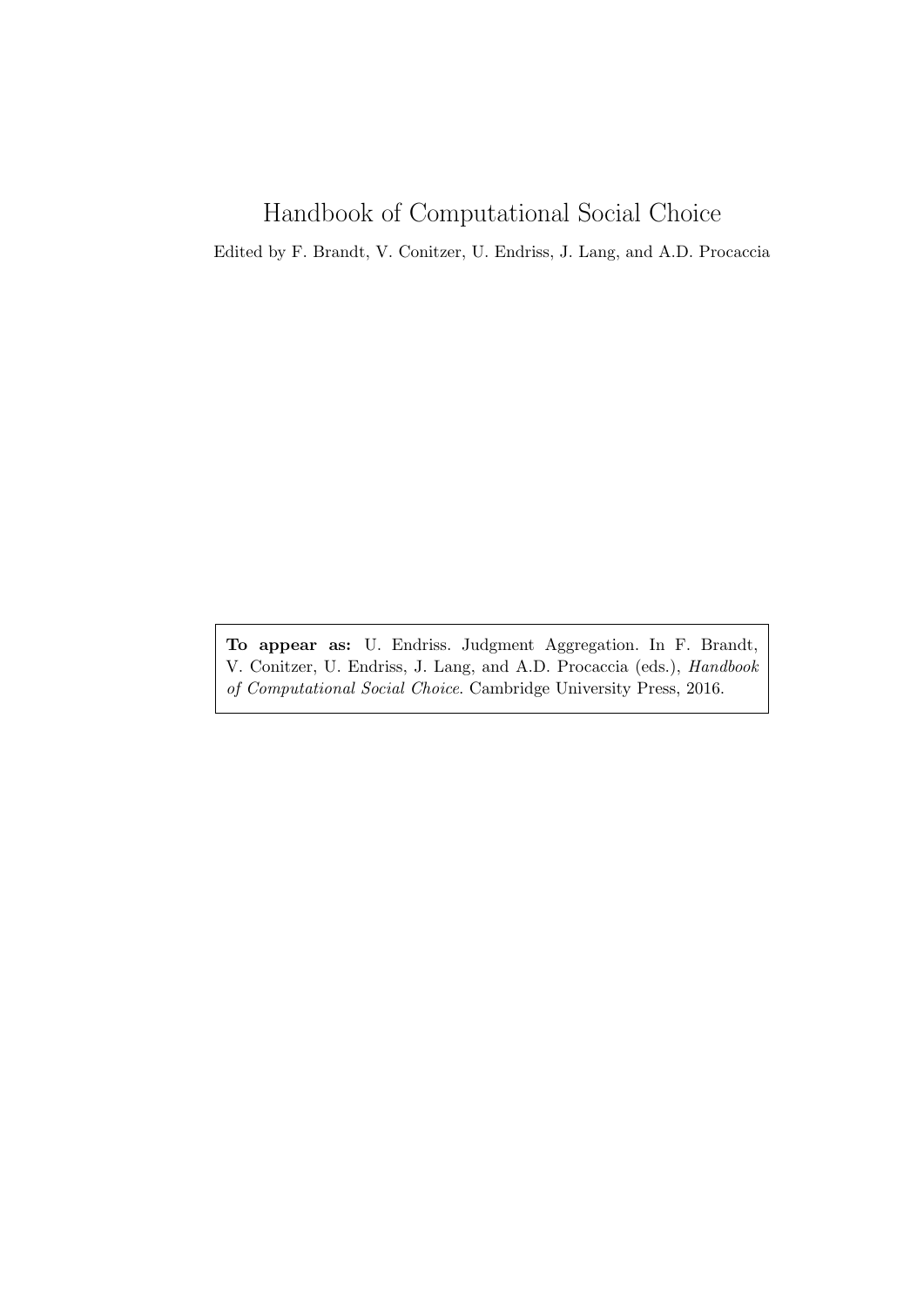# Contents

| 17 |      | Judgment Aggregation                                         | page 1 |
|----|------|--------------------------------------------------------------|--------|
|    | 17.1 | Introduction                                                 | 1      |
|    | 17.2 | <b>Basics</b>                                                | 4      |
|    |      | Formal Framework<br>17.2.1                                   | 4      |
|    |      | 17.2.2<br>An Example: Simulating the Condorcet Paradox       | 5      |
|    |      | Axioms: Desirable Properties of Aggregation Rules<br>17.2.3  | 6      |
|    |      | 17.2.4 A Simple Impossibility Theorem                        | 9      |
|    | 17.3 | <b>Aggregation Rules</b>                                     | 10     |
|    |      | 17.3.1 Quota-based Aggregation / Axiomatic Characterizations | 10     |
|    |      | Distance-based Aggregation / Winner Determination<br>17.3.2  | 12     |
|    |      | 17.3.3 Premise-based Aggregation / Strategic Manipulation    | 14     |
|    | 17.4 | Agenda Characterization Results                              | 17     |
|    |      | Consistent Aggregation under the Majority Rule<br>17.4.1     | 17     |
|    |      | Existential Agenda Characterization<br>17.4.2                | 18     |
|    |      | 17.4.3 Universal Agenda Characterization                     | 23     |
|    | 17.5 | Related Frameworks                                           | 25     |
|    |      | 17.5.1 Belief Merging                                        | 25     |
|    |      | 17.5.2 Binary Aggregation                                    | 26     |
|    |      | 17.5.3 Voting in Combinatorial Domains                       | 26     |
|    | 17.6 | Applications in Computer Science                             | 27     |
|    | 17.7 | Bibliographic Notes and Further Reading                      | 28     |
|    |      | References                                                   | 30     |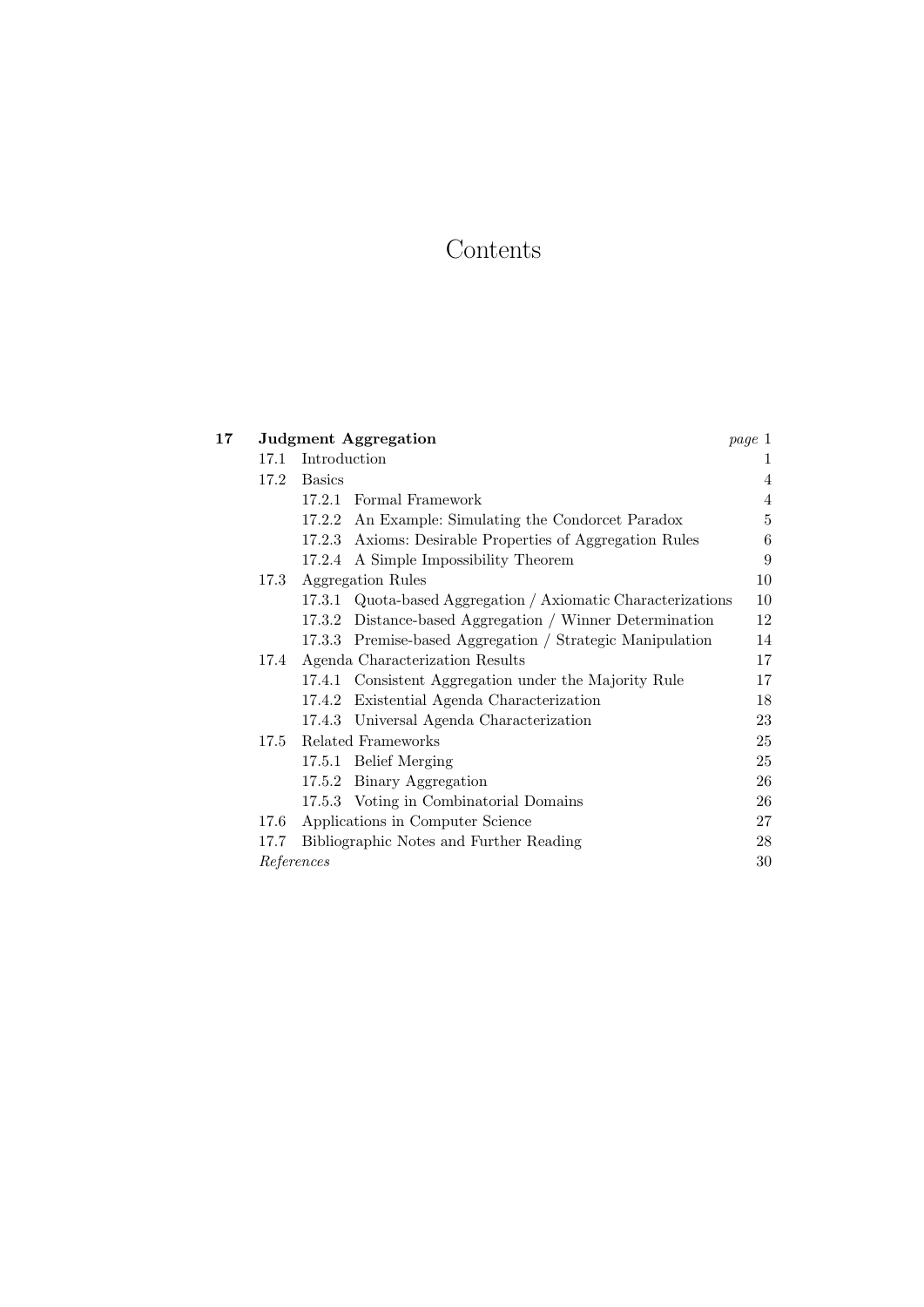# 17 Judgment Aggregation Ulle Endriss

#### 17.1 Introduction

Social choice theory deals with the aggregation of information supplied by several individuals into a collective decision that appropriately reflects the views of the group as a whole. The most widely considered type of information is preference information. For example, in an election each voter supplies information regarding her preferences over the set of candidates and the voting rule in operation aggregates this information into the collective decision of which candidate wins the election. But the methodology of social choice theory may just as well be applied to other types of information, such as beliefs about whether certain statements are true or false. Judgment aggregation (JA from here on), the topic of this chapter, is an elegant formal framework for modeling this form of aggregation.

Let us begin with a famous example from the work of legal scholars Lewis A. Kornhauser and Lawrence G. Sager (Kornhauser and Sager, 1993). Suppose three judges together have to decide on a case regarding an alleged breach of contract. They will try to establish whether (a) the document in question really is a binding contract and whether (b) the promise given in that document really has been breached. Legal doctrine stipulates that the defendant is liable if and only if there have been both a contract and a breach. The three judges differ in their assessment regarding the two premises (and thus also regarding the conclusion):

|              | Contract? | Breach? | Liable?    |
|--------------|-----------|---------|------------|
| Judge Joe:   | Yes       | Yes     | <b>Yes</b> |
| Judge Judy:  | Yes       | No      | No         |
| Judge Jules: | No        | Yes     | Nο         |

What should be their collective decision regarding the defendant's liability? If they implement a majority vote on the conclusion (the rightmost column above), then they will find the defendant not liable (by a 2:1 majority). If instead they vote on the premises, they will have to accept that the contract was binding (by a 2:1 majority) and that it has been breached (again, by a 2:1 majority). In the latter case, legal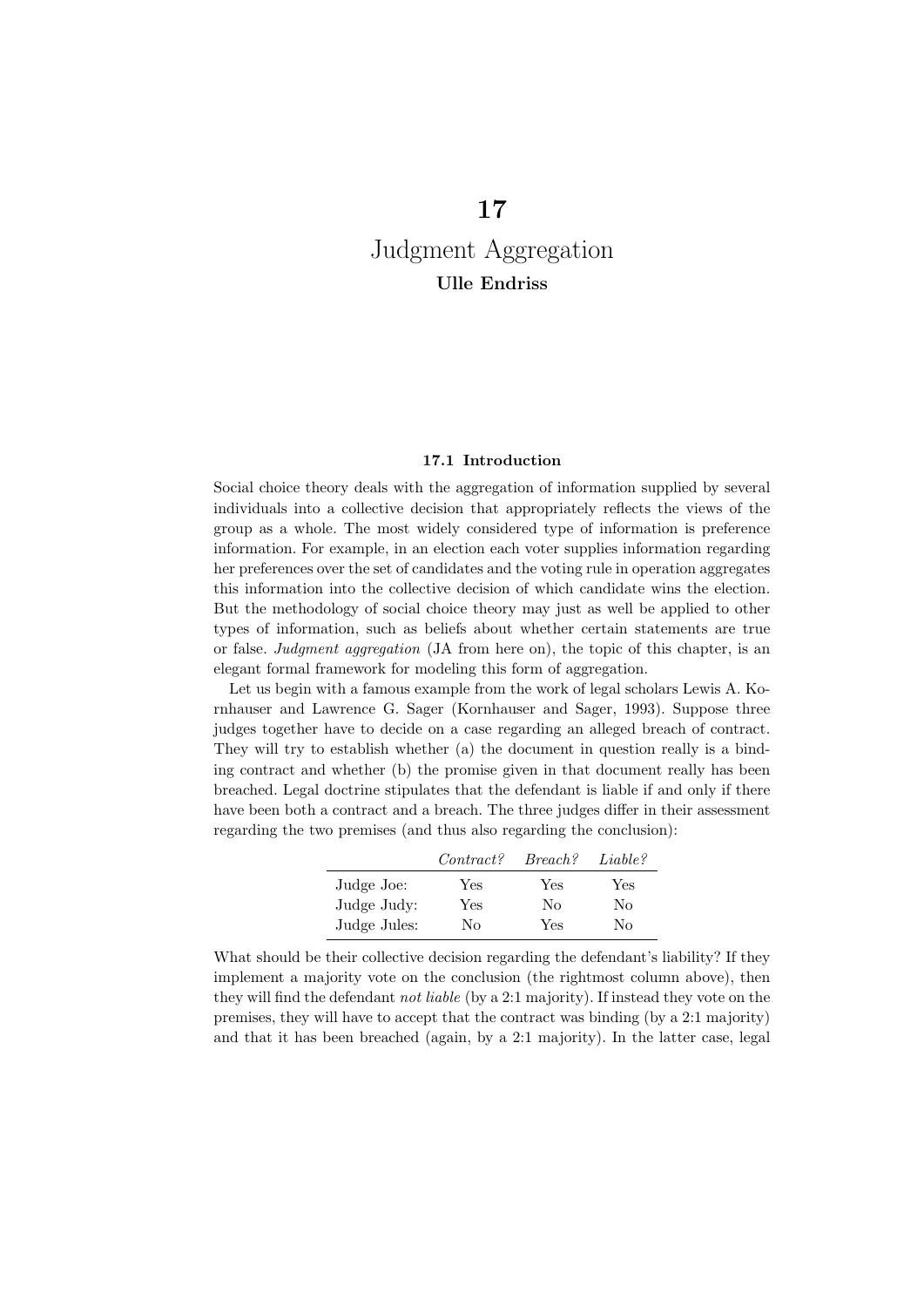doctrine requires them to find the defendant liable. Thus, in the presence of this doctrine, two seemingly reasonable procedures lead to contradictory outcomes. This is known as the doctrinal paradox.

Now consider a more abstract rendering of the problem. Three judges have to assess the truth of three formulas of propositional logic:  $p$  ('contract'),  $q$  ('breach'), and their conjunction  $p \wedge q$  (which we said was equivalent to 'liable'). This time we also include the result of applying majority voting to each formula:

|           | 'V  |     | $p \wedge q$ |
|-----------|-----|-----|--------------|
| Judge 1:  | Yes | Yes | Yes          |
| Judge 2:  | Yes | No  | No           |
| Judge 3:  | No  | Yes | Nο           |
| Majority: | Yes | Yes | Nο           |

That is, we again obtain an unexpected, i.e., paradoxical, outcome: despite the fact that each individual judge provides a logically consistent set of judgments, the majority rule results in a judgment set that is inconsistent (there exists no assignment of truth values to propositional variables that would make  $p$  true,  $q$  true, and  $p \wedge q$  false). So, our example demonstrates not merely a dilemma between premisedriven and conclusion-driven approaches to collective decision making, but rather a dilemma between a certain responsiveness to the views of decision makers (by respecting their majority decisions) and the *consistency* of collective decisions. This point was first made by the political philosopher Philip Pettit, who noted that this dilemma is not only relevant to analytical jurisprudence, but may strike whenever a group of people engage in a democratic decision making process involving several mutually dependent propositions (Pettit, 2001). Pettit introduced the term discursive dilemma for this problem, both to stress its relevance to the political discourse in general and to reflect the fact that we do not actually require the external legal doctrine from the original example to exhibit the problem.

Is there a way around this dilemma? Maybe the majority rule is the root of the problem and there are other methods of aggregation that can ensure a consistent outcome? In a seminal paper that introduced a formal framework for JA that permits us to ask and answer such questions, Christian List and Philip Pettit showed that this is not the case (List and Pettit, 2002): it is impossible to devise an aggregation rule that avoids the discursive dilemma—at least if we wish to maintain some of the most basic properties of the majority rule that, arguably, are fundamental features of any reasonable form of aggregation. These properties are *anonymity* ('treat all judges symmetrically'), neutrality ('treat all propositions symmetrically'), and independence ('base the collective decision regarding a given proposition only on the individual judgments regarding that same proposition'). We will formally state and prove this surprising result in Section 17.2.4.

The work of List and Pettit employs the axiomatic method commonly used in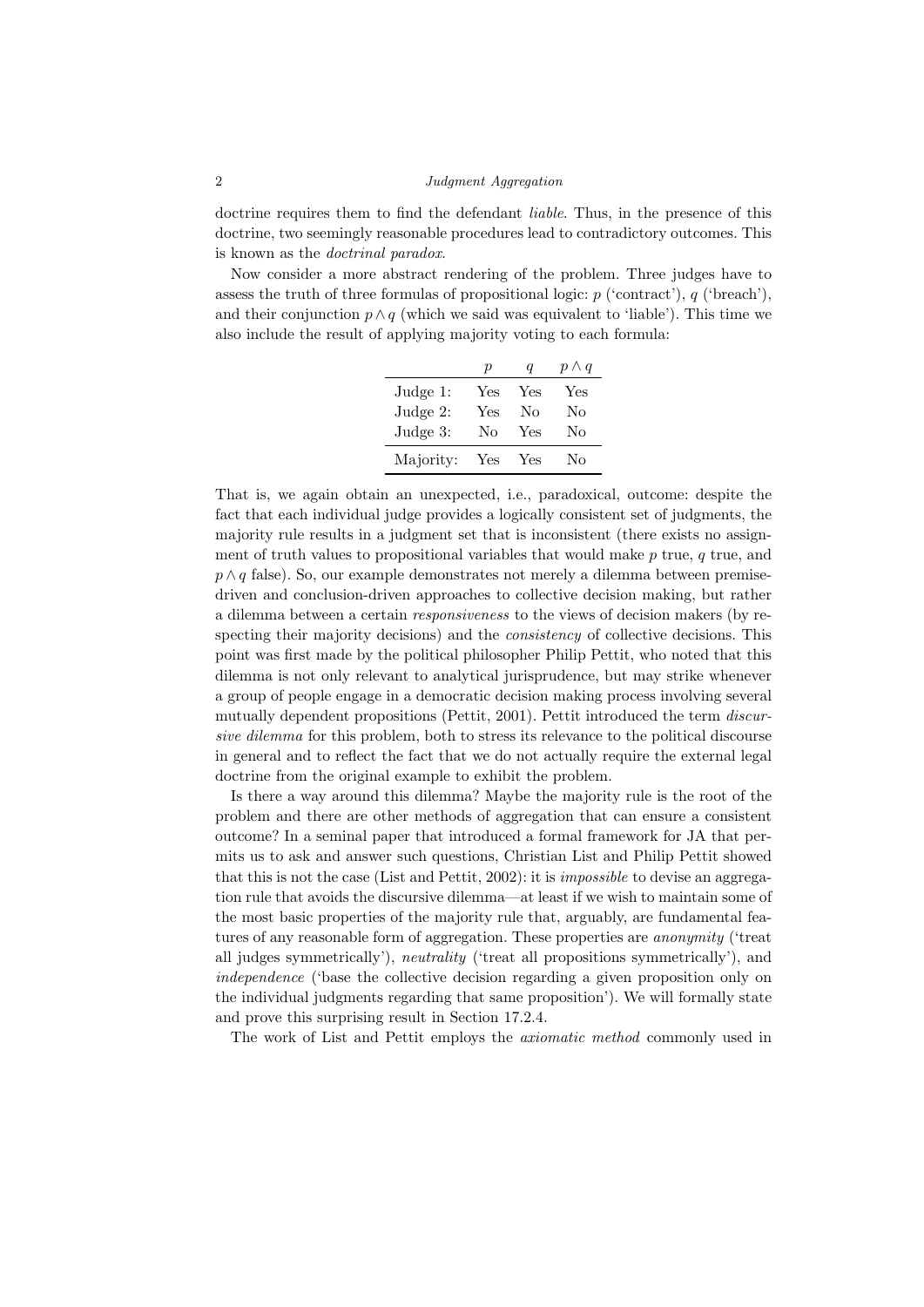#### 17.1 Introduction 3

economic theory, and specifically in social choice theory, e.g., to establish impossibility results in preference aggregation. This—together with the fact that JA is a natural framework in which to embed other frameworks of aggregation, specifically preference aggregation (see Section 17.2.2)—has triggered a sustained interest in JA among economic theorists. Their work has led to a deeper understanding of the circumstances under which it is either possible or impossible to perform consistent aggregation. In particular, these results clarify the role of the agenda, the set of propositions to be judged. For instance, it is easy to see that when the agenda consists solely of literals (i.e., propositional variables and their negations), then the majority rule will never produce an inconsistent outcome. We will review some representative examples of such results later on in Section 17.4.

Besides analytical jurisprudence, political philosophy, and economic theory, JA is also relevant to computer science, particularly to artificial intelligence (AI). For instance, JA suggests itself as a framework in which to study collective decision making in systems of autonomous software agents, given that logic is the preferred language in which to model the beliefs of a single such agent (we will discuss this and other applications of JA in computer science in Section 17.6). In fact, there are close connections between some of the work on belief merging in AI and the model of JA under consideration here (we will briefly comment on some of these connections in Section 17.5.1). Once computer scientists got interested in JA, this naturally led to a view of aggregation procedures as algorithms and, more generally, of reasoning about questions in JA as computational problems. We will adopt this perspective also in parts of this chapter and report, for instance, on the computational difficulty of recognizing whether an agenda is sufficiently simple to avoid all occurrences of the discursive dilemma for a given aggregation procedure.

The remainder of this chapter is organized as follows. Section 17.2 defines the formal framework of JA and, to exemplify the expressive power of the framework, shows how preference aggregation can be embedded into JA. The same section also introduces the most commonly used axioms in JA and then proves the basic impossibility theorem of List and Pettit mentioned earlier. Section 17.3 reviews three specific types of aggregators in some detail: quota rules, distance-based aggregators, and the premise-based rule. In the context of quota rules, we also discuss examples of the axiomatic characterization of aggregators; we use distance-based aggregation to exemplify the analysis of the complexity of winner determination in JA; and we review questions of strategic manipulation in the section dedicated to premise-based aggregation. Section 17.4 is devoted to agenda characterization results that clarify the extent to which instances of the discursive dilemma depend on the structural complexity of the agenda on which judges are asked to vote. Section 17.5 discusses related frameworks for collective decision making and Section 17.6 sketches possible applications in computer science. To improve readability, bibliographic references are kept to a minimum in the body of the chapter; such details are instead supplied in Section 17.7, which also provides pointers to further reading.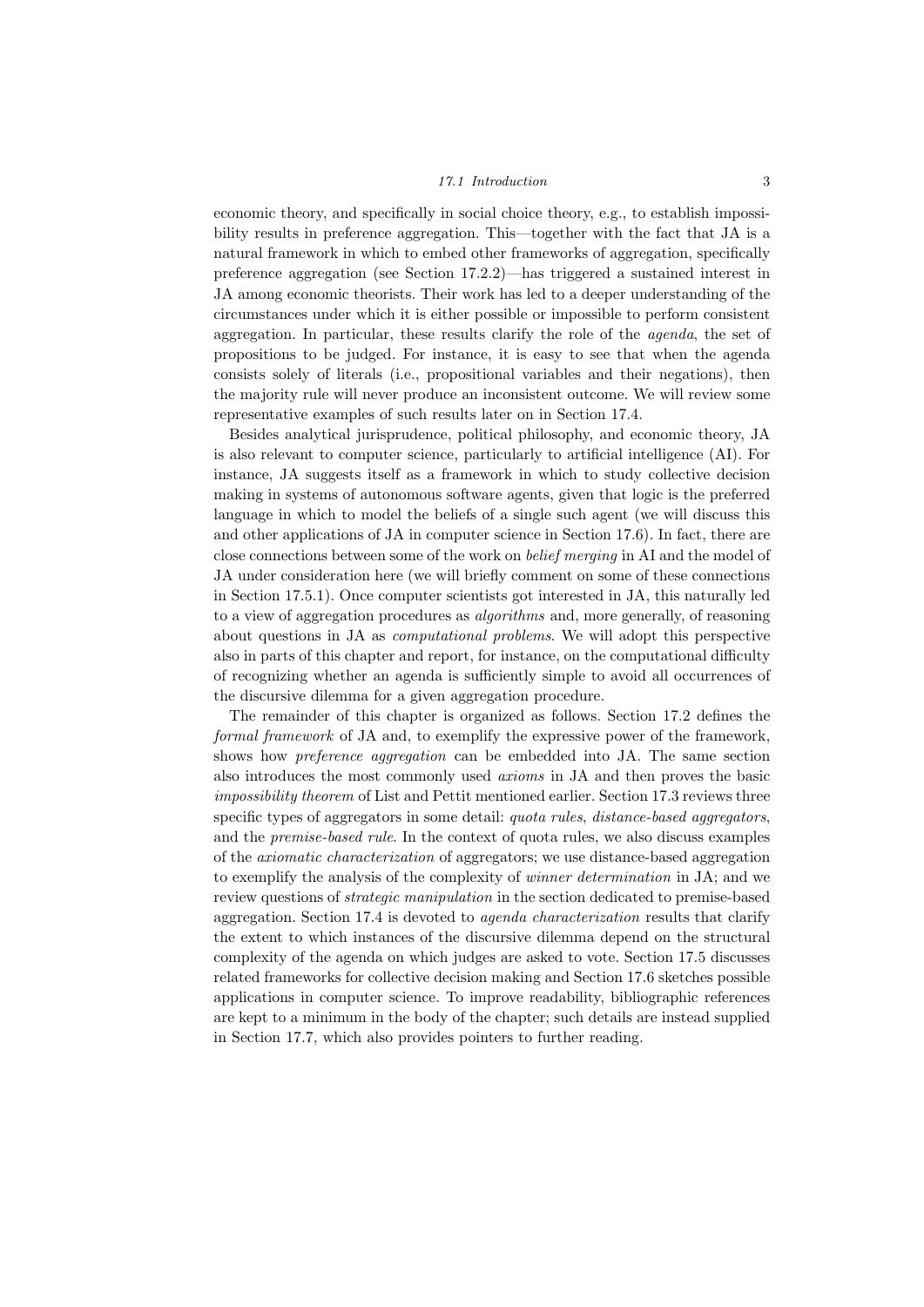Throughout this chapter we shall assume familiarity with the very basics of propositional logic (see, e.g., van Dalen, 2013), particularly the notion of logical consistency. In a few selected places we furthermore assume familiarity with basic concepts from the theory of computational complexity (see, e.g., Arora and Barak, 2009, or the introductory chapter of this Handbook).

#### 17.2 Basics

In this section we define the formal framework of JA, which originally was laid down by List and Pettit (2002) and since then has been further refined by several authors, notably Dietrich  $(2007)^{1}$ . We also sketch how to embed preference aggregation problems into JA, review the most important axioms encoding desirable properties of aggregators proposed in the literature, and discuss a basic impossibility theorem.

### 17.2.1 Formal Framework

Let  $\mathcal L$  be a set of propositional formulas built from a finite set of propositional variables using the usual connectives  $\neg$ ,  $\wedge$ ,  $\vee$ ,  $\rightarrow$ ,  $\leftrightarrow$ , and the constants  $\top$  ('true') and  $\perp$  ('false'). For every formula  $\varphi$ , define  $\sim \varphi$  to be the *complement* of  $\varphi$ , i.e.,  $\sim \varphi = \neg \varphi$  if  $\varphi$  is not negated, and  $\sim \varphi = \psi$  if  $\varphi = \neg \psi$  for some formula  $\psi$ . We write  $\Delta \models \varphi$  in case formula  $\varphi$  is true whenever all formulas in the set  $\Delta$  are true.

An agenda is a finite nonempty subset  $\Phi \subseteq \mathcal{L}$  that does not contain any doublynegated formulas and that is closed under complementation (i.e., if  $\varphi \in \Phi$  then  $\sim \varphi \in \Phi$ ).<sup>2</sup> For ease of exposition, we shall assume that  $\Phi$  is *nontrivial* in the sense of including (at least) two logically independent formulas  $\alpha$  and  $\beta$  (i.e., all of  $\{\alpha,\beta\},\{\alpha,\sim\beta\},\{\sim\alpha,\beta\},\}$  and  $\{\sim\alpha,\sim\beta\}$  are consistent).<sup>3</sup> Some authors exclude the possibility of  $\Phi$  including a tautology or a contradiction, but we do not make this assumption here. A judgment set J for  $\Phi$  is a subset  $J \subseteq \Phi$ . For example, the discursive dilemma sketched in the introduction involved the agenda  $\Phi = \{p, \neg p, q, \neg q, p \wedge q, \neg (p \wedge q)\}\.$  The judgment set of judge 3 was  $J_3 = {\neg p, q, \neg (p \wedge q)}$ , i.e., rather than labeling formulas  $\varphi$  with 'yes' and 'no', as we did earlier, we now either include  $\varphi$  or  $\sim \varphi$  in the relevant judgment set.

We call a judgment set *J complete* if  $\varphi \in J$  or  $\sim \varphi \in J$  for all  $\varphi \in \Phi$ ; we call it complement-free if for no  $\varphi \in \Phi$  we have both  $\varphi \in J$  and  $\sim \varphi \in J$ ; and we call it *consistent* if there exists an assignment of truth values (*true* or  $false$ ) to propositional variables under which all formulas in  $J$  are true. Note that every consistent set is complement-free, but the converse is not true. For instance, the

<sup>1</sup> The particular mode of exposition chosen here is closely based on the author's joint work with

Umberto Grandi and Daniele Porello (Endriss et al., 2012).

<sup>&</sup>lt;sup>2</sup> The reason for introducing the notion of complement is that it often simplifies presentation. For example, if  $\varphi \in \Phi$ , then the '*negation of*  $\varphi$ ' will only be in  $\Phi$  if  $\varphi$  is not a negated formula, while we can speak of the '*complement of*  $\varphi$ ' without having to take any such precautions.

<sup>&</sup>lt;sup>3</sup> For example, this nontriviality condition is satisfied if  $\alpha$  and  $\beta$  are propositional variables.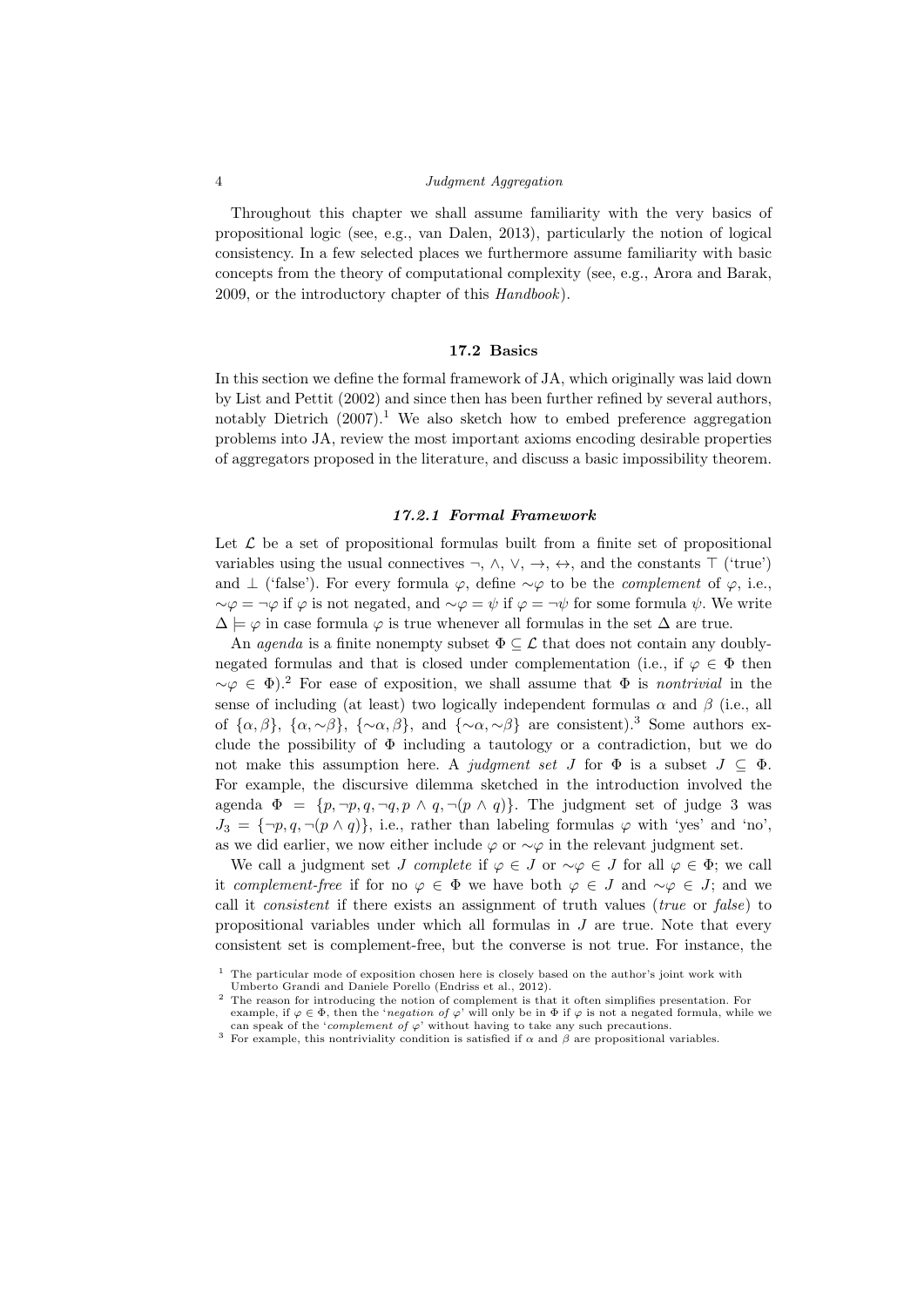$17.2$  Basics  $5$ 

majority judgment set from our introductory example,  $\{p, q, \neg(p \land q)\}\$ , is clearly complete and complement-free, but it is not consistent: if we set both  $p$  and  $q$  to be true, then the third formula  $\neg(p \land q)$  necessarily comes out as false. Let  $\mathcal{J}(\Phi)$ denote the set of all complete and consistent subsets of Φ.

Let  $N = \{1, \ldots, n\}$  be a set of  $n > 1$  judges (or individuals, or agents). For ease of exposition, we shall assume that n is odd. We often refer to subsets  $C \subseteq N$ as coalitions and we write  $\overline{C} := N \setminus C$  for the complement of C. A profile is a vector of judgment sets  $J = (J_1, \ldots, J_n) \in \mathcal{J}(\Phi)^n$ , one for each judge. We write  $N_{\varphi}^{J} := \{i \in N \mid \varphi \in J_i\}$  for the set of judges accepting the formula  $\varphi$  in profile  $J$ .

A (resolute) judgment aggregation rule (or aggregator for short) for agenda Φ and judges  $N = \{1, \ldots, n\}$  is a function  $f : \mathcal{J}(\Phi)^n \to 2^{\Phi}$  mapping every profile into a single (collective) judgment set  $(2^{\Phi}$  denotes the powerset of  $\Phi$ ).<sup>4</sup> Note that the resulting judgment set need not be complete and consistent, but the individual sets in the profile are always assumed to have these properties. An example of an aggregator is the (strict) majority rule  $f_{\text{maj}} : J \mapsto {\varphi \in \Phi \mid |N^J_{\varphi}| > \frac{n}{2}},$  which accepts a formula  $\varphi$  if more than half of the individual judges do.

We conclude this review of the formal framework with two technical definitions. First, we occasionally require a means of measuring how dissimilar two judgment sets are. The *Hamming distance*  $H(J, J')$  of two complete and complement-free judgment sets  $J$  and  $J'$  is the number of non-negated agenda formulas on which they differ. That is,  $H(J, J') := |J \setminus J'| = |J' \setminus J|$ . Second, to better understand the sources of inconsistency in aggregation we require a means of abstracting away from formulas that do not contribute to an observed inconsistency. We call an inconsistent set  $X$  minimally inconsistent if every proper subset of  $X$  is consistent.

#### 17.2.2 An Example: Simulating the Condorcet Paradox

To demonstrate the versatility of JA, let us briefly sketch how we can use it to simulate the standard framework of preference aggregation. Suppose three voters each express a strict preference order (i.e., a complete, antisymmetric, and transitive binary relation) over a set of *alternatives*  $A = \{a, b, c\}$ :

| Ann:   | $a \succ b \succ c$ |
|--------|---------------------|
| Bob:   | $c \succ a \succ b$ |
| Chloé: | $b \succ c \succ a$ |

If we try to aggregate these individual preferences using the majority rule (now in the sense of accepting  $x \succ y$  if at least two of the three individuals do), then we obtain a cycle:  $a \succ b \succ c \succ a$  (two out of three voters prefer a over b, and so forth). This is the classical Condorcet paradox (McLean and Urken, 1995).

<sup>&</sup>lt;sup>4</sup> Irresolute aggregators, which allow for ties between several collective judgment sets in the outcome, while also of some interest, are studied less frequently (but see, e.g., Lang and Slavkovik, 2013).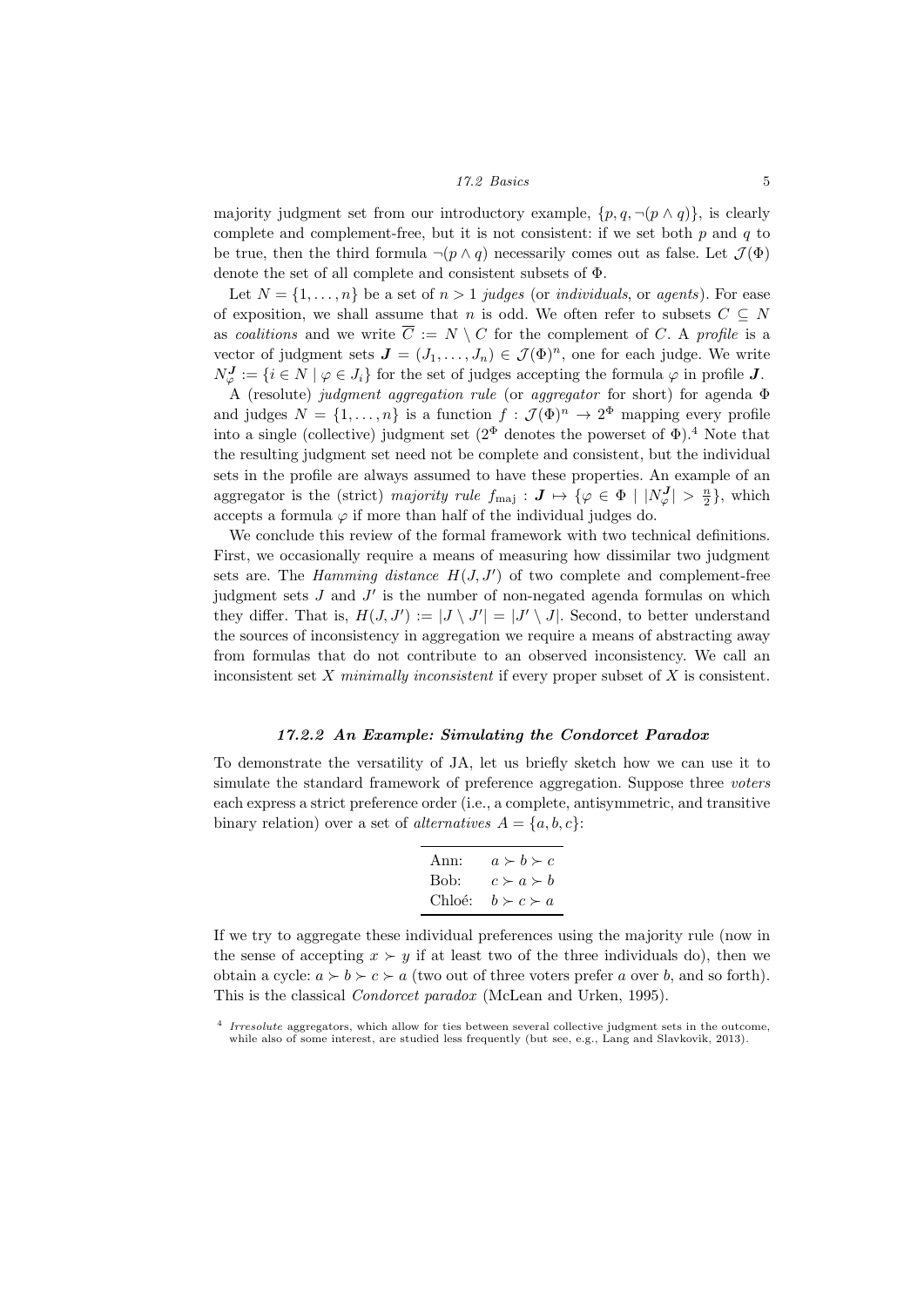Now construct a JA scenario as follows. Let  $\mathcal L$  be the propositional language built from the propositional variables  $\{p_{a\succ b}, p_{a\succ c}, p_{b\succ a}, p_{b\succ c}, p_{c\succ a}, p_{c\succ b}\}\.$  Let  $\Phi$  consist of all literals in  $\mathcal L$  as well as these formulas (and their complements):

- $p_{a \succ b} \leftrightarrow \neg p_{b \succ a}, \quad p_{a \succ c} \leftrightarrow \neg p_{c \succ a}, \quad p_{b \succ c} \leftrightarrow \neg p_{c \succ b}$
- $p_{a \succ b} \land p_{b \succ c} \rightarrow p_{a \succ c}$ , and similarly for all other permutations of  $a, b, c$

Observe how, when we interpret  $p_{a \succ b}$  as 'I consider a being preferable over b' and so forth, we get the first group of formulas above to encode the fact that our preference order should be complete and antisymmetric, while the second group expresses that it should be transitive. Let us call  $\Phi$  the *preference agenda* (for three alternatives). Now consider a consistent and complete profile for judges Ann, Bob, and Chlo´e, in which all three of them accept the positive formulas listed above. Such a profile is fully determined once we fix each judge's stance on  $p_{a\succ b}$ ,  $p_{b\succ c}$ , and  $p_{a\succ c}$ :

|           | $p_{a \succ b}$ | $p_{b \succ c}$ | $p_{a \succ c}$ |
|-----------|-----------------|-----------------|-----------------|
| Ann:      | Yes             | Yes             | Yes             |
| Bob:      | Yes             | No              | Nο              |
| Chloé:    | Nο              | Yes             | Nο              |
| Majority: | Yes             | Yes             | No              |

This corresponds directly to the Condorcet paradox. If we translate back to preference aggregation, then  $\{p_{a\succ b}, p_{b\succ c}, \neg p_{a\succ c}, \ldots\}$ , which is part of the judgment set returned by the majority rule, corresponds to the cycle  $a \succ b \succ c \succ a$ . If we stay in JA, then that same set becomes inconsistent once we add  $p_{a \succ b} \wedge p_{b \succ c} \rightarrow p_{a \succ c}$ (which must also be part of the majority outcome, as it is accepted by all judges).

#### 17.2.3 Axioms: Desirable Properties of Aggregation Rules

We have seen that using the majority rule can lead to problems. It does not meet all of our requirements. But what are those requirements? Below is a list of properties of aggregators that are intuitively appealing. In the jargon of social choice theory, such desirable properties are called axioms.

- An aggregator f is (propositionwise) unanimous if  $\varphi \in J_i$  for all  $i \in N$  entails  $\varphi \in f(\mathbf{J})$ , for all  $\varphi \in \Phi$  and all  $\mathbf{J} \in \mathcal{J}(\Phi)^n$ . That is, if every individual judge accepts  $\varphi$ , then so should the collective represented by  $f^{\,5}$
- An aggregator f is anonymous if  $f(\mathbf{J}) = f(J_{\pi(1)}, \ldots, J_{\pi(n)})$ , for all  $\mathbf{J} \in \mathcal{J}(\Phi)^n$ and all permutations  $\pi : N \to N$ . That is, f should treat all judges the same.
- An aggregator f is neutral if  $\varphi \in J_i \Leftrightarrow \psi \in J_i$  for all  $i \in N$  entails  $\varphi \in f(\mathbf{J}) \Leftrightarrow$  $\psi \in f(\mathbf{J})$ , for all  $\varphi, \psi \in \Phi$  and all  $\mathbf{J} \in \mathcal{J}(\Phi)^n$ . That is, f should treat all formulas

<sup>&</sup>lt;sup>5</sup> Another common formulation of unanimity requires only  $f(J, \ldots, J) = J$  for all  $J \in \mathcal{J}(\Phi)$ .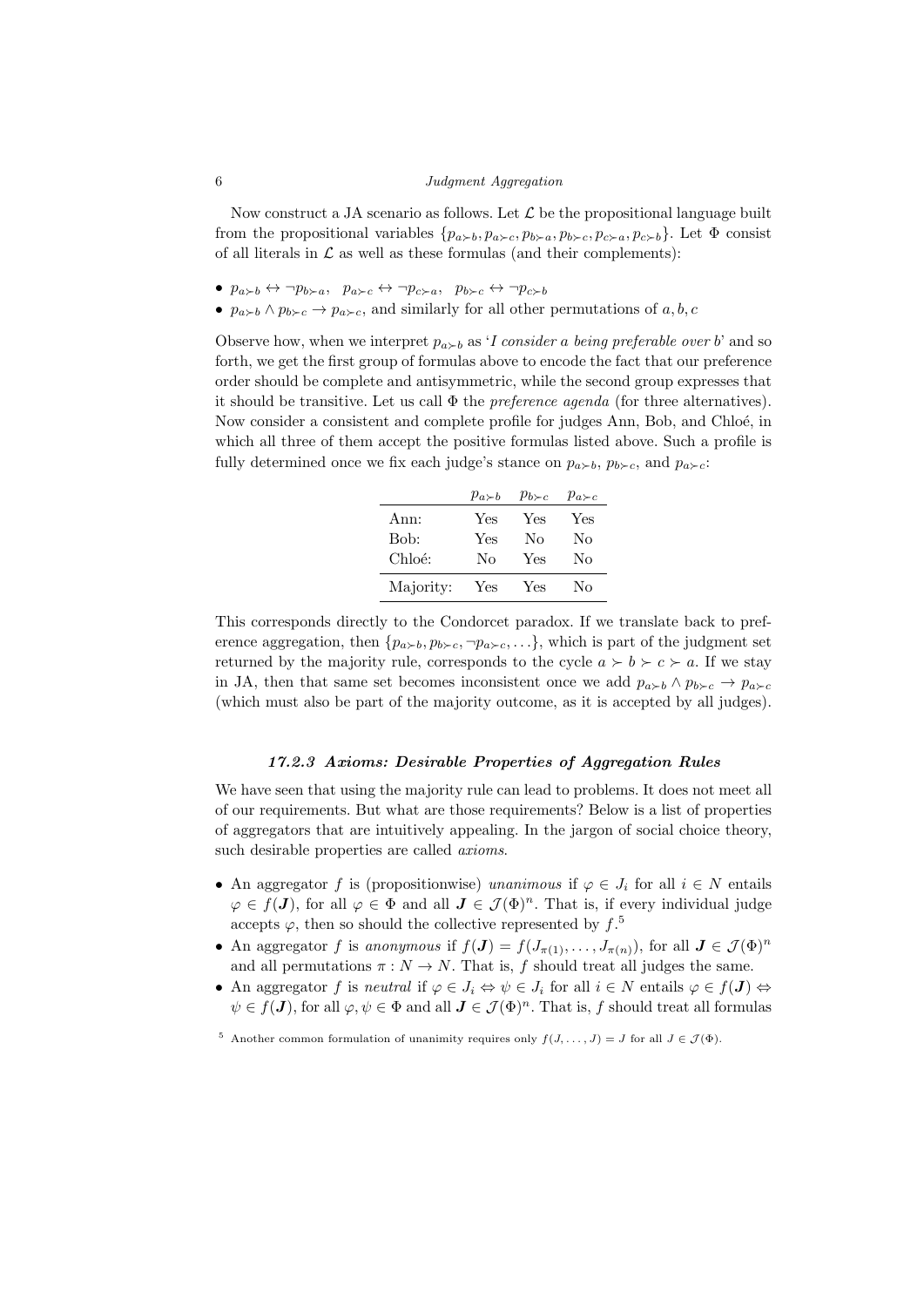# $17.2$  Basics  $7$

the same (if  $\varphi$  and  $\psi$  are accepted by the same judges, then the collective must accept either both or neither of them).<sup>6</sup>

- An aggregator f is independent if  $\varphi \in J_i \Leftrightarrow \varphi \in J_i'$  for all  $i \in N$  entails  $\varphi \in$  $f(\mathbf{J}) \Leftrightarrow \varphi \in f(\mathbf{J}')$ , for all  $\varphi \in \Phi$  and all  $\mathbf{J}, \mathbf{J}' \in \mathcal{J}(\Phi)^n$ . That is, whether we accept  $\varphi$  should only depend on the pattern of individual acceptances of  $\varphi$ .
- An aggregator f is monotonic if  $\varphi \in J'_i \setminus J_i$  entails  $\varphi \in f(\mathbf{J}) \Rightarrow \varphi \in f(\mathbf{J}_{-i}, J'_i)$ , for all  $i \in N$ , all  $\varphi \in \Phi$ , all  $J \in \mathcal{J}(\Phi)^n$ , and all  $J_i' \in \mathcal{J}(\Phi)$ .<sup>7</sup> That is, if a collectively accepted formula  $\varphi$  is accepted by an additional judge i (switching her judgment set from  $J_i$  to  $J'_i$ , then  $\varphi$  should still get accepted.

Neutrality and independence together are also known as *systematicity*.<sup>8</sup> Note that we do not claim, or even wish, that every aggregator satisfies all of these axioms. They merely are strong candidates to consider when drawing up a list of requirements. The majority rule, however, clearly satisfies all of them.

Our remaining axioms express that we would like to see properties such as consistency be lifted from the individual to the collective level:

- An aggregator f is *complete* if  $f(\mathbf{J})$  is complete for all  $\mathbf{J} \in \mathcal{J}(\Phi)^n$ .
- An aggregator f is complement-free if  $f(\mathbf{J})$  is complement-free for all  $\mathbf{J} \in \mathcal{J}(\Phi)^n$ .
- An aggregator f is consistent if  $f(\mathbf{J})$  is consistent for all  $\mathbf{J} \in \mathcal{J}(\Phi)^n$ .

Consistency and completeness together are often referred to as collective rationality. Observe that the majority rule is both complete and complement-free (at least in case n is odd), but that we have seen that it is not consistent.

It is useful to reformulate the independence axiom as follows: f is independent if (and only if) for every  $\varphi \in \Phi$  there exists a family of sets of judges  $\mathcal{W}_{\varphi} \subseteq 2^N$  such that for all  $J \in \mathcal{J}(\Phi)^n$  it is the case that  $\varphi \in f(\mathbf{J})$  if and only if  $N_{\varphi}^{\mathbf{J}} \in \mathcal{W}_{\varphi}$ . We call  $W_{\varphi}$  the set of *winning coalitions* for  $\varphi$ . That is, under an independent aggregator we only need to look at the coalition of judges accepting  $\varphi$  to be able to decide whether  $\varphi$  should be collectively accepted (and those coalitions with the power of getting  $\varphi$  accepted are what we call its winning coalitions). Understanding the structure of the space of winning coalitions provides a crucial key to understanding the dynamics of JA. For now, we pin down some basic facts about it:

**Lemma 1 (Winning coalitions)** Let  $f$  be an independent aggregator and, for every formula  $\varphi \in \Phi$ , let  $\mathcal{W}_{\varphi} \subseteq 2^N$  be the corresponding family of winning coalitions, *i.e.*,  $\varphi \in f(\mathbf{J}) \Leftrightarrow N_{\varphi}^{\mathbf{J}} \in \mathcal{W}_{\varphi}$  for all  $\mathbf{J} \in \mathcal{J}(\Phi)^n$ . Then the following are all true.

(i) f is unanimous if and only if  $N \in \mathcal{W}_{\varphi}$  for all  $\varphi \in \Phi$ .

For some very simple agendas, such as  $\Phi = \{p, \neg p\}$ , all aggregators are vacuously neutral (because  $p \in J_i \Leftrightarrow \neg p \in J_i$  is never true), even though, intuitively, they do not all treat all formulas the same. To exclude such pathological cases, we have made the assumption that the agenda is nontrivial.

<sup>&</sup>lt;sup>7</sup> Here  $(\mathbf{J}_{-i}, J_i')$  denotes the profile we obtain when we replace  $J_i$  in  $\mathbf{J}$  by  $J_i'$ .

To be precise, any statement regarding the equivalence of axioms must be made w.r.t. a specific class of agendas. The equivalence mentioned here holds for nontrivial agendas.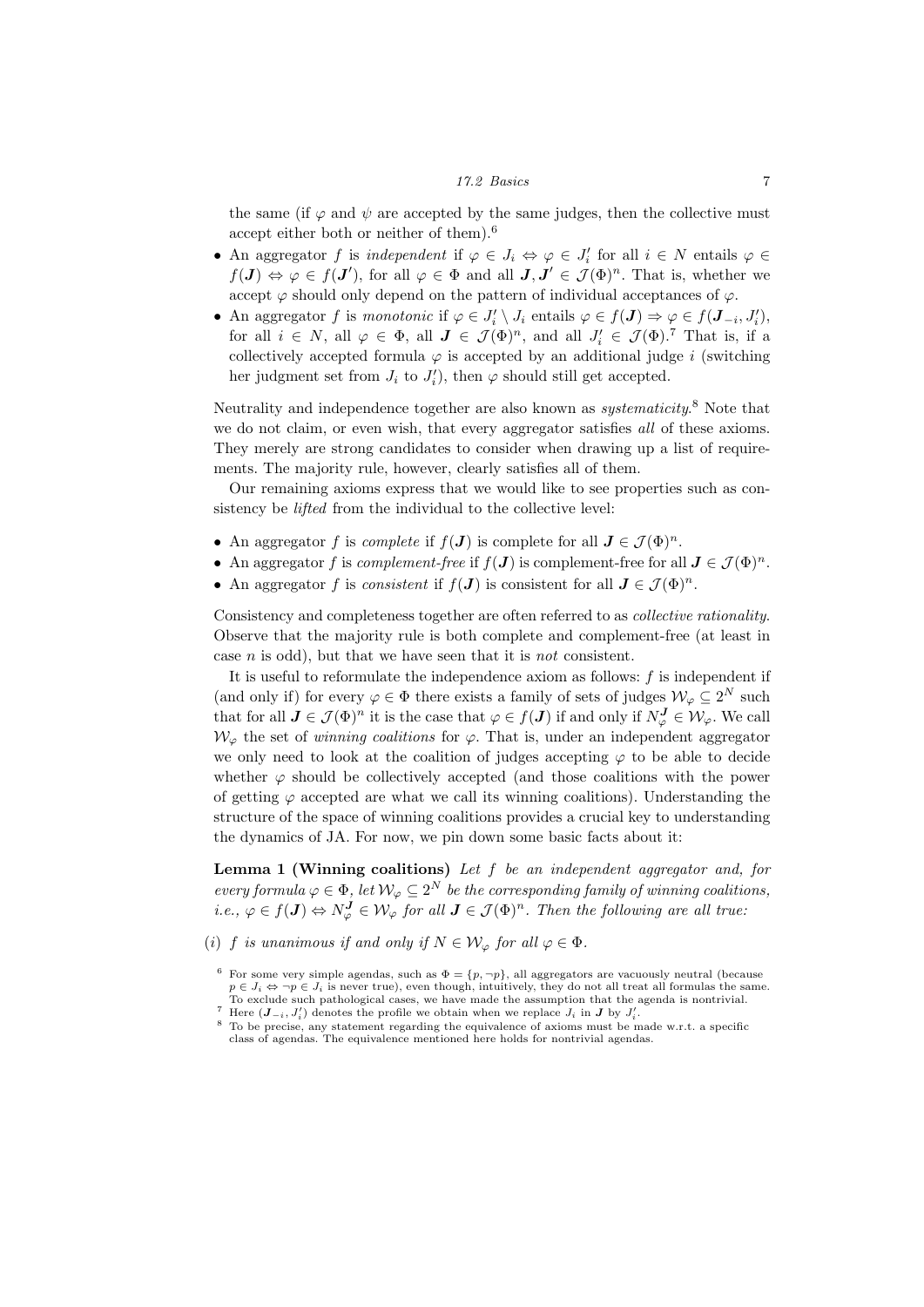- (ii) f is anonymous if and only if  $W_{\varphi}$  is closed under equinumerosity, i.e., if and only if  $C \in \mathcal{W}_{\varphi}$  and  $|C| = |C'|$  entail  $C' \in \mathcal{W}_{\varphi}$  for all  $C, C' \subseteq N$  and all  $\varphi \in \Phi$ .
- (iii) f is neutral if and only if  $W_{\varphi} = W_{\psi}$  for all  $\varphi, \psi \in \Phi$ .
- (iv) f is monotonic if and only if  $W_{\varphi}$  is upward closed, i.e., if and only if  $C \in W_{\varphi}$ and  $C \subseteq C'$  entail  $C' \in \mathcal{W}_{\varphi}$  for all  $C, C' \subseteq N$  and all  $\varphi \in \Phi$ .
- (v) f is complement-free if and only if  $W_\varphi$  does not contain complementary coalitions, *i.e., if and only if*  $C \notin W_{\varphi}$  or  $\overline{C} \notin W_{\varphi}$  for all  $C \subseteq N$  and all  $\varphi \in \Phi$ .
- (vi) f is complete if and only if  $W_{\varphi}$  is maximal, i.e., if and only if  $C \in W_{\varphi}$  or  $\overline{C} \in W_{\varphi}$ for all  $C \subseteq N$  and all  $\varphi \in \Phi$ .

Proof. These claims follow immediately from the relevant definitions. Only the case of neutrality requires closer inspection. Clearly,  $\mathcal{W}_{\varphi} = \mathcal{W}_{\psi}$  for all  $\varphi, \psi \in \Phi$  implies the symmetric treatment of all formulas and thus neutrality in the technical sense. For the converse, we make use of our assumption that  $\Phi$  contains two formulas  $\alpha$ and  $\beta$  such that all of  $\{\alpha, \beta\}, \{\alpha, \sim\beta\}, \{\sim\alpha, \beta\},\$ and  $\{\sim\alpha, \sim\beta\}$  are consistent. So let f be an aggregator that is independent and neutral.

First, consider two formulas  $\varphi$  and  $\psi$  for which both  $\{\varphi, \psi\}$  and  $\{\sim \varphi, \sim \psi\}$  are consistent and take any coalition  $C \in W_{\varphi}$ . We can construct a profile  $J$  with  $N_{\varphi}^{J} =$  $N_{\psi}^{J} = C$ . From C being winning for  $\varphi$ , we get  $\varphi \in f(J)$ . From neutrality we then get  $\psi \in f(\mathbf{J})$ , and from independence  $C \in \mathcal{W}_{\psi}$ . Thus, from  $\{\varphi, \psi\}$  and  $\{\sim \varphi, \sim \psi\}$ being consistent we get  $\mathcal{W}_{\varphi} = \mathcal{W}_{\psi}$ , so in particular  $\mathcal{W}_{\alpha} = \mathcal{W}_{\sim \alpha} = \mathcal{W}_{\beta} = \mathcal{W}_{\sim \beta}$ .

Note that  $\alpha$  is contingent (i.e., it is neither a tautology nor a contradiction). Consider any other formula  $\varphi$  that is also contingent. If both  $\{\varphi, \alpha\}$  and  $\{\sim \varphi, \sim \alpha\}$ are consistent, then  $W_{\varphi} = W_{\alpha}$  and we are done. So suppose it is not the case that both  $\{\varphi, \alpha\}$  and  $\{\sim \varphi, \sim \alpha\}$  are consistent. Observe that when we negate one of the formulas in an inconsistent set of two contingent formulas, we obtain a consistent set. Thus, if  $\{\varphi, \alpha\}$  is inconsistent, then both  $\{\sim \varphi, \alpha\}$  and  $\{\varphi, \sim \alpha\}$  are consistent. And also in case  $\{\sim \varphi, \sim \alpha\}$  is inconsistent, both  $\{\sim \varphi, \alpha\}$  and  $\{\varphi, \sim \alpha\}$  are consistent. Thus, in either case we get  $W_{\varphi} = W_{\neg \alpha}$ . To summarize, so far we have shown that  $W_{\varphi} = W_{\psi}$  for any two contingent formulas  $\varphi$  and  $\psi$  in the agenda.

If  $\varphi$  is a tautology, then there exists a profile  $J \in \mathcal{J}(\Phi)^n$  with  $N = N_{\varphi}^J = N_{\alpha}^J$ . Thus, by neutrality and independence,  $N \in \mathcal{W}_{\varphi} \Leftrightarrow N \in \mathcal{W}_{\alpha}$ . As no coalition other than the grand coalition N can ever accept  $\varphi$ , it does not matter which other coalitions belong to  $W_{\varphi}$  and we may simply assume that  $W_{\varphi} = W_{\alpha}$ . The proof for contradictions  $\varphi$  (using  $\emptyset$  in place of N) is analogous.

As a first simple example of the power of Lemma 1, let us see how we can use it to prove that every aggregator  $f$  that is neutral, independent, monotonic, and complete is also unanimous: From neutrality and independence we get that  $f$  is fully defined by a single family  $W$  of winning coalitions. By completeness, either  $N \in \mathcal{W}$  (in which case we are done) or  $\overline{N} = \emptyset \in \mathcal{W}$ . But also in this latter case, by monotonicity and due to  $\emptyset \subseteq N$ , we get  $N \in \mathcal{W}$ , i.e., f is unanimous.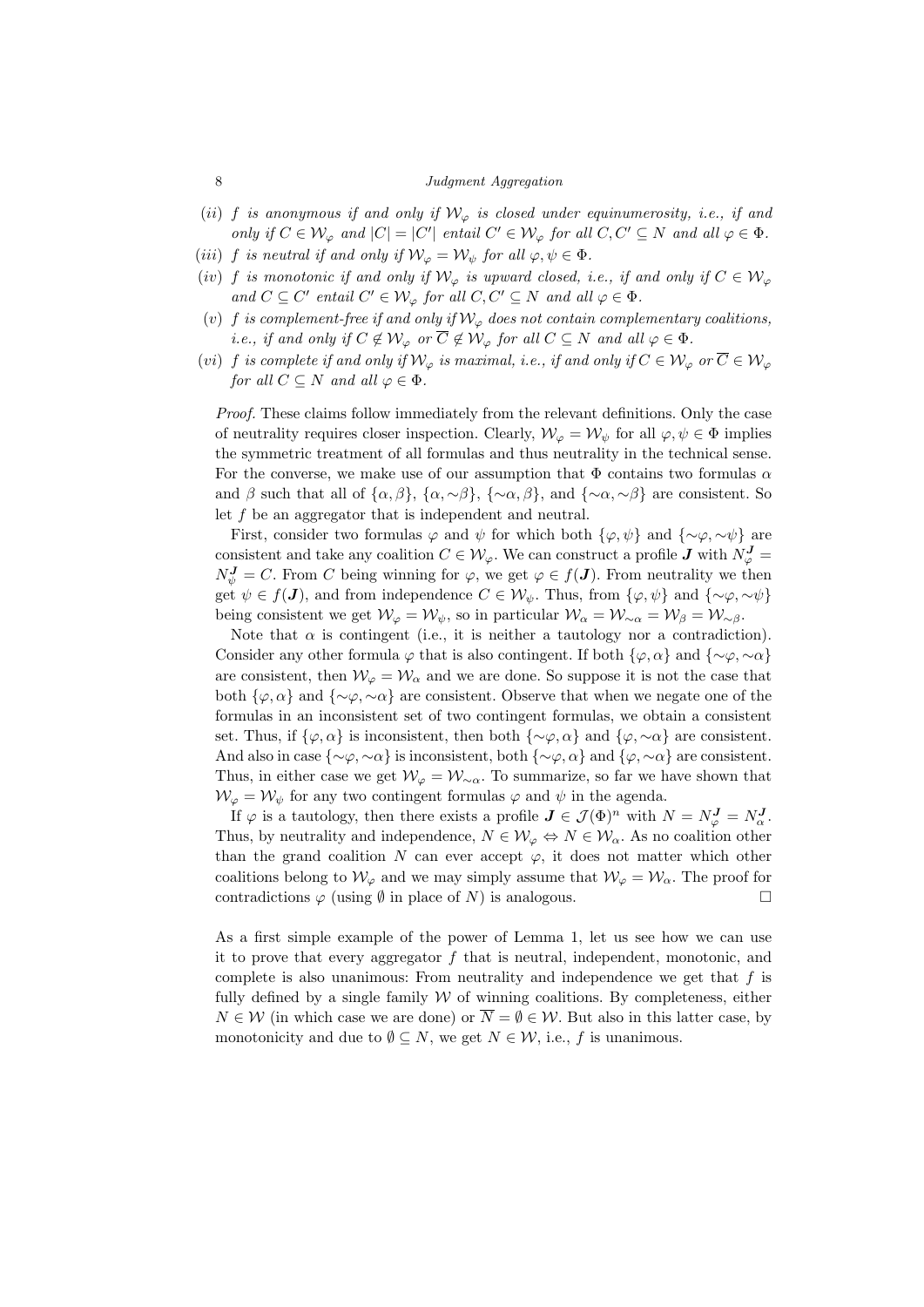#### 17.2 Basics 9

# 17.2.4 A Simple Impossibility Theorem

We conclude our run through the basic theory of JA with a simple impossibility theorem. It shows that it is not just the majority rule that fails to reliably produce consistent outcomes, but that we cannot get consistency for any aggregator that satisfies what would appear to be rather innocent axiomatic requirements. This is the original impossibility theorem of JA, due to List and Pettit, which we had already mentioned in the introduction.

Theorem 2 (List and Pettit, 2002) No aggregator for an agenda of the form  $\Phi \supseteq \{p, q, p \wedge q\}$  can be anonymous, neutral, independent, complete, and consistent.

*Proof.* Let f be an aggregator for an agenda  $\Phi$  with  $\{p,q,p\wedge q\} \subseteq \Phi$ . For the sake of contradiction, assume  $f$  is anonymous, neutral, independent, complete, and consistent. By Lemma 1 and the first three properties, if two formulas  $\varphi$  and  $\psi$  are accepted by the same number of judges, then f must accept either both or neither of them. Now consider a profile  $J$  in which  $\frac{n-1}{2}$  judges accept both  $p$  and  $q$ ; one judge accepts  $p$  but not  $q$ ; one judge accepts  $q$  but not  $p$ ; and the remaining  $\frac{n-3}{2}$  judges accept neither p nor  $q$ .<sup>9</sup> Observe that for this profile we get  $|N_p^J| = |N_q^J| = |N_{\neg(p \wedge q)}^J| = \frac{n+1}{2}$ . So we must accept either all of p, q, and  $\neg(p \wedge q)$ , or none of them. The former immediately clashes with consistency. If we take the latter route, completeness forces us to accept all of  $\neg p$ ,  $\neg q$ , and  $p \wedge q$ , which again leads to a clash with consistency.  $\Box$ 

Theorem 2 is a negative result. Still, it can help us to pinpoint how we need to relax our requirements to make consistent aggregation possible after all.

One approach is to weaken the axioms. For instance, it is easy to define certain (trivial) aggregators that meet all but one of our requirements: the dictatorship that always returns a copy of the judgment set of the first judge only violates anonymity, while a *constant* aggregator that always returns some fixed judgment set in  $\mathcal{J}(\Phi)$ only violates neutrality. Of course, such aggregators are of little practical interest. In Section 17.3 we discuss some more practically useful aggregation rules, which account for above impossibility by violating independence or completeness.

A second approach is to restrict the range of agendas on which we require our aggregator to perform satisfactorily. Section 17.4 will be devoted to results that identify, for a given (class of) aggregator(s), the precise class of agendas for which consistent aggregation is possible. This also takes care of a somewhat unsatisfactory feature of Theorem 2, namely its restriction to an overly specific class of agendas (those including p, q, and  $p \wedge q$ ).

A third approach, finally, is to not restrict the agenda, but to instead assume

<sup>&</sup>lt;sup>9</sup> Note how we make use of our general assumption that n is odd. If n is even, we obtain a much more fundamental impossibility: there can be no anonymous, neutral, complete and *complement-free* aggregator even for simple agendas such as  $\Phi = \{p, \neg p, q, \neg q\}$ . To see this, consider what to do in case the number of judges accepting  $p$  equals that accepting  $\neg p$ .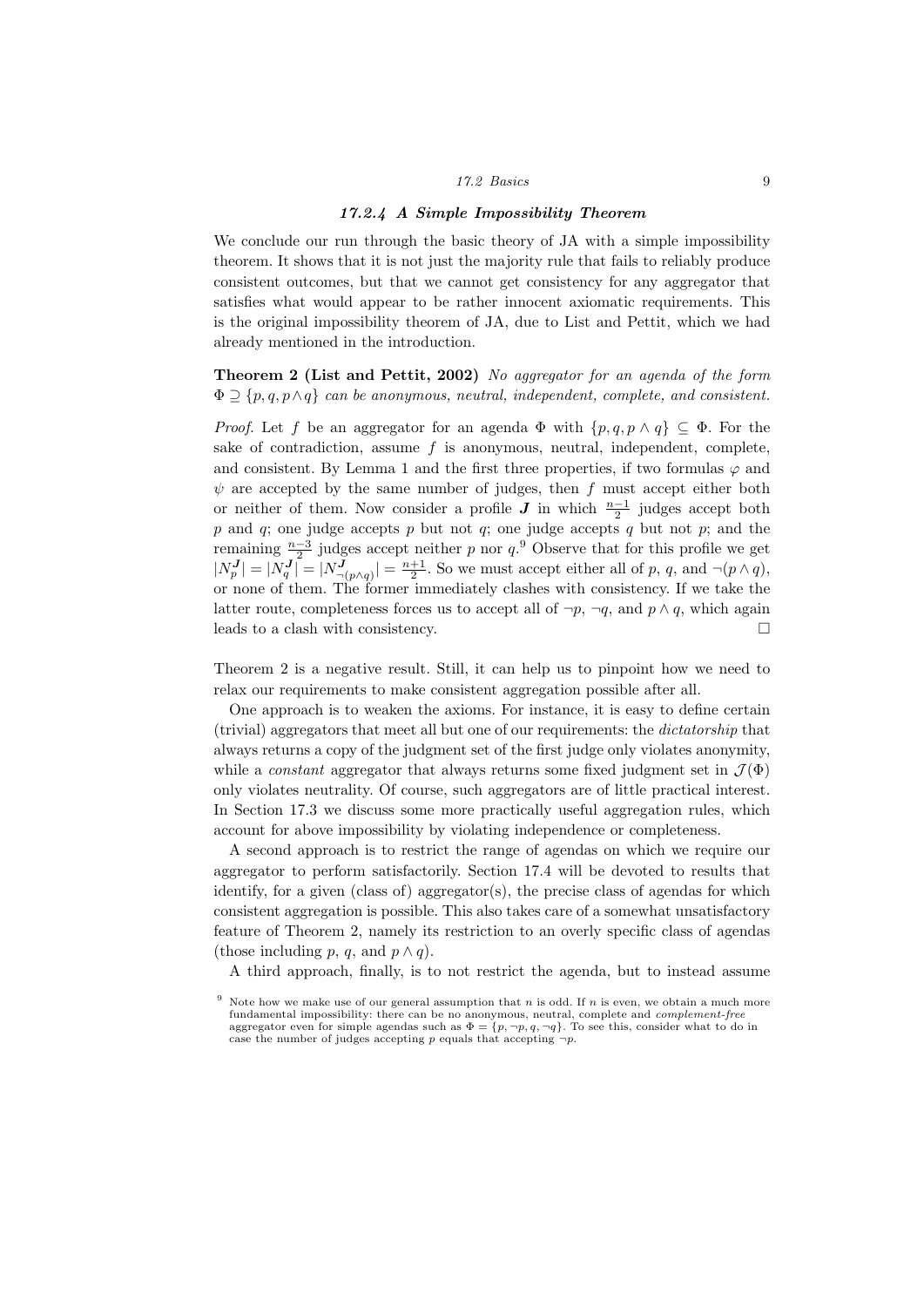that not every possible profile will be encountered in practice. We shall not discuss such domain restrictions in any detail here. They are similar to domain restrictions studied in voting theory, but arguably lack the intuitive appeal of, say, Black's single-peakedness, a domain restriction for preference profiles avoiding paradoxical election outcomes (Black, 1948). The most powerful result along these lines in JA is due to Dietrich and List (2010). They showed that, if a profile is value-restricted in the sense that for every minimally inconsistent (non-singleton) subset  $X$  of the agenda  $\Phi$  there exist two formulas  $\varphi_X, \psi_X \in X$  such that no individual accepts both  $\varphi_X$  and  $\psi_X$ , then the outcome of the majority rule will be consistent. The proof is immediate: For the sake of contradiction, assume the majority outcome is inconsistent. Then it must include some minimally inconsistent set  $X$  with associated formulas  $\varphi_X$  and  $\psi_X$ , each of which must have been accepted by a (strict) majority. But then, by the pigeonhole principle, at least one judge must have accepted both of them, which contradicts the assumption of value restriction.

# 17.3 Aggregation Rules

The majority rule is but one method of aggregation. In this section we introduce three families of aggregators (quota rules, distance-based rules, and premise-based rules), and for each of them discuss to what extent they allow us to address the deficit of the majority rule highlighted by the discursive dilemma. For each family, we then exemplify a specific research direction in JA: the axiomatic characterization of aggregators, the complexity of winner determination, and strategic manipulation.

# 17.3.1 Quota-based Aggregation / Axiomatic Characterizations

Under a *quota rule* we accept a given formula  $\varphi$  if the number of individual judges accepting  $\varphi$  reaches a certain threshold. Formally, a quota rule  $f_q$  is induced by a function  $q : \Phi \to \{0, 1, \ldots, n+1\}$ , mapping formulas to thresholds:

$$
f_q(\mathbf{J}) = \{ \varphi \in \Phi \mid |N^{\mathbf{J}}_{\varphi}| \geqslant q(\varphi) \}
$$

Note that if the quota of a given formula is 0, then this means that that formula will always get accepted, while quota  $n+1$  means that the formula in question will never get accepted. The rule  $f_q$  is called a *uniform* quota rule if q maps all formulas to the same number  $\lambda$  (in such a case, we simply write  $f_{\lambda}$ ). For example, the (strict) majority rule is the uniform quota rule  $f_{\lceil \frac{n+1}{2} \rceil}$ , while  $f_n$  is the *intersection rule*, mapping any given profile  $J$  to the judgment set  $J_1 \cap \cdots \cap J_n$ .

It is intuitively clear that, if we increase the quota, then it should be less likely that we obtain a collective judgment set that is inconsistent. For example, take once more the agenda  $\Phi = \{p, \neg p, q, \neg q, p \land q, \neg (p \land q)\}\.$  Then, provided we impose a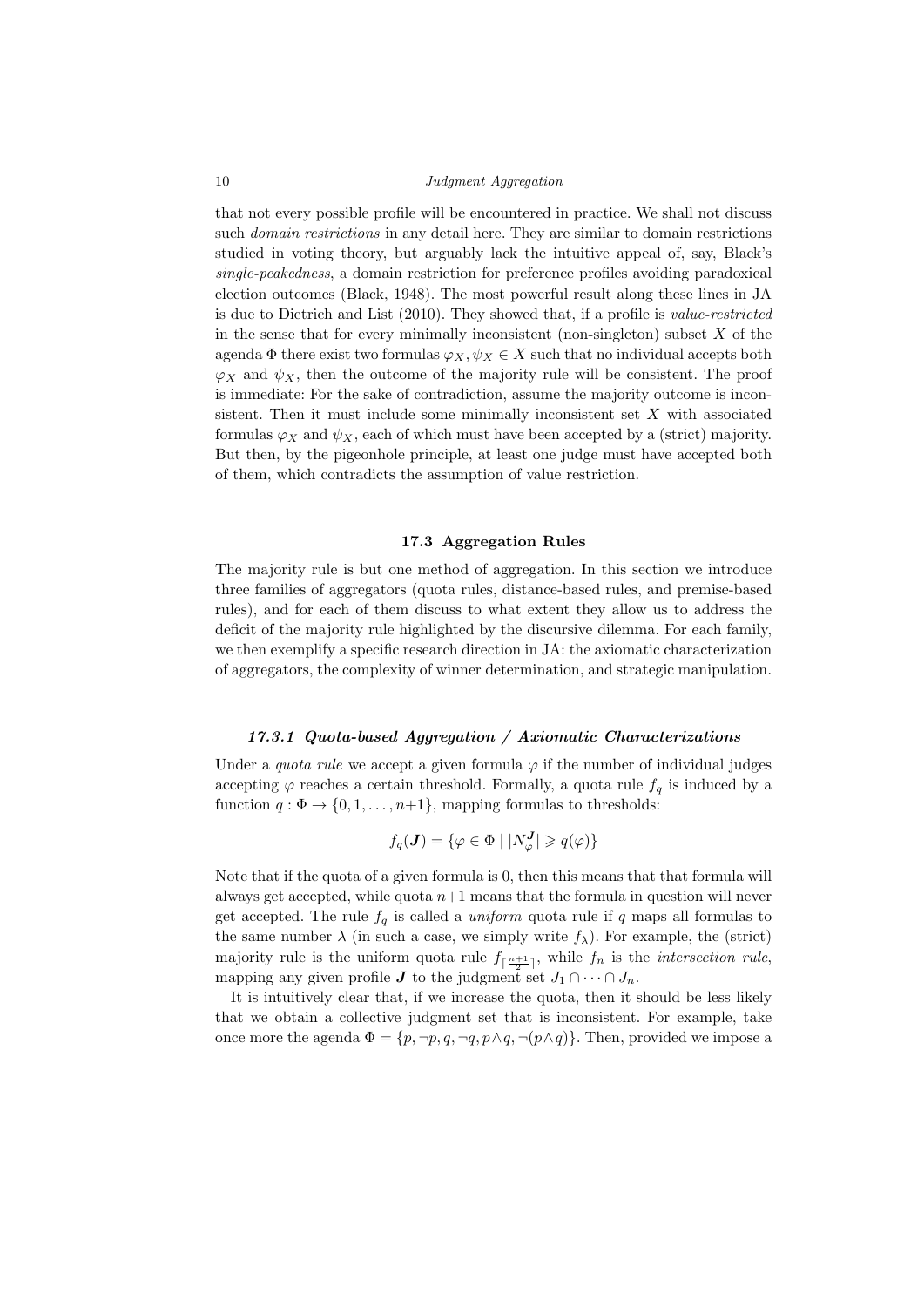uniform quota strictly greater than  $\frac{2}{3}n$ , the collective judgment set will be consistent for every possible profile.<sup>10</sup> This is a consequence of the following result:

Proposition 3 (Dietrich and List, 2007b) Let k be the size of the largest minimally inconsistent subset of the agenda  $\Phi$ . Then every uniform quota rule  $f_{\lambda}$  with a quota of  $\lambda > \frac{k-1}{k} \cdot n$  is consistent.

*Proof.* For the sake of contradiction, suppose there exists a profile  $J \in \mathcal{J}(\Phi)^n$ for which  $f_{\lambda}(\boldsymbol{J})$  is inconsistent. Take an arbitrary minimally inconsistent subset  $X \subseteq f_{\lambda}(J)$ . By assumption, we have  $|X| \leq k$ . For each formula  $\varphi \in X$ , there must have been at least  $\lambda$  judges accepting it. Hence, summing over all the formulas in X, there must have been at least  $|X| \cdot \lambda$  occasions of a formula in X being accepted by some judge. By the pigeon hole principle, at least one of the  $n$  judges must have accepted at least  $\frac{|X| \cdot \lambda}{n}$  of these formulas. But due to  $\lambda > \frac{k-1}{k} \cdot n$ , we get  $\frac{|X| \cdot \lambda}{n} > |X| - \frac{|X|}{k}$ , i.e., (as  $\frac{|X|}{k} \leq 1$ ) that judge must have accepted all of the formulas in X, contradicting our assumption of individual consistency.

Thus, if we are willing to give up completeness (which is violated by quota rules with high quotas), then we can circumvent the impossibility of Theorem 2.

Proposition 3 can be strengthened to say that for any quota not satisfying the constraint  $\lambda > \frac{k-1}{k} \cdot n$  the corresponding rule is *not* consistent. In our earlier example,  $\{p, q, \neg(p \land q)\}\$  with size 3 is the largest minimally inconsistent subset of the agenda  $\Phi = \{p, \neg p, q, \neg q, p \wedge q, \neg (p \wedge q)\}\$ . So if, for example,  $n = 30$ , then any quota of 21 or above will guarantee consistency, while quota 20 does not.

An important question in social choice theory is whether a given set of axiomatic requirements fully characterizes a particular aggregator (or family of aggregators). If this is the case and if we have strong normative support for the axioms in question, then this forces us to adopt the corresponding aggregator. Let us briefly review a number of such characterization results for quota rules.

Proposition 4 (Dietrich and List, 2007b) An aggregator is anonymous, independent, and monotonic if and only if it is a quota rule.

Proof. For the right-to-left direction, observe that every quota rule clearly has those three properties. For the left-to-right direction, the claim follows from Lemma 1: By independence, we can decide formula by formula. By monotonicity, the set of winning coalitions is upward closed. By anonymity, only the size of coalitions matters. Taken together, this means that for every formula  $\varphi$  there exists a number  $\lambda_{\varphi}$  such that  $\varphi$  is collectively accepted if and only if at least  $\lambda_{\varphi}$ judges accept  $\varphi$ . In other words,  $\lambda_{\varphi}$  is the quota associated with  $\varphi$ , i.e.,  $q(\varphi) = \lambda_{\varphi}$ .

<sup>&</sup>lt;sup>10</sup> On the downside, the collective judgment set may not always be complete (namely when both  $\varphi$ and  $\sim$  $\varphi$  are accepted by fewer than two thirds of the judges).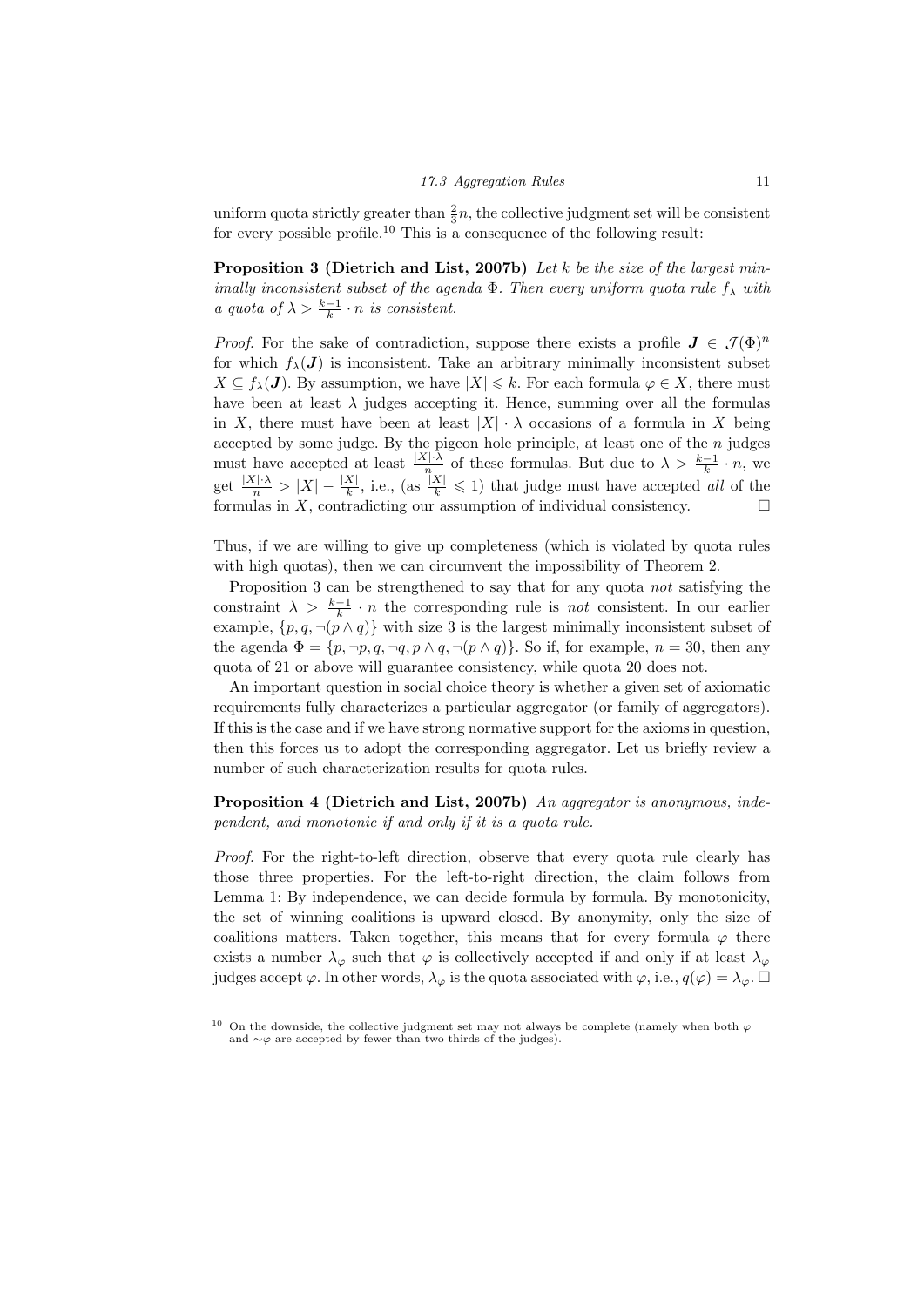A quota rule is neutral if and only if it is a uniform quota rule.<sup>11</sup> Thus, as an immediate consequence of Proposition 4, we obtain the following characterization:

Corollary 5 An aggregator is anonymous, neutral, independent, and monotonic if and only if it is a uniform quota rule.

We now want to add completeness and complement-freeness to our requirements (but not consistency, which we already know to be impossible from Theorem 2). Intuitively speaking, low quotas should favor completeness (as generally more formulas will get accepted), while high quotas should favor complement-freeness (as generally fewer formulas will get accepted). Let  $\lambda$  be the uniformly imposed quota. If k individuals accept  $\varphi$ , then  $n-k$  individuals accept  $\sim \varphi$ . Thus, to guarantee completeness, we require  $\max\{k, n-k\} \geq \lambda$  for all  $k \leq n$ , as that way at least one of  $\varphi$  and  $\sim \varphi$  will get accepted under all circumstances. Similarly, to guarantee complement-freeness, we require  $\lambda > \min\{k, n-k\}$  for all  $k \leq n$ . The closer k is to  $\frac{n}{2}$ , the harder it gets to satisfy *both* of these constraints. Recall that we assume n to be odd. For  $k = \frac{n+1}{2}$ , there is only a single value for  $\lambda$  that will satisfy both constraints, namely  $\lambda = \frac{n+1}{2}$ . That is, only the majority rule satisfies all of our requirements and we obtain the following corollary to Corollary 5:

# Corollary 6 An aggregator is anonymous, neutral, independent, monotonic, complete, and complement-free if and only if it is the (strict) majority rule.

We stress that Corollary 6 is true only when the number  $n$  of individual judges is odd. As pointed out in Footnote  $(9)$  already, when n is even, there exists no aggregator that satisfies all of these requirements. For the special case of an agenda with just a single pair of complementary formulas, Corollary 6 reduces to May's Theorem on the characterization of the majority rule in voting theory (May, 1952).<sup>12</sup>

# 17.3.2 Distance-based Aggregation / Winner Determination

Another approach to aggregation is to select as outcome a judgment set that, in some sense, minimizes the distance to the profile. If we measure distances between judgment sets using the Hamming distance and if we interpret the distance from an outcome to a profile as the sum of the distances between that outcome and each of the individual judgment sets, then we obtain the following aggregator:

$$
f_{\text{kem}}(\boldsymbol{J}) = \underset{J \in \mathcal{J}(\Phi)}{\operatorname{argmin}} \sum_{i \in N} H(J, J_i)
$$

That is, we go through all complete and consistent judgment sets J and return the one that minimizes the sum of the Hamming distances to the individual judgment

<sup>&</sup>lt;sup>11</sup> This characterization holds, provided the agenda is nontrivial. See also Footnote  $(^6)$ .

<sup>&</sup>lt;sup>12</sup> May allows for ties and uses a more sophisticated monotonicity axiom, known as *positive* responsiveness, so as to be able to also cover the case of an even number of individuals. Refer to Chapter 2 (Zwicker, 2016) for full details.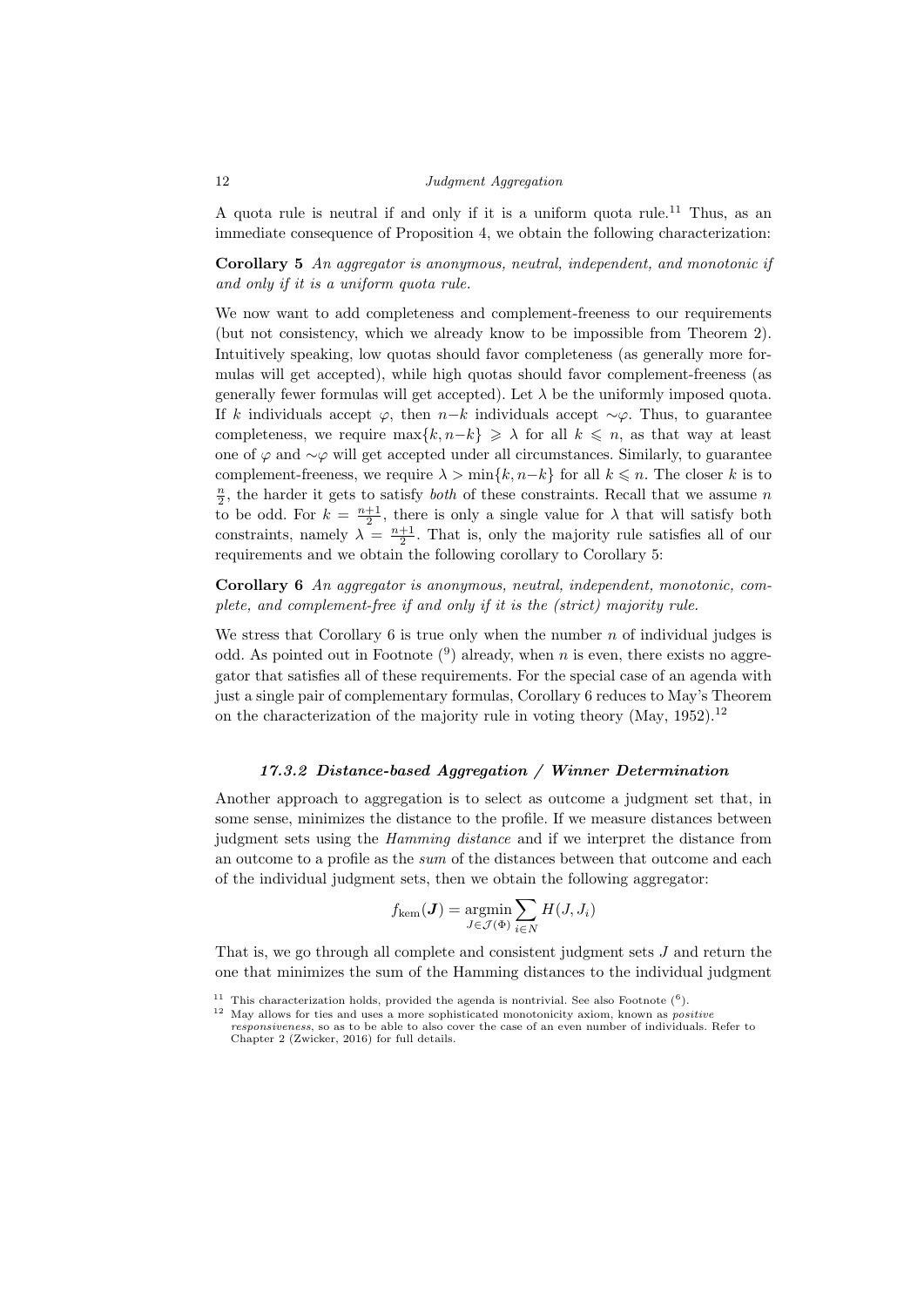sets. This rule, discussed under a variety of different names in the literature, is the most widely used distance-based aggregator in JA. If we apply it to the preference agenda (see Section 17.2.2), then we obtain the Kemeny rule familiar from preference aggregation (Kemeny, 1959) and discussed in depth in Chapter 4 (Fischer et al., 2016); this is why we shall refer to it as the generalized Kemeny rule. To be precise, fkem is an irresolute aggregator, as it may return a set of several judgment sets (that are all equally close to the profile). To obtain a resolute rule fitting our definition of Section 17.2.1, we have to combine  $f_{\text{kem}}$  with a tie-breaking rule.

The generalized Kemeny rule is clearly consistent: only consistent judgment sets are considered as possible outcomes during the optimization process. It achieves consistency by sacrificing independence.

A fundamental question in computational social choice concerns the computational complexity of the *winner determination* problem of a given method of aggregation. For a resolute aggregator f this can be cast as a decision problem by asking, for a given profile J and a given formula  $\varphi \in \Phi$ , whether it is the case that  $\varphi \in f(\mathbf{J})$ . By answering this question for every formula  $\varphi$  in the agenda, we can compute the outcome, the 'winning' judgment set. Thus, the complexity of our decision problem is directly relevant to the algorithmic feasibility of the pragmatic problem of applying rule f. For irresolute aggregators, such as the generalized Kemeny rule, an appropriate formulation of the question is whether, for a given profile  $J$  and a given set  $L \subseteq \Phi$ , there exists a winning set  $J^* \in f(\mathbf{J})$  such that  $L \subseteq J^*$ . For the generalized Kemeny rule, winner determination is highly intractable:

Theorem 7 (Endriss et al., 2012) The winner determination problem of the generalized Kemeny rule is  $\Theta_2^P$ -complete.

The complexity class  $\Theta_2^P$  is the class of problems that can be solved, in polynomial time, by a (hypothetical) machine that has access to an oracle capable of deciding NP-complete problems in an instant, with the restriction that the number of queries to the oracle must be at most logarithmic in the size of the problem. Equivalently, we may ask a polynomial number of oracle queries, provided we ask them all in parallel. That is, the generalized Kemeny rule is complete for parallel access to NP. The proof of Theorem 7 is beyond the scope of this chapter. It is based on a reduction from the KEMENY WINNER problem in voting theory, for which  $\Theta_2^P$ completeness was established by Hemaspaandra et al. (2005). For a discussion of that problem we refer to Chapter 4 (Fischer et al., 2016). For comparison, it is easy to see that for any quota rule the winner determination problem is polynomial.

The generalized Kemeny rule is not the only distance-based aggregator in JA. We may use other distance metrics than the Hamming distance and we may vary the way we define the distance to a profile in terms of that basic metric. Here we only give one further example of a generalization of a rule familiar from preference aggregation: Under the *Slater rule* we first compute the *majority graph* and then return the preference order that minimizes the number of edges in the majority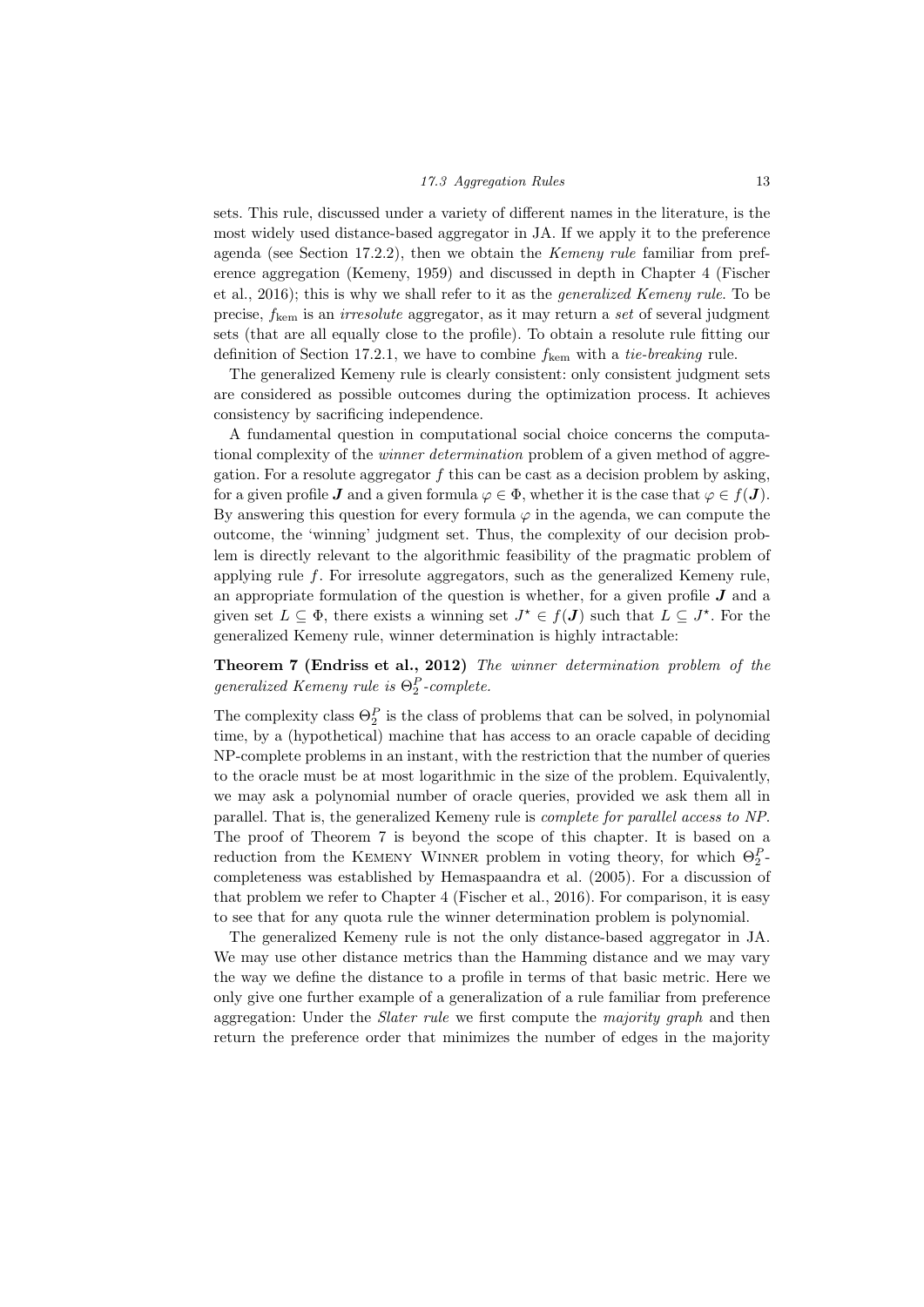graph we have to invert before we obtain a transitive order (Slater,  $1961$ ).<sup>13</sup> This idea is easily transposed to JA to obtain a generalized Slater rule:

$$
f_{\text{sla}}(\boldsymbol{J}) = \operatorname*{argmin}_{J \in \mathcal{J}(\Phi)} H(J, f_{\text{maj}}(\boldsymbol{J}))
$$

That is, we first compute the majority outcome  $f_{\text{maj}}(J)$  and then find the complete and consistent judgment set closest to it (again, more than one judgment set may be closest and we may have to break ties if we need a unique winner).

The following example, with  $\varphi_1$  and  $\varphi_2$  representing two syntactially distinct formulas that are both semantically equivalent to  $p \vee (q_1 \wedge q_2) \vee (r_1 \wedge r_2 \wedge r_3)$ , demonstrates that the Kemeny rule and the Slater rule do not always coincide:

|                                 | р                    | $q_1$            | $q_2$ | $r_1$  | $r_2$          | $r_3$                                                                                                                                                                                                                          | $\varphi_1$ | $\varphi_2$ |
|---------------------------------|----------------------|------------------|-------|--------|----------------|--------------------------------------------------------------------------------------------------------------------------------------------------------------------------------------------------------------------------------|-------------|-------------|
| 1 judge: Yes                    |                      |                  | No No |        | No No          | No to the North Street.                                                                                                                                                                                                        |             | Yes Yes     |
| 10 judges:                      |                      | No Yes Yes No No |       |        |                | No the set of the set of the set of the set of the set of the set of the set of the set of the set of the set of the set of the set of the set of the set of the set of the set of the set of the set of the set of the set of | Yes.        | Yes         |
| 10 judges: No No No Yes Yes Yes |                      |                  |       |        |                |                                                                                                                                                                                                                                |             | Yes Yes     |
| Kemeny:                         | No the set of $\sim$ | Yes              |       | Yes No | No.            | No.                                                                                                                                                                                                                            | Yes         | Yes         |
| Slater:                         | Yes                  | No.              | No.   | No.    | N <sub>o</sub> | No.                                                                                                                                                                                                                            | Yes         | Yes         |

Consult Section 17.7 for references to other distance-based aggregators.

### 17.3.3 Premise-based Aggregation / Strategic Manipulation

For some application scenarios it will be natural to think of certain formulas in the agenda as premises and the others as conclusions. Suppose we can partition the agenda  $\Phi$  into a set  $\Phi^p$  of premises and a set  $\Phi^c$  of conclusions such that each of them is closed under complementation,  $\Phi = \Phi^p \cup \Phi^c$ , and  $\Phi^p \cap \Phi^c = \emptyset$ .

The *premise-based rule*  $f_{\text{pre}}$  works by first applying the majority rule to the premises and then accepting those conclusions that logically follow from the collectively accepted premises:

$$
f_{\text{pre}}(\boldsymbol{J}) = \Delta \cup \{ \varphi \in \Phi^c \mid \Delta \models \varphi \}, \text{ where } \Delta = \{ \varphi \in \Phi^p \mid |N^{\boldsymbol{J}}_{\varphi}| > \frac{n}{2} \}
$$

Clearly, in the general case  $f_{\text{pre}}$  inherits all the problems of the majority rule and cannot guarantee consistency (e.g., when every formula is declared a premise). In addition,  $f_{pre}$  may fail to be complete. For example, when  $p \wedge q$  and  $\neg (p \wedge q)$  are conclusions and no premise has either p or q as a subformula, then neither  $p \wedge q$  nor  $\neg(p \land q)$  will be logically entailed by whatever (consistent) set of premises we end up accepting. However, if we impose suitable constraints on the definition of premises and conclusions, we can obtain a well-behaved aggregator. The most common set of assumptions, which we shall also adopt here, is the following:

<sup>&</sup>lt;sup>13</sup> For an in-depth discussion of the Slater rule we refer to Chapter 3 (Brandt et al., 2016).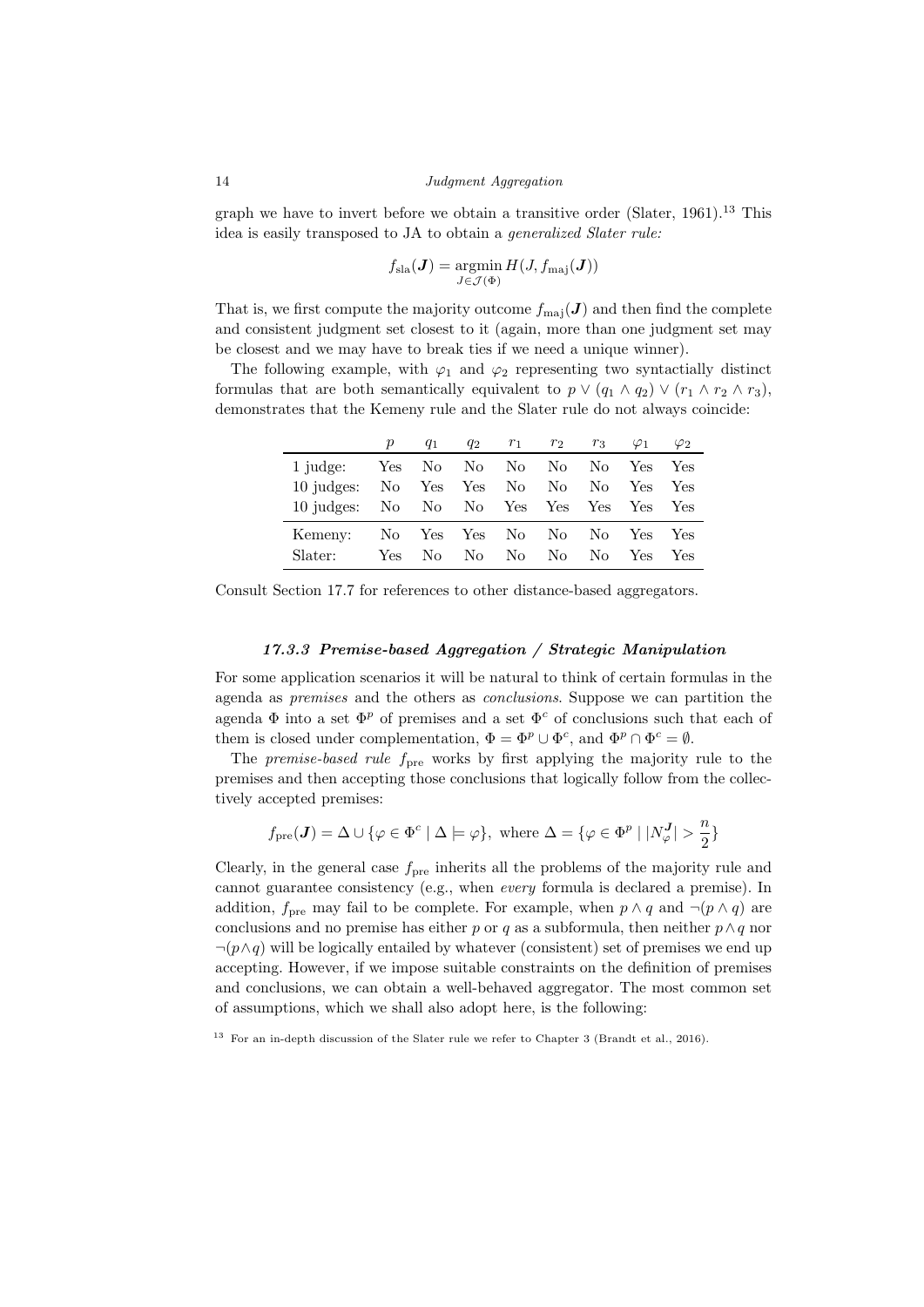#### 17.3 Aggregation Rules 15

- $(i)$  The set of premises is the set of literals in the agenda.
- (ii) The agenda is closed under propositional variables, i.e., if  $\varphi$  is a formula in the agenda, then so is every propositional variable occurring within  $\varphi$ .

Assumption  $(i)$  guarantees consistency; a set of collectively accepted premises now directly corresponds to an assignment of truth values to propositional variables. Assumption (ii) then guarantees completeness, because, for every conclusion  $\varphi$ , either  $\varphi$  or  $\sim \varphi$  will be satisfied by that truth assignment. That is, we obtain the following result (given our assumption of  $n$  being odd):

Fact 8 For any agenda that is closed under propositional variables, the premisebased rule, with the premises being the literals, is complete and consistent.

Thus, by sacrificing both neutrality and independence, the premise-based rule allows us to circumvent the impossibility of Theorem 2.

We have seen that distance-based aggregators achieve consistency at the price of high computational complexity. This is not the case for  $f_{\text{pre}}$ :

Fact 9 The winner determination problem of the premise-based rule, with the premises being the literals, is polynomial.

Indeed, applying the majority rule to the premises is certainly polynomial. Deciding whether a given conclusion should be accepted then amounts to a model checking problem for propositional logic, which can also be done in polynomial time.

One of the central phenomena studied in social choice theory is strategic behavior. Under what circumstances do individuals have an incentive to truthfully report their private information to the aggregation mechanism? This is a very natural question in the context of voting or resource allocation, where this private information concerns the individuals' preferences and where we can use these very same preferences to define what it means for an individual to have an incentive to perform a given action. In JA, on the other hand, individuals do not have preferences, so it is not obvious what it may mean for an individual to have an incentive one way or the other. To be able to analyze strategic behavior in JA, we need to endow our judges with preferences. For the purposes of this brief exposition, let us assume that every judge's preferences are induced by her true judgment set and the Hamming distance: judge i with true judgment set  $J_i$  prefers  $J$  to  $J'$ , denoted as  $J \succ_i J'$ , if and only if  $H(J_i, J) < H(J_i, J')$ . We say that she has *Hamming preferences*.<sup>14</sup> Now suppose three judges truthfully report their judgment sets:

|                   | D | $r_{-}$ |      | $p \vee q$ $p \vee r$ |
|-------------------|---|---------|------|-----------------------|
| Judge 1: No No No |   |         | - No | No                    |
| Judge 2: Yes No   |   | No.     | Yes  | Yes                   |
| Judge 3: No Yes   |   | Yes     | Yes  | Yes                   |

<sup>14</sup> Preferences induced by the Hamming distance are also discussed in Chapter 9 on voting in combinatorial domains (Lang and Xia, 2016)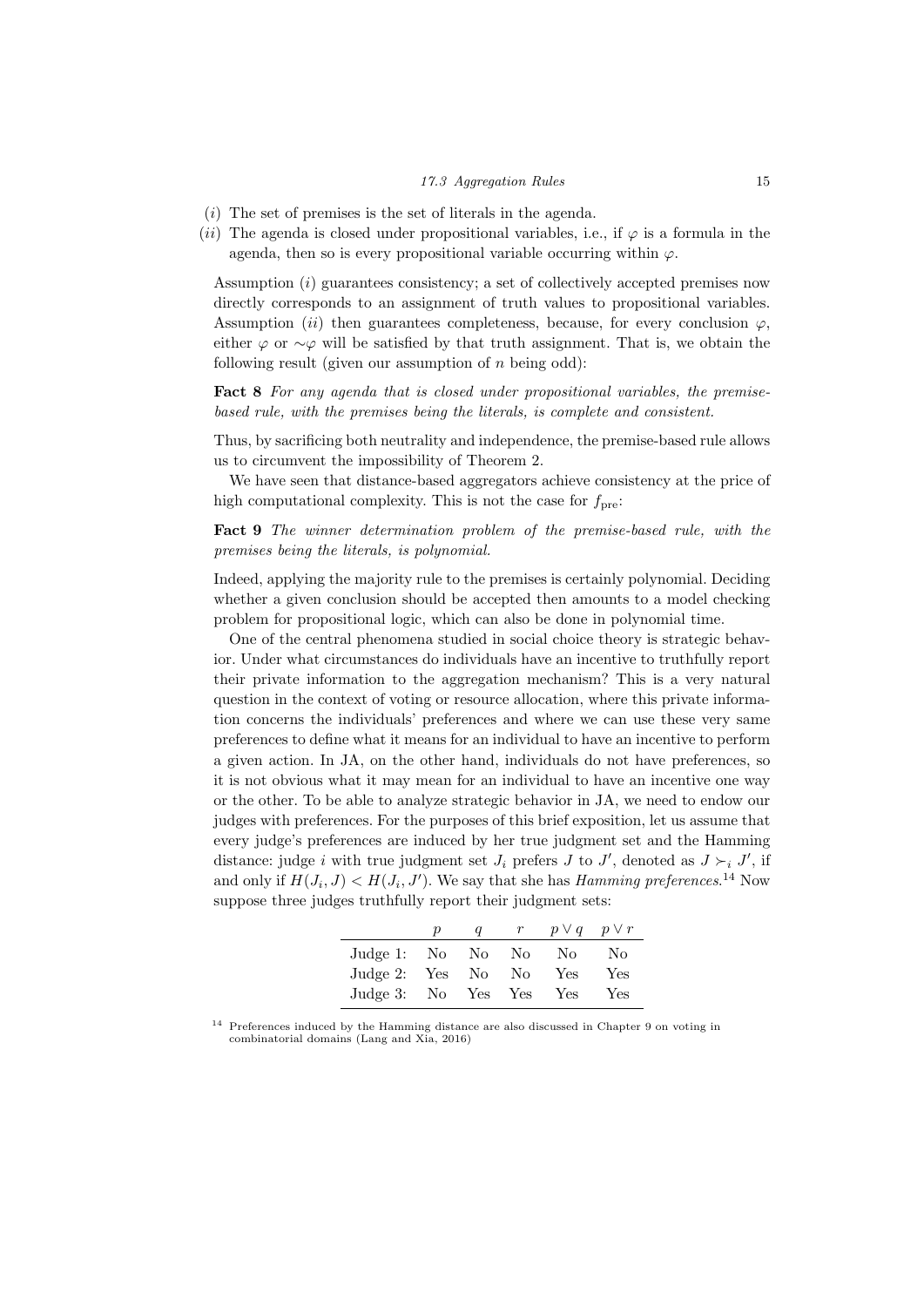Under the premise-based rule, all three premises will get rejected, which means that also the two conclusions get rejected. For judge 3 the Hamming distance from this outcome to her own judgment set is 4. But if she lies and answers 'yes' for  $p$ , then p will get accepted and thus also the two conclusions. Her distance to this new outcome is only 3, i.e., she has an incentive to manipulate in this manner. We say that an aggregator  $f$  is *immune to manipulation* for a given method of deriving preferences from judgment sets, if every judge  $i$  (at least weakly) prefers the sincere outcome  $f(\mathbf{J})$  to the manipulated outcome  $f(\mathbf{J}_{-i}, J'_i)$  for any profile  $\mathbf{J} \in \mathcal{J}(\Phi)^n$ and any alternative insincere judgment set  $J_i' \in \mathcal{J}(\Phi)$  for judge *i*.

Proposition 10 (Dietrich and List, 2007a) Any independent and monotonic aggregator is immune to manipulation by judges with Hamming preferences.

Proof. Independence means that the would-be manipulator can consider one formula at a time. Monotonicity then means that it is always in her best interest to drive up the support for formulas in her judgment set and to reduce the support for those not in her judgment set, i.e., it is in her best interest to report truthfully.  $\Box$ 

As discussed in depth in Chapter 6 (Conitzer and Walsh, 2016), for aggregators that are not immune to manipulation a relevant question is whether it may be the case that manipulation is a computationally intractable problem, as this may provide at least some level of protection against unwanted strategic behavior. The *manipulation problem* for a given aggregator  $f$  and a given method of deriving preferences from judgment sets is the problem of deciding whether a judge may obtain a preferred outcome by misreporting her judgment set. While we have seen that the premise-based rule can be manipulated, doing so is hard, at least in the worst case and for agendas involving large formulas:<sup>15</sup>

Proposition 11 (Endriss et al., 2012) The manipulation problem for the premise-based rule and judges with Hamming preferences is NP-complete.

The proof is not difficult, but beyond the scope of this chapter. It involves a reduction from the NP-hard *satisfiability problem* for propositional logic to our manipulation problem. Given a formula  $\varphi$ , the core idea is to build a profile where one judge has an incentive to misreport her judgment set if and only if  $\varphi$  is satisfiable.

It is important to stress that the particular manipulation problem of Proposition 11 is just one of several natural definitions for which complexity results are known (Baumeister et al., 2013). For instance, we may vary the way in which preferences are induced from judgment sets or we may assume that the manipulator is only interested in some of the formulas in the agenda.

 $^{15}\,$  Given that for distance-based aggregators the winner determination problem is already intractable, questions regarding the complexity of manipulation are considerably less interesting here.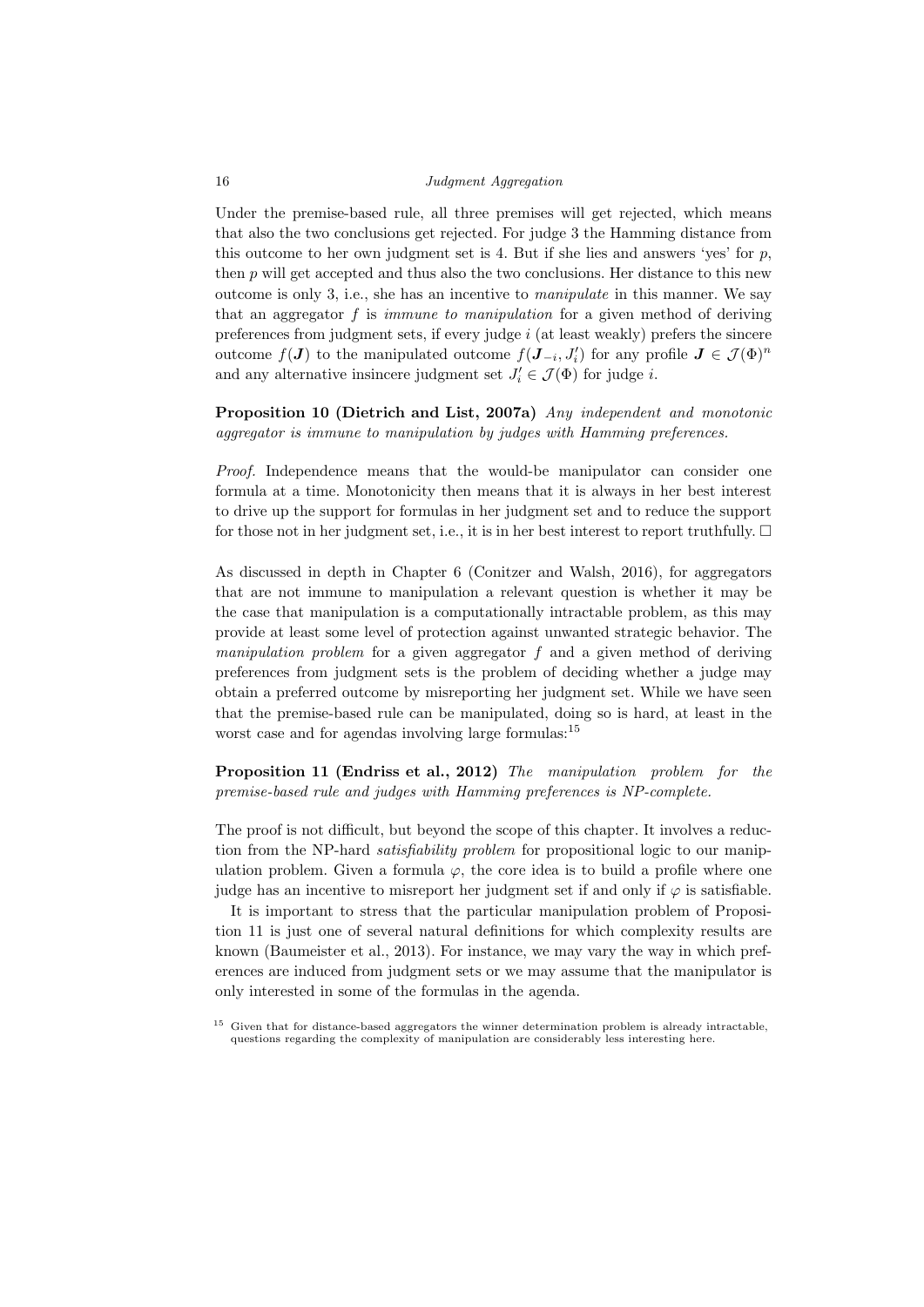# 17.4 Agenda Characterization Results

Suppose we are given an agenda  $\Phi$  and an aggregator f. Then we may want to ask: can we be certain that the outcome  $f(\mathbf{J})$  will be consistent for every possible consistent profile  $J \in \mathcal{J}(\Phi)^n$  over this agenda?

We want to answer such questions not only for one specific agenda Φ, but would like to be able to offer a full characterization of all agendas for which the answer is positive. In this section, we provide such characterizations in terms of agenda properties that tally the structural richness of an agenda. Going beyond individual aggregators  $f$ , we also prove agenda characterization results for families of aggregators  $\mathcal F$ , defined in terms of the axioms they satisfy. Such results come in two forms: existential results talk about conditions under which at least some aggregator in  $\mathcal F$ is consistent, while *universal results* establish conditions under which all aggregators in  $\mathcal F$  are. For the latter, in particular, a relevant question is how difficult it is to verify whether a given agenda satisfies certain agenda properties. Therefore, we briefly discuss the computational complexity of this problem.

#### 17.4.1 Consistent Aggregation under the Majority Rule

In the introduction we have seen that for one specific aggregator and one specific agenda, namely the majority rule and the agenda  $\{p, \neg p, q, \neg q, p \land q, \neg (p \land q)\}\,$ we may encounter a discursive dilemma. That is, for this agenda it is possible to construct a consistent profile such that the majority rule will return a judgment set that is inconsistent. In Section 17.2.4 we have seen a generalization of this insight: the problem persists for any aggregator belonging to an entire class of aggregators (cf. Theorem 2). We now want to discuss a different generalization and ask: what is the class of agendas for which the majority rule has this deficiency?

Intuitively speaking, the discursive dilemma comes about when there is an inconsistent subset  $X \subseteq \Phi$ , such that each judge accepts sufficiently few of the formulas in X to be individually consistent, but at the same time sufficiently many to ensure that every formula in  $X$  gathers a majority. That is, the size of inconsistent sets, or more precisely minimally inconsistent sets, that we can build from the formulas in the agenda seems to matter. We say that an agenda  $\Phi$  satisfies the median *property* if every inconsistent subset of  $\Phi$  does itself have an inconsistent subset of size at most 2.<sup>16</sup> For example, the agenda  $\{p, \neg p, q, \neg q, p \wedge q, \neg (p \wedge q)\}\)$  does not have the median property, because one of its minimally inconsistent subsets, namely  $\{p,q,\neg(p\land q)\}\$ , has three elements. This agenda property allows us to give a full characterization of the agendas on which the majority rule is consistent:

<sup>&</sup>lt;sup>16</sup> The term *median property* is due to Nehring and Puppe (2007), who coined this term in the context of work on social choice theory over a class of vector spaces known as median spaces. Agendas that satisfy the median property are sometimes also called simple agendas.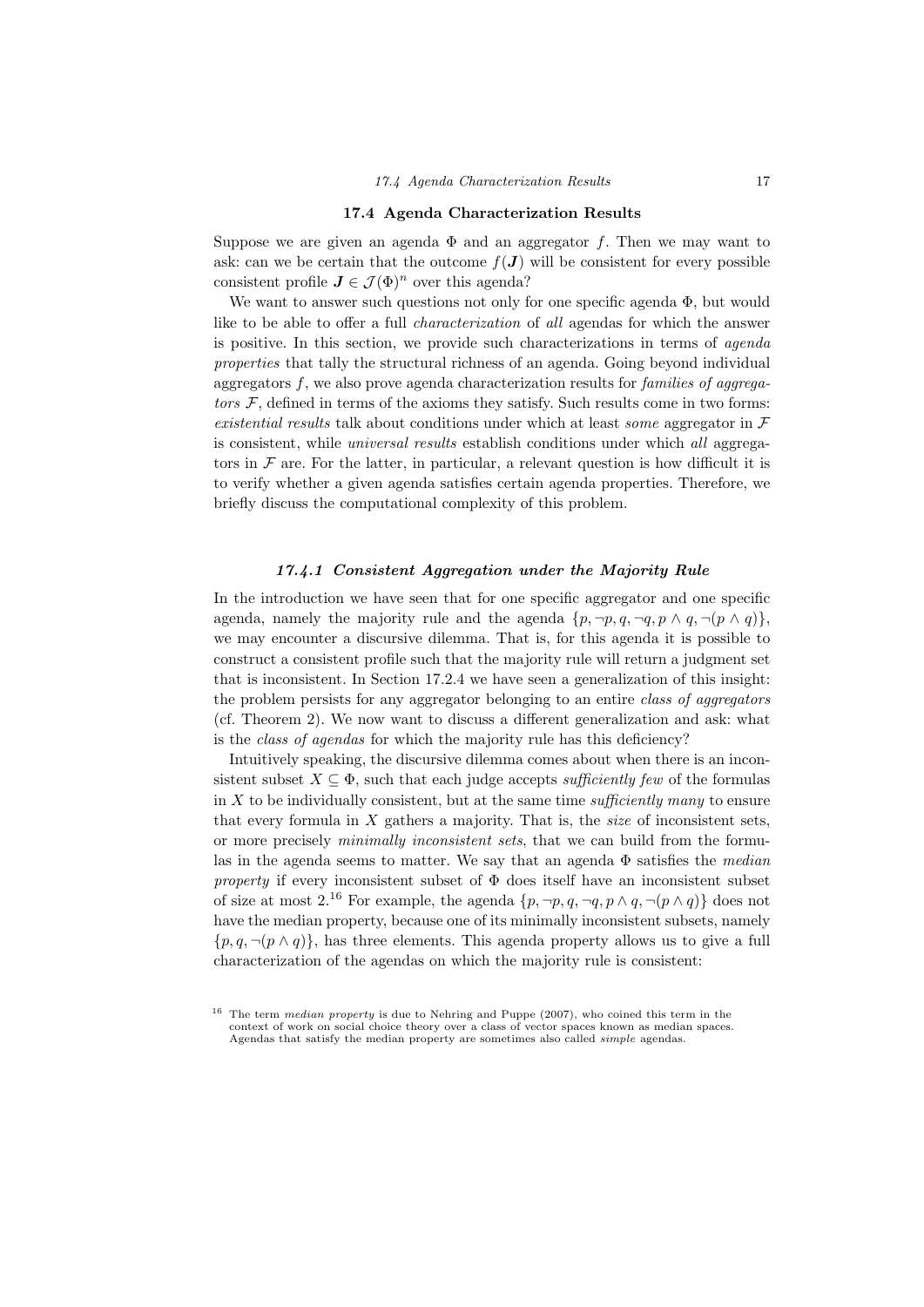Lemma 12 (Nehring and Puppe, 2007) The majority rule is consistent for  $a$ given agenda  $\Phi$  if and only if  $\Phi$  has the median property.

*Proof.* The right-to-left direction is an instance of Proposition 3 for  $k = 2$ , since Φ having the median property means that the largest minimally inconsistent subset of  $\Phi$  has at most size 2. For the other direction, let  $\Phi$  be an agenda that violates the median property, i.e., there exists a minimally inconsistent set  $X = {\varphi_1, \ldots, \varphi_k} \subseteq \Phi$  with  $k \geq 3$ . Now consider the profile **J**, in which judge i accepts all formulas in X except for  $\varphi_{1+(i \mod 3)}$ . Note that J is consistent. But the majority rule will accept all formulas in X, i.e.,  $f_{\text{maj}}(J)$  is inconsistent.

Deciding whether a given agenda has the median property is  $\Pi_2^P$ -complete (Endriss et al., 2012).  $\Pi_2^P$ , a complexity class located at the second level of the polynomial hierarchy, is the class of decision problems for which a certificate for a negative answer can be verified in polynomial time by a machine that has access to an oracle for answering NP-complete problems in an instant. Deciding whether a quantified Boolean formula of the form  $\forall x_1 \cdots \forall x_n \exists y_1 \cdots \exists y_m \varphi$  is true is the canonical example of a problem that is complete for this class.  $\Pi_2^P$  includes the other complexity classes featuring in this chapter, particularly NP and  $\Theta_2^P$  (and this inclusion is believed, but not known, to be proper).

Thus, we have a doubly negative result: not only do we have to restrict ourselves to highly simplistic agendas if we want to be certain to avoid instances of the discursive dilemma (this is the import of Lemma 12), but on top of this determining whether a given agenda is sufficiently simplistic is very difficult.

#### 17.4.2 Existential Agenda Characterization

Next we want to go beyond specific aggregators (such as the majority rule), and instead prove agenda characterization results for classes of aggregators, defined in terms of certain axioms. For the first such result we take the axioms defining the majority rule (cf. Corollary 6), except that we substantially weaken anonymity and instead only require that our aggregator is not a dictatorship. Formally, an aggregator f is a *dictatorship* if there exists an individual  $i^* \in N$  (the dictator) such that  $f(\mathbf{J}) = J_{i^*}$  for every profile  $\mathbf{J}$ ; otherwise f is nondictatorial.<sup>17</sup> Lemma 12 shows that only agendas with the median property guarantee consistent outcomes under the majority rule. We will now see that, even if we allow ourselves to pick freely from the much larger class of aggregators we obtain when we replace anonymity by nondictatoriality, we cannot do better than that.

Before we state this result formally, let us say something about the technique we are going to use to prove it. Recall that any independent and neutral aggregator is

<sup>17</sup> To appreciate that anonymity really is much stronger than nondictatoriality, observe that the former rules out all weighted majority rules, while the latter does not.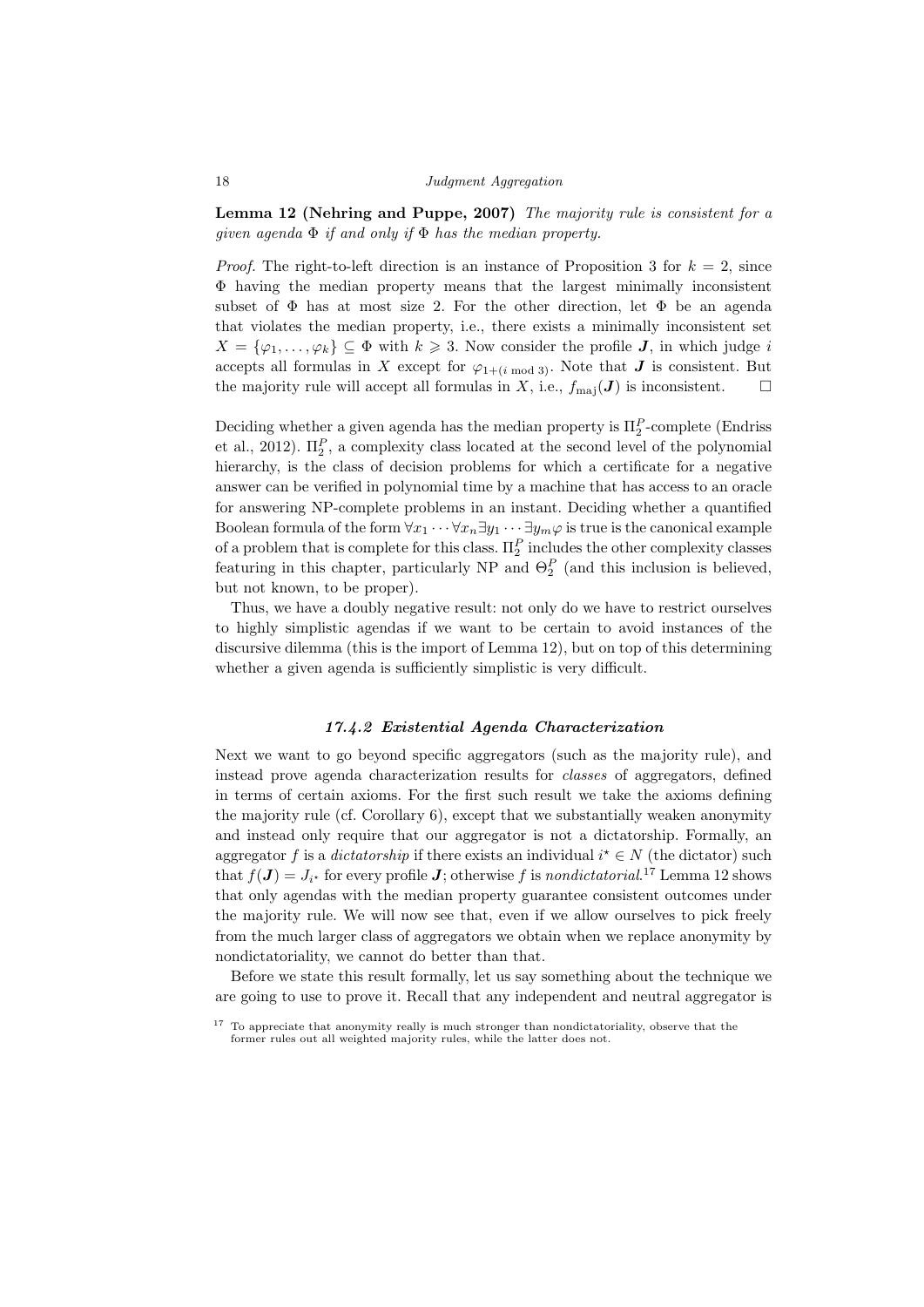defined by a family  $W \subseteq 2^N$  of winning coalitions (cf. Lemma 1). In mathematics, a set W of subsets of a set N is called an *ultrafilter* if it satisfies the following three conditions (see, e.g., Davey and Priestley,  $2002$ ):<sup>18</sup>

- (i) W does not include the empty set:  $\emptyset \notin W$ .
- (ii) W is closed under taking intersections:  $C \in W$  and  $C' \in W$  entail  $C \cap C' \in W$ for all  $C, C' \subseteq N$ .
- (*iii*) W is maximal:  $C \in \mathcal{W}$  or  $\overline{C} \in \mathcal{W}$  for all  $C \subseteq N$ .

An ultrafilter is called *principal* if it is of the form  $W = \{C \subseteq N \mid i^* \in C\}$ for some  $i^* \in N$ . By a well-known fact, every ultrafilter W on a finite set N is principal (Davey and Priestley, 2002).<sup>19</sup> Translating back into the world of winning coalitions, this means that if we can show that the set  $W$  of winning coalitions corresponding to a given (independent and neutral) aggregator  $f$  meets the three conditions above, then, given that the set  $N$  of judges is finite,  $f$  must be dictatorial (with the principal element  $i^*$  of the ultrafilter being the dictator).

We are now ready to prove a first important existential agenda characterization theorem, for a class of aggregators defined by a natural combination of axioms:

Theorem 13 (Nehring and Puppe, 2007) There exists a neutral, independent, monotonic, and nondictatorial aggregator that is complete and consistent for a given agenda  $\Phi$  if and only if  $\Phi$  has the median property.

*Proof.* The right-to-left direction follows from Lemma 12: if  $\Phi$  has the median property, then the majority rule is consistent (and the majority rule is also neutral, independent, monotonic, nondictatorial, and complete).

The left-to-right direction in effect establishes an impossibility result. It is equivalent to the following claim: if a given neutral, independent, and monotonic aggregator  $f$  is complete and consistent (and thus also complement-free) for a given agenda  $\Phi$  that violates the median property, then f must be a dictatorship. By Lemma 1, neutrality and independence mean that  $f$  is determined by a single family W of winning coalitions. Let us show that W must be an ultrafilter on  $N$ :

- (i)  $\emptyset \notin \mathcal{W}$ : If we had  $\emptyset \in \mathcal{W}$ , then  $N \in \mathcal{W}$  by monotonicity (because  $\emptyset \subseteq N$ ), which is in direct conflict with the requirement of being complement-free (as  $\overline{\emptyset} = N$ ).
- $(ii)$  W is closed under taking intersections: This will be the (only) part in the proof where we make use of the assumption that  $\Phi$  violates the median property. The median property being violated means that there exists a minimally inconsistent

<sup>&</sup>lt;sup>18</sup> Sometimes being upward closed is stated as a fourth defining condition of an ultrafilter. But note that we do not need to do so, as this already follows from the other three conditions.

<sup>&</sup>lt;sup>19</sup> The proof is immediate: Let  $C^* := \bigcap_{C \in \mathcal{W}} C$ . As N is finite, we can apply *(ii)* inductively and obtain  $C^* \in \mathcal{W}$ . By construction,  $C^*$  must be the smallest element of  $\mathcal{W}$ . If we can show that  $C^*$  i a singleton, then we are done. First, by (i),  $C^* \neq \emptyset$ . Second, for the sake of contradiction, suppose  $|C^*| \geqslant 2$ . Take any nonempty proper subset C of  $C^*$ . By (iii), either  $C \in \mathcal{W}$  or  $\overline{C} \in \mathcal{W}$ . If it is the latter, then from (ii) and  $C^* \in \mathcal{W}$  we get  $C^* \cap \overline{C} = C^* \setminus C \in \mathcal{W}$ . Hence, in either case a proper subset of  $C^*$  must be an element of  $\mathcal{W}$ . This is the required contradiction and concludes the proof.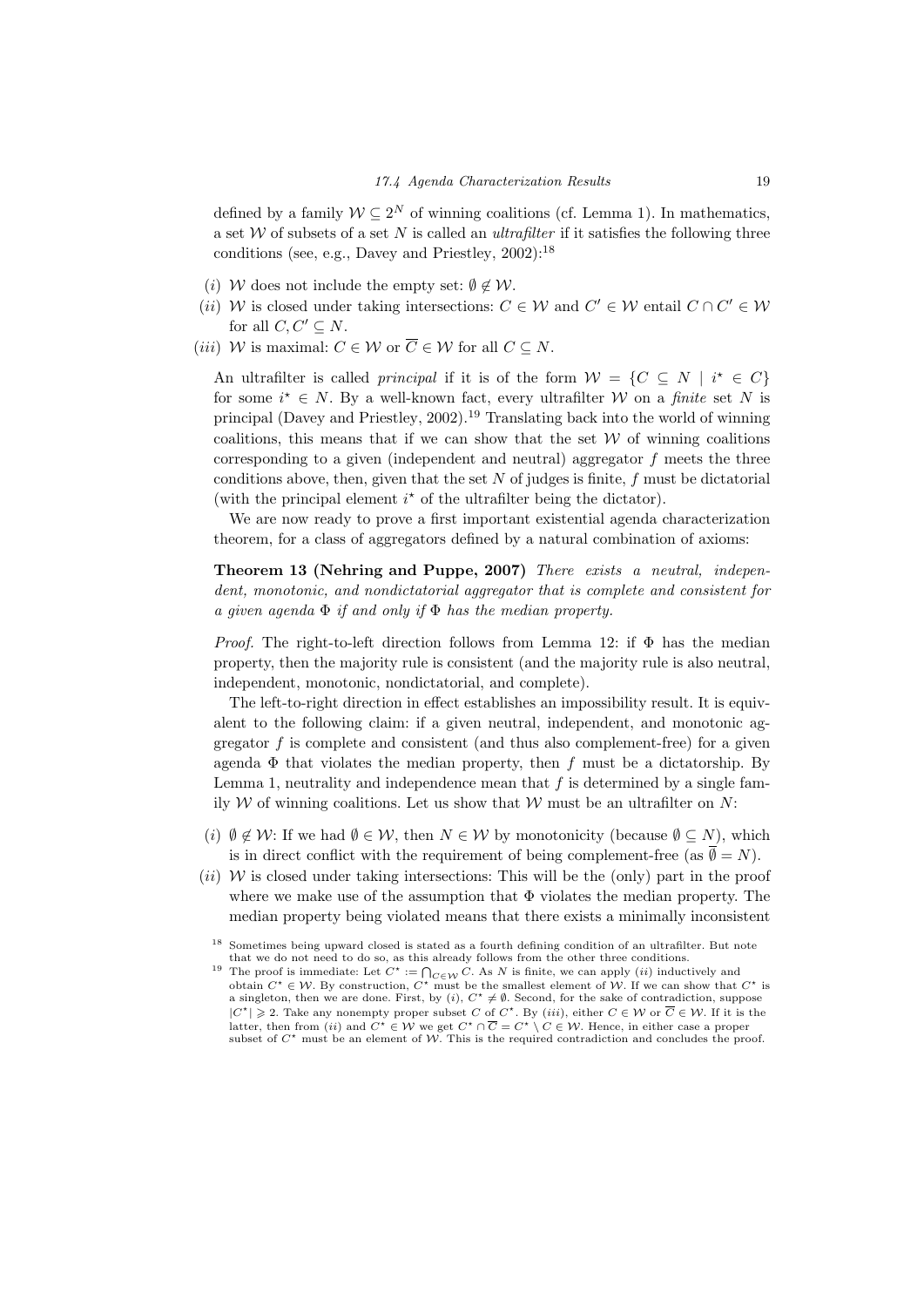subset  $X = {\varphi_1, \ldots, \varphi_k} \subseteq \Phi$  with  $k \geq 3$ . Take any two winning coalitions  $C, C' \in W$ . (We need to show that  $C \cap C' \in W$ .) Observe that it is possible to construct a complete and consistent profile  $J$  with the following properties:

- $N^{\mathbf{J}}_{\varphi_1} = C$
- $\bullet\;N^{\textbf{\textit{J}}\!\varphi_2} = C' \cup (N \setminus C)$
- $\bullet~~ N^{\textbf{\emph{J}}\!\varphi_3}=N\setminus(C\cap C')$
- $N_{\varphi_{\ell}}^{\mathbf{J}} = N$  for all  $\ell$  with  $4 \leqslant \ell \leqslant k$

That is, each judge accepts exactly  $k-1$  of the formulas in X (which means that every judge is consistent). Note that  $N^J_{\sim \varphi_3} = C \cap C'$ . Now, C being winning implies  $\varphi_1 \in f(\mathbf{J})$ . By monotonicity, any superset of C' is winning, including  $C' \cup (N \setminus C)$ . The latter implies  $\varphi_2 \in f(\mathbf{J})$ . Finally, from  $\emptyset \notin \mathcal{W}$  we get  $N \in \mathcal{W}$ (i.e., f is unanimous) and therefore all judges accepting all of  $X \setminus {\varphi_1, \varphi_2, \varphi_3}$ entails  $X \setminus {\varphi_1, \varphi_2, \varphi_3} \subseteq f(\mathbf{J})$ . Taken together, this means  $X \setminus {\varphi_3} \subseteq f(\mathbf{J})$ . Thus, to ensure consistency of the outcome, we must have  $\varphi_3 \notin f(\mathbf{J})$ . But then, to ensure completeness, we are forced to accept  $\sim\varphi_3 \in f(\mathbf{J})$ . That is, we are forced to accept a formula that was accepted by precisely the judges in the intersection  $C \cap C'$ . In other words,  $C \cap C'$  is winning, i.e.,  $C \cap C' \in W$ .

(*iii*)  $W$  is maximal: This follows immediately from completeness (cf. Lemma 1).

As  $N$  is finite,  $W$  must in fact be a principal ultrafilter. But we have already seen that this is equivalent to f being dictatorial, so we are done.  $\square$ 

The ultrafilter method is very powerful. We will see one more example of its use. Our next theorem concerns independent and unanimous aggregators. The most important difference is that this time we do not want to assume neutrality, i.e., we cannot work with a single family  $W$  of winning coalitions from the outset. To still make the ultrafilter method applicable, we have to derive neutrality. As we shall see, this is possible for agendas that are sufficiently rich. Merely violating the median property is not sufficient: for example, if the positive formulas in the agenda are  $\{p, q, p \wedge q, r\}$ , then the aggregator under which judge 1 dictates the outcome for  $\{p, q, p \wedge q\}$  and r is decided upon by majority is nondictatorial, independent, and unanimous. That is, we require an agenda with sufficiently strong connections between its formulas to rule out such 'localised' aggregators.

Write  $\varphi \stackrel{\Phi}{\to} \psi$  in case there exists a minimally inconsistent set  $X \subseteq \Phi$  with  $\varphi, \neg \psi \in X$ . This notation indicates that, in the context of the remaining formulas in X, accepting  $\varphi$  forces us to also accept  $\psi$ . Let  $\stackrel{\Phi}{\Rightarrow}$  be the transitive closure of  $\stackrel{\Phi}{\rightarrow}$ . An agenda  $\Phi$  is called *totally blocked* if  $\varphi \stackrel{\Phi}{\Rightarrow} \psi$  for every two formulas  $\varphi, \psi \in \Phi$ .

Lemma 14 (Neutrality) Every unanimous and independent aggregator f that is complete and consistent for a totally blocked agenda  $\Phi$  is neutral.

*Proof.* Let  $\Phi$  be a totally blocked agenda and let f be a unanimous and independent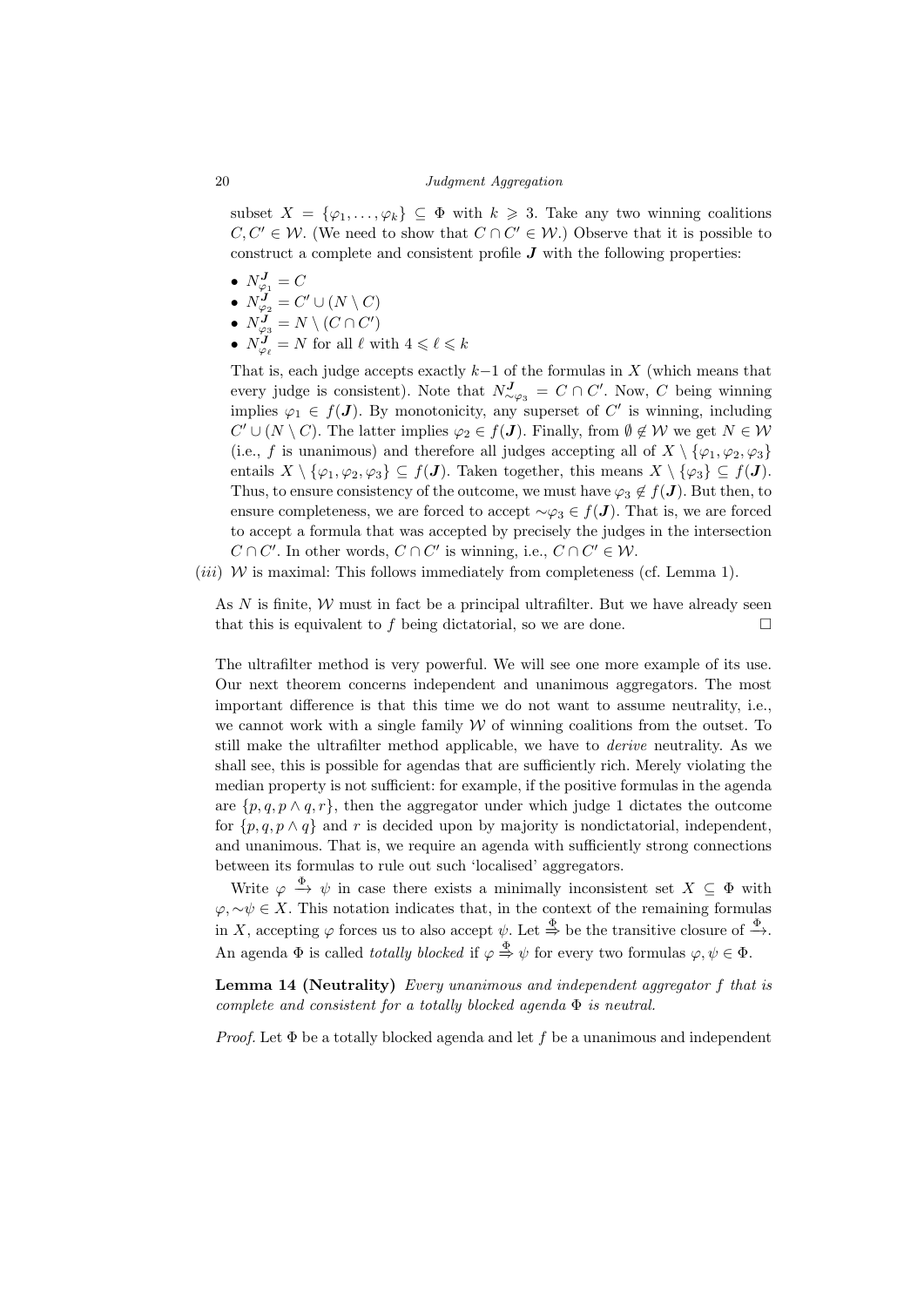aggregator that is complete and consistent for  $\Phi$ . By independence, for each  $\varphi \in \Phi$ there exists a  $\mathcal{W}_{\varphi} \subseteq N$  such that  $\varphi \in f(\mathbf{J}) \Leftrightarrow N_{\varphi}^{\mathbf{J}} \in \mathcal{W}_{\varphi}$  for all profiles  $\mathbf{J}$ .

Consider two formulas  $\varphi, \psi \in \Phi$  such that  $\varphi \stackrel{\Phi}{\to} \psi$ . We will show that this implies  $\mathcal{W}_{\varphi} \subseteq \mathcal{W}_{\psi}$ : Let X be the minimally inconsistent set establishing  $\varphi \stackrel{\Phi}{\to} \psi$ . Take any winning coalition  $C \in \mathcal{W}_{\varphi}$ . Construct a complete and consistent profile  $J$  in which all judges accept all of  $X \setminus {\varphi, \sim \psi}$ , those in C also accept  $\varphi$  and  $\psi$ , and the rest also accept  $\sim\varphi$  and  $\sim\psi$ . By unanimity,  $X \setminus {\varphi, \sim\psi} \subseteq f(\mathbf{J})$ . Due to  $C \in \mathcal{W}_{\varphi}$ , furthermore  $\varphi \in f(\mathbf{J})$ . Hence, consistency forces  $\sim \psi \notin f(\mathbf{J})$  and thus completeness forces  $\psi \in f(\mathbf{J})$ . As it was exactly the judges in C who accepted  $\psi$ , this means that C is also a winning coalition for  $\psi$ , i.e.,  $C \in \mathcal{W}_{\psi}$ .

Now, by induction, not only  $\varphi \stackrel{\Phi}{\to} \psi$  implies  $\mathcal{W}_{\varphi} \subseteq \mathcal{W}_{\psi}$ , but also  $\varphi \stackrel{\Phi}{\Rightarrow} \psi$  implies  $\mathcal{W}_{\varphi} \subseteq \mathcal{W}_{\psi}$ . Total blockedness means that  $\varphi \stackrel{\Phi}{\Rightarrow} \psi$  for all  $\varphi, \psi \in \Phi$ . Hence,  $\mathcal{W}_{\varphi} = \mathcal{W}_{\psi}$ for all  $\varphi, \psi \in \Phi$ , i.e., by Lemma 1, f is indeed neutral.

We require one further agenda property:  $\Phi$  is *even-number-negatable* if it has a minimally inconsistent subset X for which  $(X \setminus Y) \cup \{\sim \varphi \mid \varphi \in Y\}$  is consistent for some set  $Y \subset X$  of even cardinality. Any minimally inconsistent set X can be made consistent by flipping exactly one of its elements; even-number-negatabilty requires that for at least one  $X$  we can also get consistency by flipping an even number of formulas in  $X$ . The agenda property used in the following theorem is intuitively weaker than the median property used in Theorem 13. This is exactly what we would expect, as the axioms we impose are also weaker.

Theorem 15 (Dokow and Holzman, 2010) There exists a unanimous, independent, and nondictatorial aggregator that is complete and consistent for a given agenda  $\Phi$  if and only if  $\Phi$  is not both totally blocked and even-number-negatable.

*Proof.* For the right-to-left direction, for any agenda  $\Phi$  that is either not totally blocked or not even-number-negatable, we show how to construct an aggregator that meets our requirements.

First, suppose  $\Phi$  is not totally blocked. Then we can partition  $\Phi$  into two disjoint sets  $\Phi_1$  and  $\Phi_2$  (i.e.,  $\Phi_1 \cup \Phi_2 = \Phi$  and  $\Phi_1 \cap \Phi_2 = \emptyset$ ) such that there exist no  $\varphi_1 \in \Phi_1$ and  $\varphi_2 \in \Phi_2$  with  $\varphi_1 \stackrel{\Phi}{\Rightarrow} \varphi_2$ . We use this partition to define an aggregator f: judge 1 dictates acceptance for formulas  $\varphi$  with  $\{\varphi, \sim \varphi\} \subseteq \Phi_1$ ; judge 2 dictates acceptance for formulas  $\varphi$  with  $\{\varphi, \sim \varphi\} \subseteq \Phi_2$ ; and for formulas  $\varphi$  with  $\varphi \in \Phi_1$  and  $\sim \varphi \in \Phi_2$ we accept  $\varphi$  unless there is unanimous support for ∼ $\varphi$ . This rule is easily seen to be unanimous, independent, nondictatorial, and complete. It also is consistent: For if not, there would be a profile for wich  $f$  accepts some minimally inconsistent set  $X$ . But X cannot be fully included in  $\Phi_1$ , as then judge 1 would be inconsistent. It cannot be fully included in  $\Phi_2$  either, as then judge 2 would be inconsistent. Finally, X cannot be split across  $\Phi_1$  and  $\Phi_2$ : if  $\sim \varphi_2 \in \Phi_1$  for all  $\varphi_2 \in X \cap \Phi_2$ , then all of  $X \cap \Phi_2$  would have had to be accepted unanimously, meaning that judge 1 would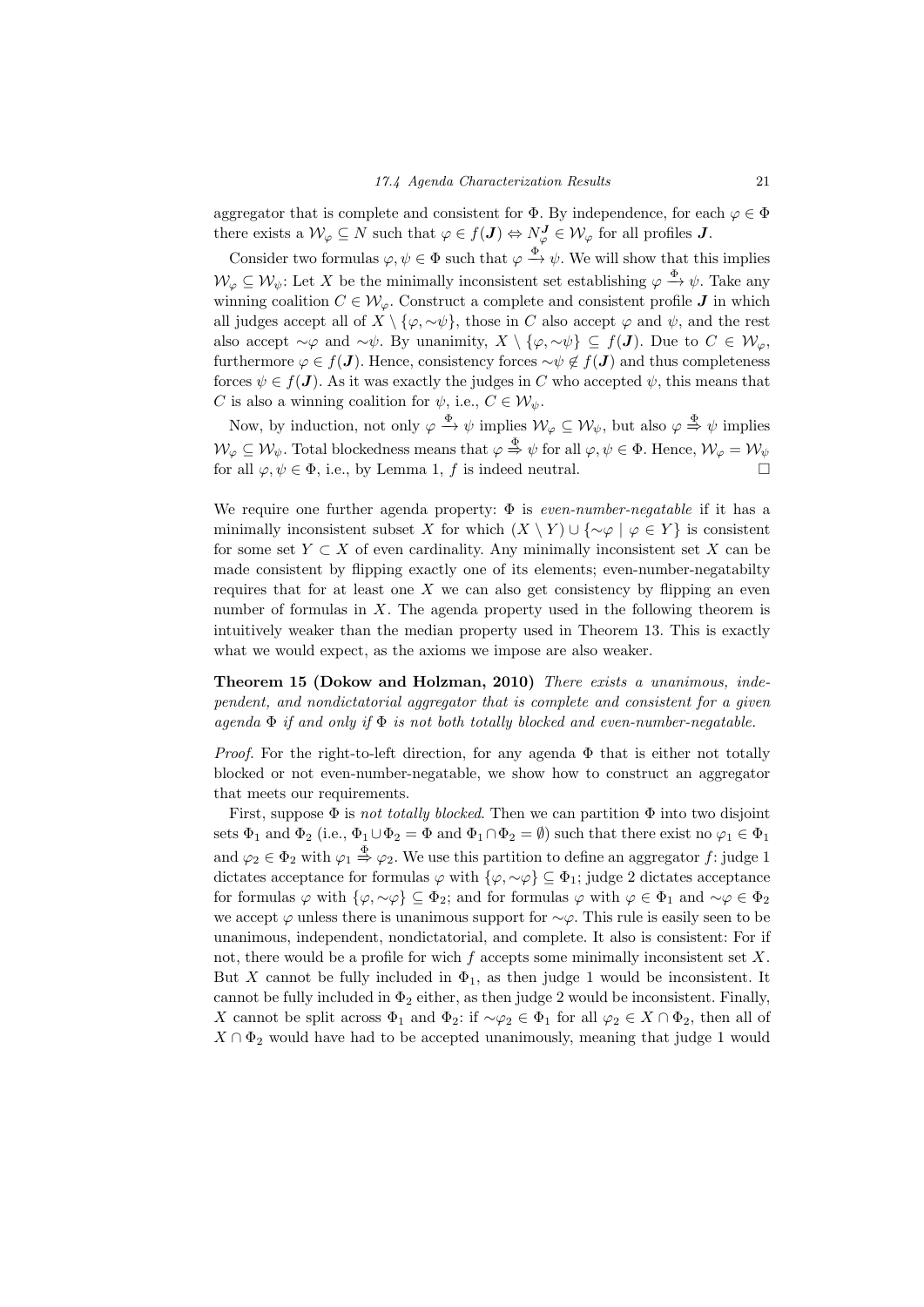have had to accept all of X (contradicting consistency of judge 1); and if  $\sim\!\varphi_2\in\Phi_2$ for some  $\varphi_2 \in X \cap \Phi_2$ , then  $\varphi_1 \stackrel{\Phi}{\to} \sim \varphi_2$  for all  $\varphi_1 \in X \cap \Phi_1$  (in contradiction to how the partition into  $\Phi_1$  and  $\Phi_2$  has been defined).

Second, suppose  $\Phi$  is not even-number-negatable. Consider the parity rule  $f_{\text{par}}$ that accepts a formula if and only if an odd number of the judges does.<sup>20</sup> This rule clearly is unanimous, independent, nondictatorial, and complete. To show that it is also consistent we will make use of the fact that  $\Phi$  is not even-number-negatable. Assume, for the sake of contradiction, that there exists a profile  $J \in \mathcal{J}(\Phi)$  for which  $f_{\text{par}}(\mathbf{J})$  is inconsistent. Let X be a minimally inconsistent subset of  $f_{\text{par}}(\mathbf{J})$ . Suppose |X| is odd (the case where |X| is even works analogously). As  $\Phi$  is not even-number-negatable, every set of the form  $(X \ Y) \cup {\sim} \varphi \mid \varphi \in Y$  with  $Y \subset X$ and  $|Y|$  even must be inconsistent. Hence, every judge must accept a subset of X of even cardinality. So, if we sum over all judges, we obtain an even number of instances of an acceptance of an X-formula by a judge. On the other hand, by definition of  $f_{\text{par}}$ , each of the odd number of formulas in X must have been accepted by an odd number of judges, which implies that the overall number of acceptances of X-formulas must be odd. Thus, we obtain the desired contradiction.

For the left-to-right direction, we have to prove that for any agenda  $\Phi$  that is totally blocked and even-number-negatable, any aggregator  $f$  that is unanimous, independent, complete, and consistent must be dictatorial. As  $\Phi$  is totally blocked we can apply Lemma 14 and infer that f must be neutral. As  $\Phi$  is even-number-negatable, it is also *pair-negatable* in the sense that there must exist a minimally inconsistent set X such that  $(X \setminus Y) \cup {\sim} \varphi \mid \varphi \in Y$  is consistent for some  $Y \subset X$  of cardinality  $2^{21}$  In other words,  $\Phi$  has a minimally inconsistent subset X including at least three formulas  $\varphi_1, \varphi_2, \varphi_3$  such that all of  $(X \setminus \{\varphi_1\}) \cup \{\sim \varphi_1\}, (X \setminus \{\varphi_2\}) \cup \{\sim \varphi_2\}, \text{ and } (X \setminus \{\varphi_1, \varphi_2\}) \cup \{\sim \varphi_1, \sim \varphi_2\}$ are consistent. In summary, we now have all the conditions of the left-to-right direction of Theorem 13 in place, except for monotonicity; and in addition we can make use of slightly stronger assumptions on  $\Phi$ . Recall that the only points in the proof of Theorem 13 where we required monotonicity were the derivations of the first two ultrafilter conditions. The first of them,  $\emptyset \notin \mathcal{W}$ , can instead be inferred from maximality, the third ultrafilter condition, together with  $N \in W$ (which follows from unanimity). We are left with establishing the second ultrafilter condition, closure under taking intersections. Take any two winning coalitions  $C, C' \in W$ . We can construct a complete and consistent profile **J** with  $N_{\varphi_1}^{\mathbf{J}} = C$ ,  $N_{\varphi_2}^{\mathbf{J}} = C', N_{\varphi_3}^{\mathbf{J}} = N \setminus (C \cap C'),$  and  $N_{\varphi}^{\mathbf{J}} = N$  for all  $\varphi \in X \setminus {\varphi_1, \varphi_2, \varphi_3}.$  Observe that this slightly simplified construction was not available to us in the proof of

<sup>&</sup>lt;sup>20</sup> Here we will make use of our assumption that  $n$ , the total number of judges, is odd.

<sup>&</sup>lt;sup>21</sup> This may be proved as follows: Suppose  $\Phi$  is even-number-negatable by virtue of X and Y, with  $|Y'| = k > 2$ . If  $\Phi$  is not also pair-negatable by virtue of X and some Y' with  $|Y'| = 2$ , then

 $(X \setminus {\varphi_1, \varphi_2}) \cup {\sim \varphi_1, \neg \varphi_2}$  for some  $\varphi_1, \varphi_2 \in Y$  is also minimally inconsistent, and we get even-number-negatability by virtue of that set together with  $Y \setminus {\varphi_1, \varphi_2}$  of cardinality  $k - 2$ . The claim then follows by induction on  $|Y|$ .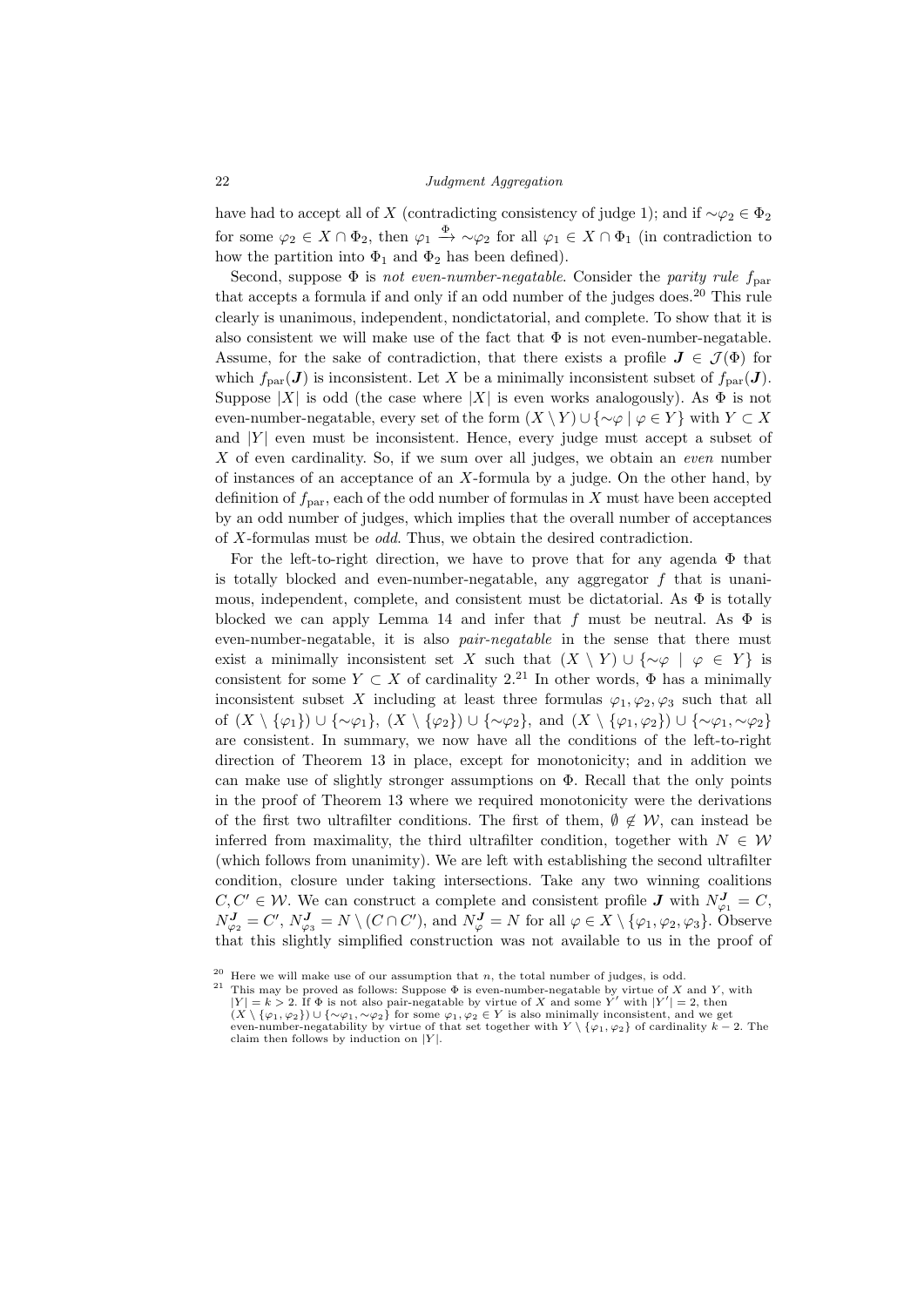Theorem 13, because in the absence of pair-negatability we would have had no guarantee that the judgment set of judges in  $N \setminus (C \cap C')$ , missing two of the formulas in X, is consistent. Now  $\varphi_1$  gets accepted by virtue of C being winning,  $\varphi_2$  gets accepted by virtue of C' being winning, and all of  $X \setminus {\varphi_1, \varphi_2, \varphi_3}$  get accepted by virtue of unanimity. So we must reject  $\varphi_3$  and thus accept ∼ $\varphi_3$ . But it is exactly the judges in  $C \cap C'$  who support  $\sim \varphi_3$ , so  $C \cap C'$  must be winning.  $\Box$ 

Interestingly, independence and unanimity are also the core axioms in Arrow's Theorem in preference aggregation (Arrow, 1963). Indeed, using the embedding of preference aggregation into JA sketched in Section 17.2.2, we can obtain a proof of Arrow's Theorem in the same way as we have shown the left-to-right direction of Theorem 15 (this involves showing that the preference agenda is both totally blocked and even-number-negatable). To be precise, the JA encoding given here allows individuals to, for instance, not accept the formulas for transitivity, while Arrow's Theorem applies even under the assumption that they always do. This can be accounted for by altering the underlying logic and adding the formulas expressing properties of preference orders as logical axioms on top of those of the propositional calculus, rather than including them in the agenda (Dietrich and List, 2007c).

# 17.4.3 Universal Agenda Characterization

Let us call an agenda  $\Phi$  *safe* for a given aggregator f if  $f(\mathbf{J})$  is consistent for every admissible profile  $J \in \mathcal{J}(\Phi)^n$ . That is, Theorems 13 and 15 talk about properties of agendas that guarantee safety for at least one aggregator from a given class. Now we want to establish conditions under which *every* aggregator of a given class guarantees safety. We will see one example of such a universal agenda characterization theorem. As is to be expected, the conditions we have to impose on our agendas will be more restrictive than for existential agenda characterization theorems. We shall work with a restriction of the median property: agenda  $\Phi$  is said to satisfy the simplified median property if every non-singleton minimally inconsistent subset of Φ consists of two formulas that are logical complements, i.e., every such set is of the form  $\{\varphi, \psi\}$  with  $\models \varphi \leftrightarrow \neg \psi$ .<sup>22</sup>

Theorem 16 (Endriss et al., 2012) An agenda  $\Phi$  is safe for all unanimous, anonymous, neutral, independent, complete and complement-free aggregators if and only if  $\Phi$  has the simplified median property.

*Proof.* First, suppose  $\Phi$  has the simplified median property. Take any aggregator f that is unanimous, neutral, and complement-free (we will not need the other axioms) and for the sake of contradiction assume there exists a profile  $\mathbf{J} \in \mathcal{J}(\Phi)^n$  such that  $f(\mathbf{J})$  is inconsistent. By unanimity and complement-freeness, this inconsistency

<sup>&</sup>lt;sup>22</sup> An example of a set that satisfies the median property but not the simplified median property is  ${\neg p, p \land q}$ : the two formulas together are inconsistent, but they are not logical complements.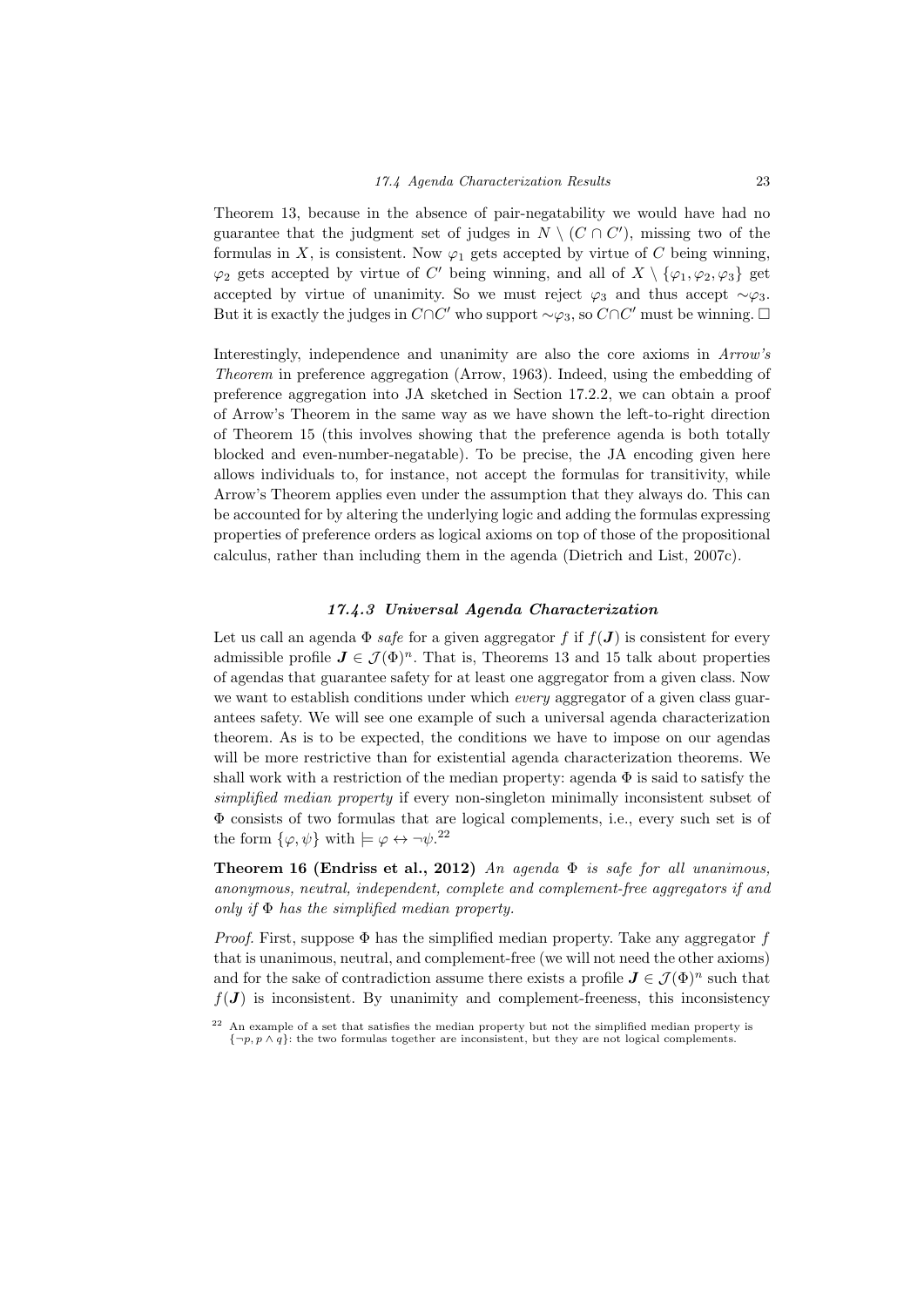cannot be due to a single inconsistent formula (as no judge would accept that formula), so we must have  $\{\varphi, \psi\} \subseteq f(\mathbf{J})$  with  $\models \varphi \leftrightarrow \neg \psi$  for some  $\varphi, \psi \in \Phi$ . By completeness and consistency of the profile,  $\varphi$  and  $\sim \psi$  must be accepted by the same coalition. Thus, by neutrality,  $\varphi \in f(\mathbf{J})$  implies  $\sim \psi \in f(\mathbf{J})$ , i.e.,  $\{\psi, \sim \psi\} \subseteq f(\mathbf{J})$ . But this contradicts complement-freeness of f. Hence,  $f(\boldsymbol{J})$  cannot be inconsistent.

For the opposite direction, suppose  $\Phi$  violates the simplified median property. If Φ also violates the (normal) median property, then we are done, as we already know that the majority rule is inconsistent (cf. Lemma 12) and satisfies all the required axioms (cf. Corollary 6). So, w.l.o.g., suppose  $\Phi$  has a minimally inconsistent subset consisting of two formulas that are not logical complements, i.e., there exist  $\varphi, \psi \in \Phi$  with  $\varphi \models \neg \psi$  but  $\neg \psi \not\models \varphi$ . But now consider the parity rule  $f_{\text{par}}$ , accepting all those formulas that are accepted by an odd number of judges. It is easy to see that  $f_{\text{par}}$  is unanimous (as n is odd), anonymous, neutral, independent, complete and complement-free. However,  $f_{\text{par}}$  is not safe: If one judge accepts (the consistent set)  $\{\varphi, \sim \psi\}$ , one judge accepts (the consistent set)  $\{\sim \varphi, \psi\}$ , and all other judges (an odd number) accept (the consistent set)  $\{\sim \varphi, \sim \psi\}$ , then f will accept the inconsistent set  $\{\varphi, \psi\}$ . This concludes the proof.

Let us consider two examples. First, an agenda that consists solely of literals satisfies the simplified median property. Thus, any such agenda will be safe, not only for the majority rule, but for every aggregator that meets the axioms of Theorem 16. Second, consider the agenda  $\{p, \neg p, p \wedge q, \neg (p \wedge q), r, \neg r\}$ , which violates the simplified median property, and the following profile:

|          | р   | $p \wedge q$ |     |
|----------|-----|--------------|-----|
| Judge 1: | Yes | Yes          | Yes |
| Judge 2: | No  | No           | Yes |
| Judge 3: | Yes | Nο           | Yes |

All three judgment sets are consistent. Yet, if we aggregate using the parity rule  $f_{\text{par}}$ , we have to reject p but accept  $p \wedge q$ , which corresponds to an inconsistent judgement set. Thus, as predicted by Theorem 16, our agenda is not safe for  $f_{\text{par}}$ .

Suppose we have some limited information on the method of aggregation a group of agents is going to use (e.g., we might know that they will respect certain axioms). Results such as Theorem 16 allow us to give consistency guarantees in such situations. Unfortunately, however, respecting the simplified median property severely limits the expressive power of the JA framework, and verifying whether a given agenda satisfies the simplified median property is computationally intractable; more specifically, this problem is  $\Pi_2^P$ -complete (Endriss et al., 2012).

To conclude our discussion of agenda characterization results, let us briefly compare existential and universal theorems. For a given class  $\mathcal F$  of aggregators, the former speak about agenda properties ensuring *some* aggregators in  $\mathcal F$  are consis-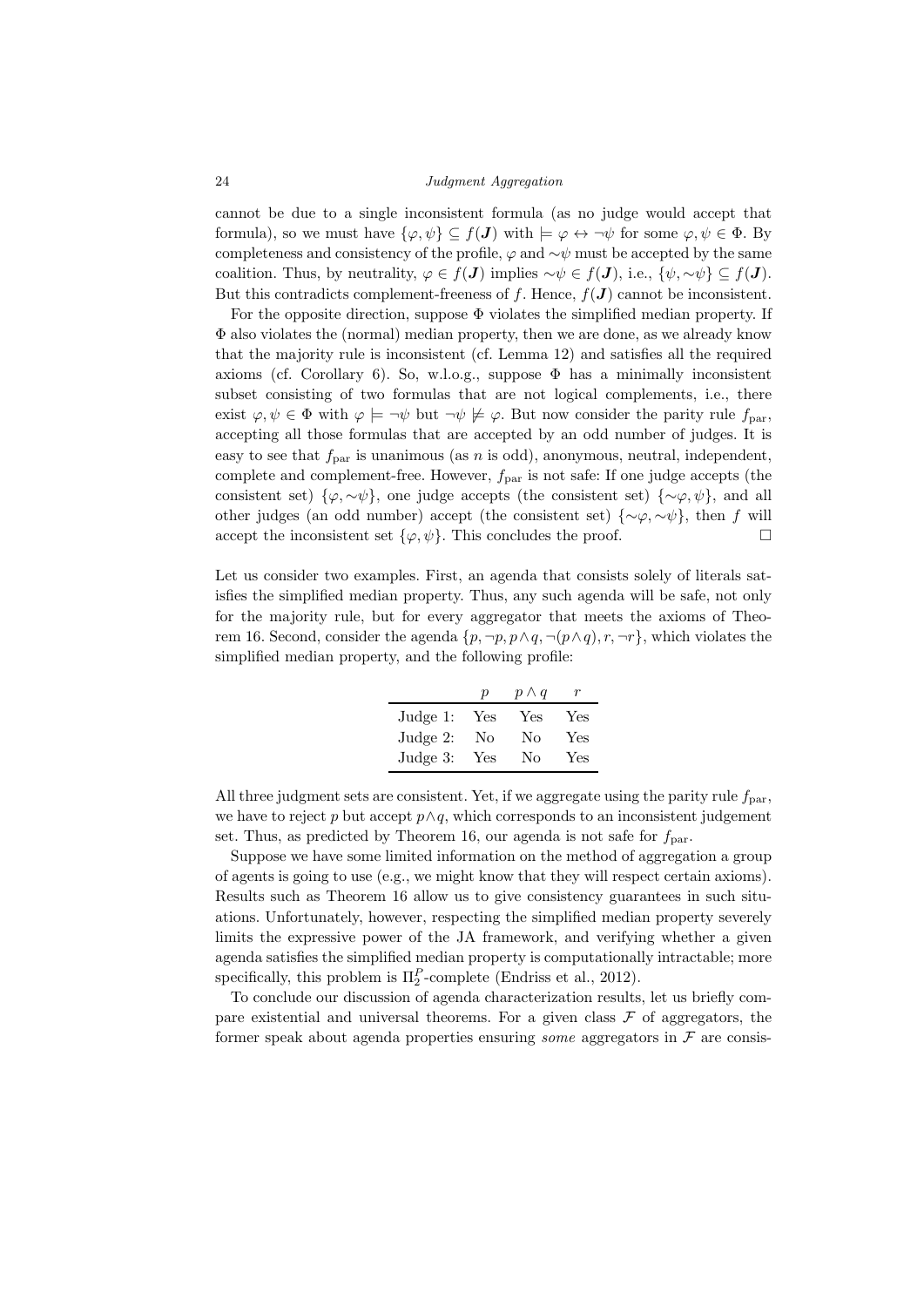tent, while the latter speak about agenda properties ensuring that all of them are.<sup>23</sup> The former is a natural question from the perspective of economics. For instance, a mechanism designer who is working in a specific application domain (determining the agenda properties) and who wants to respect certain axioms (determining  $\mathcal{F}$ ), must ask this question to find out whether her desiderata are feasible. The latter problem is more likely to surface in computer science. For instance, a system designer may only have partial knowledge of the decision making methods employed by the users of a platform she is providing (say, enough to determine  $\mathcal{F}$ , but not enough to single out a specific aggregator), but still wants to be able to issue guarantees against inconsistencies in the agreements forged over this platform.

#### 17.5 Related Frameworks

In this section, we briefly review three approaches to collective decision making that are closely related to JA, namely belief merging, binary aggregation, and voting in combinatorial domains.

### 17.5.1 Belief Merging

In computer science, specifically in artificial intelligence and database theory, the problem of belief merging had been investigated already some time before the emergence of the modern literature on JA in philosophy and economics (see, e.g., Baral et al., 1992; Liberatore and Schaerf, 1998; Konieczny and Pino Pérez, 2002). Suppose we are given several knowledge bases encoding knowledge provided by experts in a logical language and we want to integrate these individual bases to obtain a large overall knowledge base. The naïve approach of simply taking the union of all individual bases will, in most cases, lead to an inconsistent knowledge base. One possible refinement is to choose a maximally consistent subset of the union (Baral et al., 1992), but this and similar approaches do not track which individual provided which formulas in the knowledge base, i.e., it is not possible to give equal weight to different individuals. The latter is possible using distance-based procedures (Konieczny and Pino Pérez, 2002), which are also briefly discussed in Chapter 9 (Lang and Xia, 2016).

There are important differences between JA and typical work in belief merging. In JA we have an *agenda* and we usually assume that every individual expresses a judgment regarding every formula in the agenda, while in belief merging the knowledge/belief bases coming from distinct individuals need not concern the same set of formulas. Furthermore, in JA we (implicitly) impose the same constraints on different individuals and the collective, while in belief merging we typically impose an integrity constraint to be satisfied by the merged base that need not be satisfied

<sup>&</sup>lt;sup>23</sup> If  $\mathcal F$  is a singleton, then the two notions coincide, as for Lemma 12.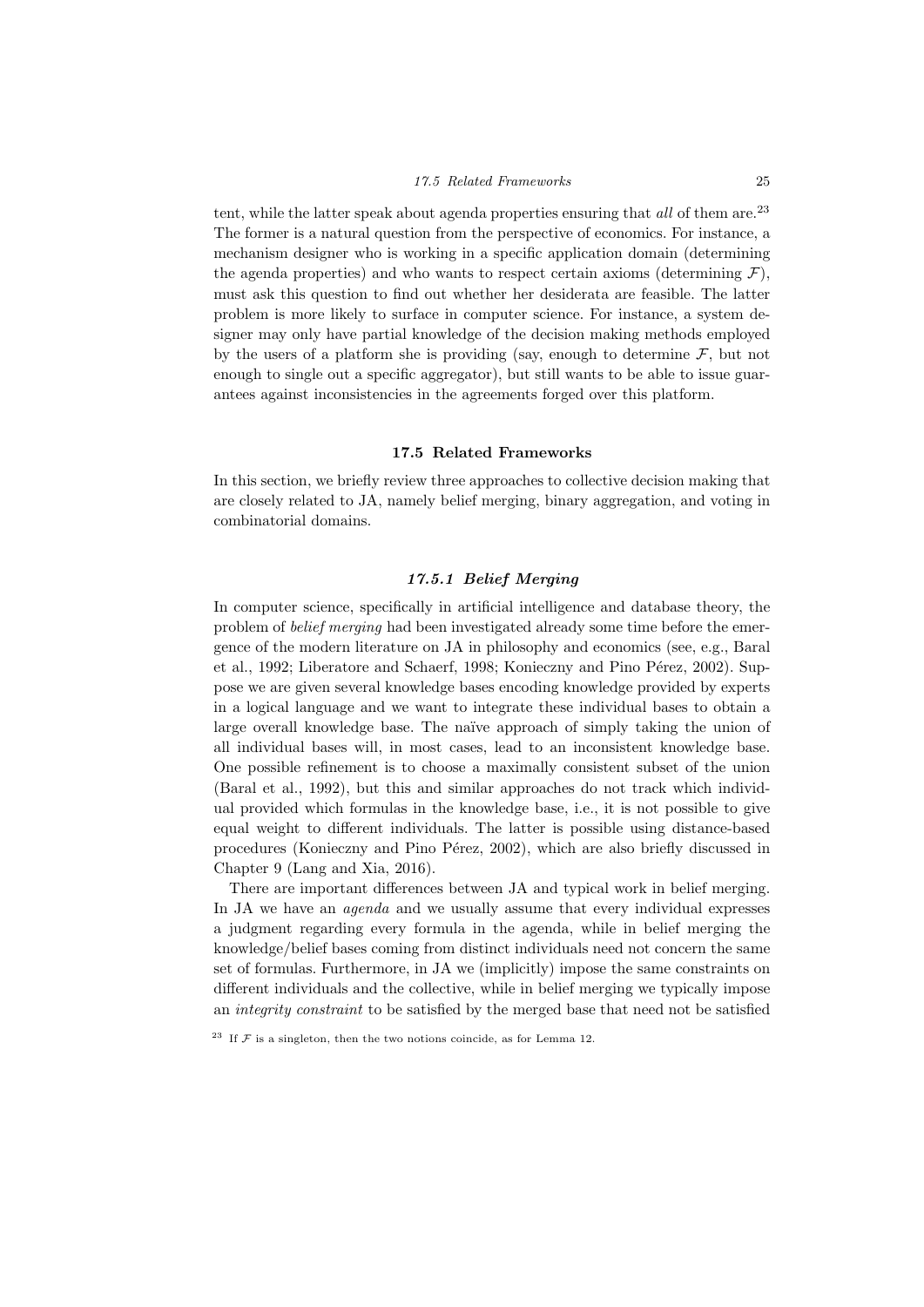by every individual base. Like in JA, work in belief merging often evokes the notion of 'axiom' to define what makes a good procedure for merging, but most of the axioms used in the literature are inspired by work in belief revision (and typically are 'outcome-oriented', talking about consistency requirements) rather than social choice theory (where axioms tend to have more of an 'agent-oriented' flavor).

# 17.5.2 Binary Aggregation

Binary aggregation (see, e.g., Dokow and Holzman, 2010; Grandi and Endriss, 2013) has its origins in the work of Wilson (1975) and Rubinstein and Fishburn (1986) on abstract (algebraic) aggregation. In binary aggregation, each individual is asked to supply a vector of  $0$ 's and  $1$ 's of some fixed length, and we then have to aggregate this information into a single such vector. The application domain under consideration determines which vectors are feasible. This is very closely related to the formulabased framework of JA we have discussed in this chapter. For example, if the set of feasible vectors is {000, 010, 100, 111}, then this induces the same domain of aggregation as the agenda formulas p, q, and  $p \wedge q$ . In fact, in the literature the term 'judgment aggregation' is sometimes taken to encompass both JA in the narrow sense (i.e., formula-based JA) and binary aggregation.

In the economics literature the set of feasible vectors is usually assumed to be specified explicitly (Dokow and Holzman, 2010), while in the computer science literature the set of feasible vectors is usually defined implicitly by means of an integrity constraint expressed in the language of propositional logic (Grandi and Endriss, 2013). For example, the integrity constraint  $x_1 \wedge x_2 \wedge x_3 \leftrightarrow x_4$  defines the domain {0000, 0010, 0100, 0110, 1000, 1010, 1100, 1111}. The advantage of using integrity constraints is that they provide a compact representation of the domain of aggregation, which is important when we are interested in algorithmic aspects of aggregation. Integrity constraints also allow for alternative characterizations of aggregators. For instance, an aggregator is unanimous if and only if it maps feasible profiles to feasible outcomes for every integrity constraint expressible as a conjunction of literals; and the only aggregators that 'lifts' all possible integrity constraints in this sense are the generalised dictatorships, i.e., those aggregators that amount to first selecting one of the individuals and then copying that individual's input vector to produce the output (Grandi and Endriss, 2013).

### 17.5.3 Voting in Combinatorial Domains

When voting on complex matters, such as the composition of a committee or the outcome of a referendum involving a set of proposals, each of which has to be either accepted or rejected, we face problems not dissimilar to those faced in JA. In such a *multi-attribute election* we have a number of variables, each ranging over a finite domain, and we ask each voter for her preferences regarding the assignment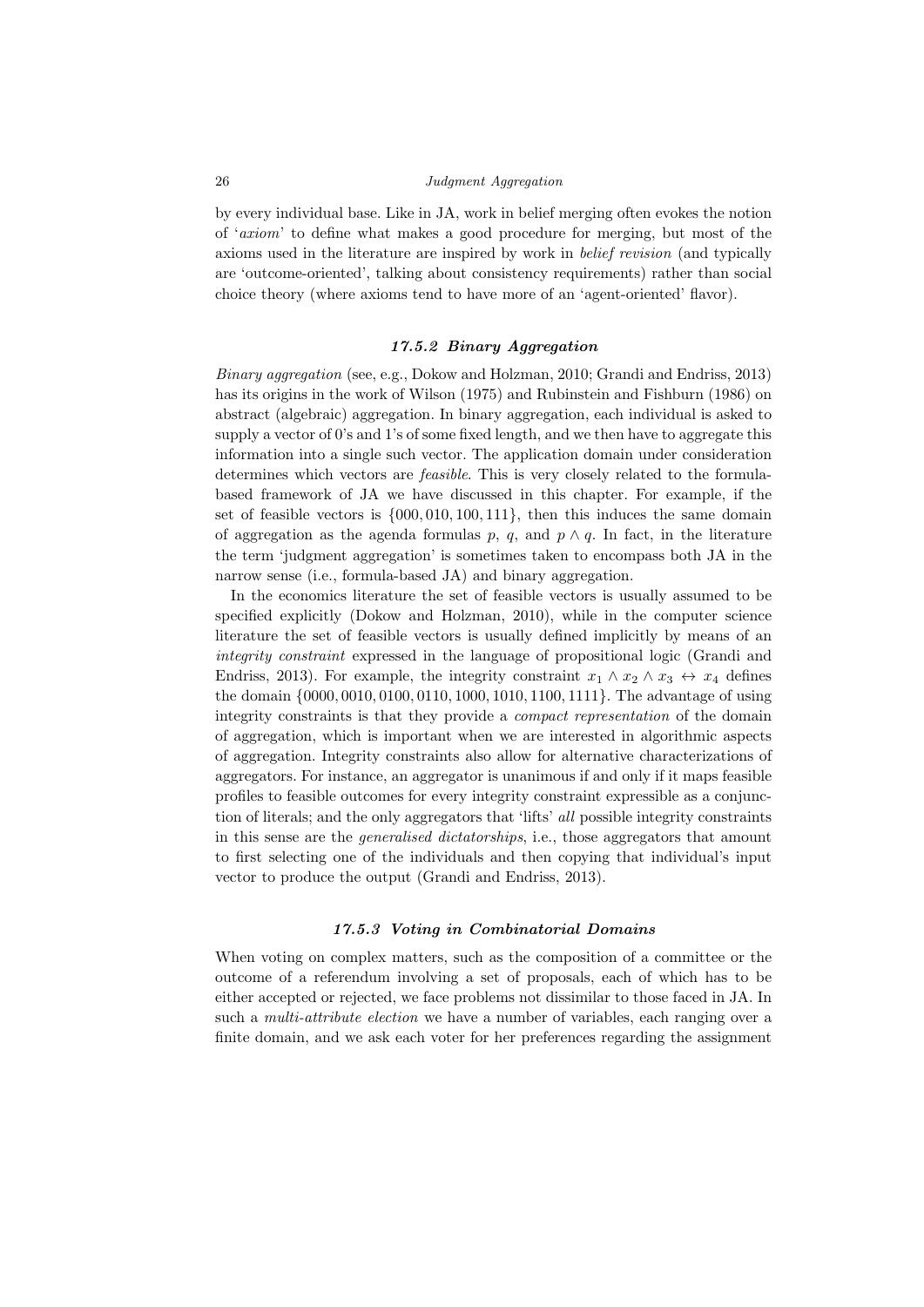of values to these variables. For instance, in the committee example the variables are the seats on the committee and the values are the candidates. When each variable is binary (as is the case for referenda), we obtain a similar problem as in binary aggregation. However, a crucial difference is that in binary aggregation we assume that each individual can only communicate one vector (i.e., one set of variable assignments), while in general we may ask each individual to report a complex preference structure over the set of all possible outcomes. This raises interesting questions, not only regarding the aggregation of such information, but also regarding the compact representation of the preferences themselves.

Such questions are studied in the field of voting in combinatorial domains. Chapter 9 is devoted to this important topic (Lang and Xia, 2016).

# 17.6 Applications in Computer Science

In the introduction we have already alluded to the fact that JA has important applications in analytical jurisprudence and political philosophy. We want to conclude this chapter with a few words about possible applications in computer science. Maybe the most important of these, and certainly the one most often quoted as an example, is collective decision making in systems of autonomous software agents. In such a multiagent system we have several agents, which may have been designed and programmed by different developers and which may act on behalf of different users, and these agents need to interact, both cooperating and competing with each other. Social choice theory is part of the basic repertoire available for modeling the fundamental features of multiagent systems (Wooldridge, 2009; Shoham and Leyton-Brown, 2009). Given that important aspects of the agents themselves, such as their beliefs or goals, are often represented using logic, JA is a useful formalism for modeling agreements made by those agents.

Another important formal tool for modeling the dynamics of multiagent systems is the theory of abstract argumentation, widely studied in artificial intelligence, which is concerned with high-level representations of the relationships that hold between arguments for and against a given position. Given a network of arguments together with information on which argument attacks which other argument, different agents may hold competing views on which arguments to accept. JA then is a useful framework for modeling the process of finding a common view in such situations (see, e.g., Caminada and Pigozzi, 2011).

Besides multiagent systems, another potential application for JA is information merging, e.g., the merging of knowledge bases provided by different experts briefly discussed in Section 17.5.1. This includes the merging of ontologies, which play a central role in the development of the Semantic Web (Porello and Endriss, 2011).

JA and particularly the closely related binary aggregation are also relevant to crowdsourcing. Several areas in or related to computer science, e.g., computer vision or computational linguistics, rely on the availability of annotated data, such as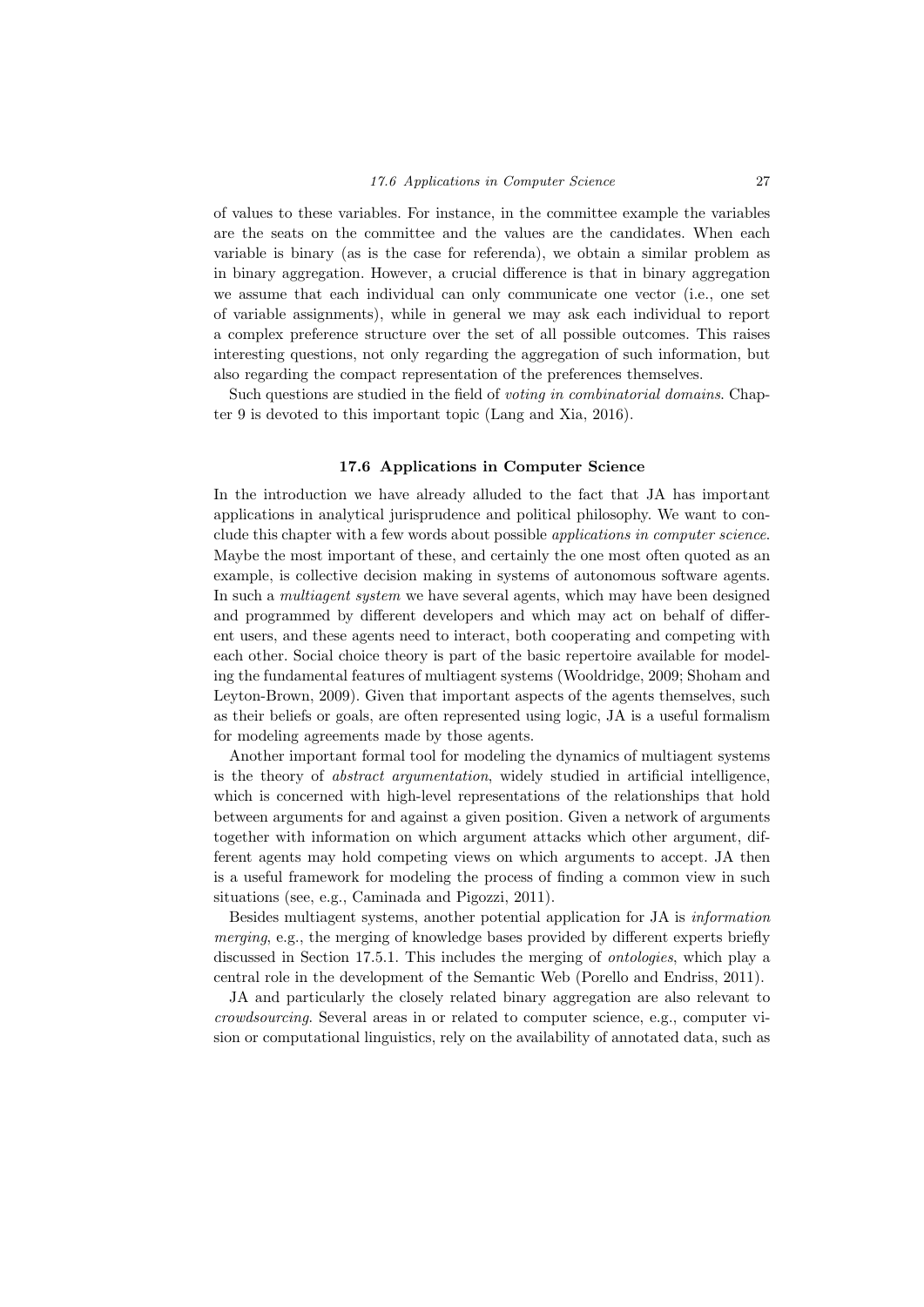images labelled with object names or text corpora annotated with semantic information. Crowdsourcing platforms provide fast and cheap means for labeling large amounts of data using non-expert annotators. The annotations provided by different workers then need to be aggregated to obtain a collective annotation, a task that shares many similarities with JA (Endriss and Fernández, 2013).

It is important to stress that, at the time of writing, none of the applications of JA sketched here has been developed in depth. Still, JA certainly holds great potential for these, as well as other, areas of computer science.

#### 17.7 Bibliographic Notes and Further Reading

In this section we supply additional bibliographic references and explanations regarding some of the material covered in this chapter. We also provide pointers to further reading on specific topics. Let us begin by pointing out that, while research on JA proper started with the work of List and Pettit (2002), the work of Guilbaud (1952) on what he called "the logical problem of aggregation" may be considered an early precursor of JA (Eckert and Monjardet, 2010).

Following the publication of the original impossibility theorem of List and Pettit (our Theorem 2), several other authors derived technically stronger results of a similar nature, replacing in particular anonymity by absence of dictatorships (see, e.g., Pauly and van Hees, 2006; Dietrich, 2007). Gärdenfors (2006) showed that giving up the requirement of completeness amounts to moving from dictatorships to oligarchic aggregators, i.e., aggregators where the outcome is the set of those propositions a fixed set of individuals completely agrees on (dictatorships and the intersection rule are extreme cases of such oligarchic rules). We refer to List (2012) for a systematic discussion on how to cope with impossibility results by relaxing certain desiderata, and to Grossi and Pigozzi (2014) for an in-depth discussion of proofs of impossibility results using the ultrafilter method.

In work integrating the classical axiomatic method with ideas from computer science, Nehama (2013) showed that relaxing the cornerstones of most impossibility theorems, consistency and independence, to *approximate* variants of these desiderata does not allow us to significantly improve on known negative results.

The simulation of preference aggregation in JA sketched in Section 17.2.2 follows Dietrich and List (2007c), who for notational convenience use predicate rather than just propositional logic (which, as we have seen, is not technically required). Also the idea of deriving Arrow's Theorem from results in JA, as briefly mentioned at the end of the Section 17.4.2, is due to Dietrich and List (2007c).

While initial work in JA had focused on impossibility results and the axiomatic method, work on the design of concrete practically useful methods of aggregation only started several years later. Distance-based methods originally entered JA via the field of belief merging (Revesz, 1997; Konieczny and Pino Pérez, 2002; Pigozzi, 2006). We have only discussed two such methods here; several others are analyzed in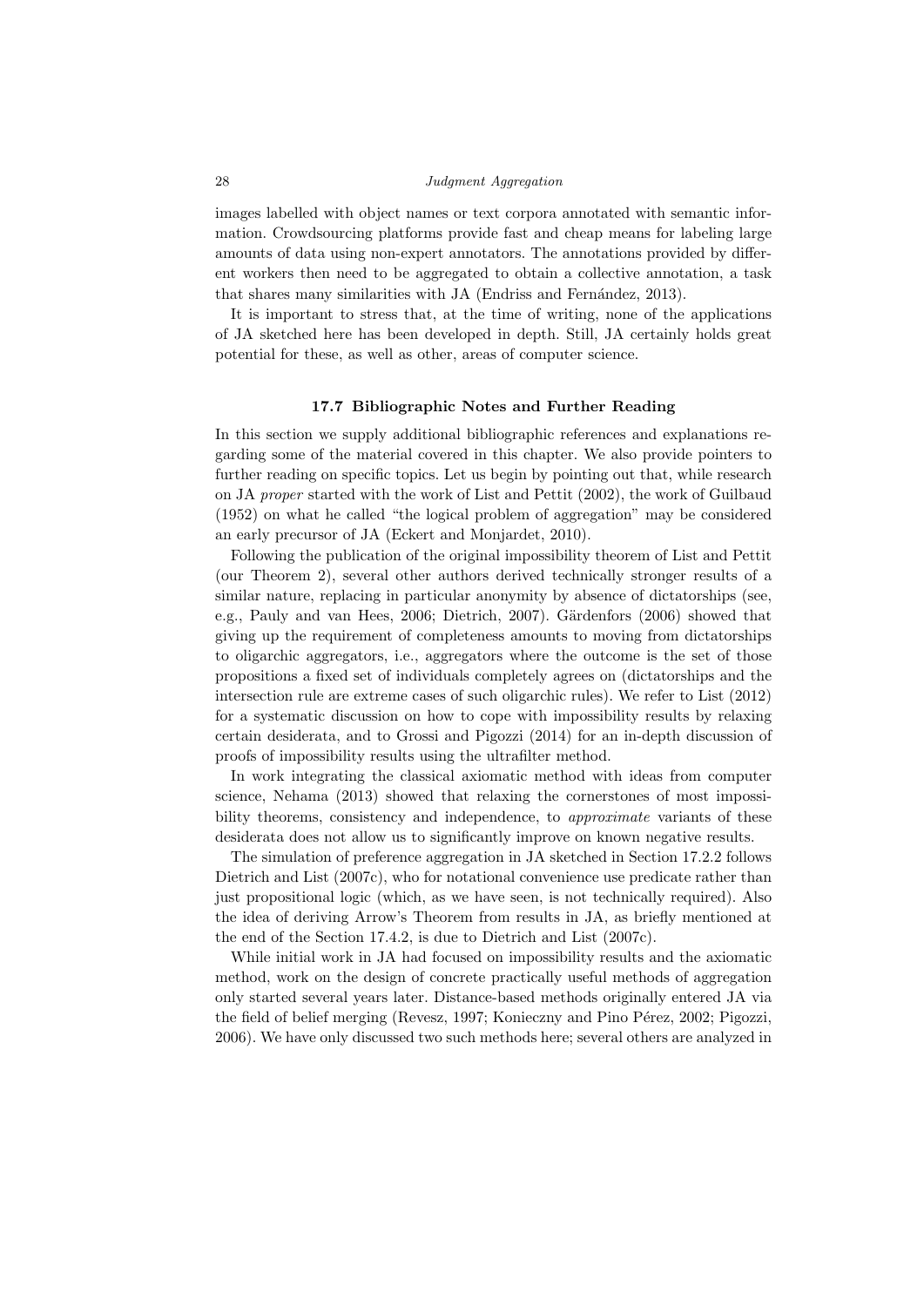the work of Miller and Osherson (2009), Lang et al. (2011), and Lang and Slavkovik (2013). The premise-based rule has been part of the JA literature from the very beginning, due to its importance in the context of legal decision making in practice (Kornhauser and Sager, 1993). Other approaches for designed JA rules not discussed here include support-based methods (Lang et al., 2011; Porello and Endriss, 2011; Everaere et al., 2014), where aggregation is guided by the numbers of judges accepting a given formula, methods inspired by scoring rules in voting theory (Dietrich, 2014), and methods that copy the choice of the judge that, in some sense, is the 'most representative' in the group (Endriss and Grandi, 2014).

The analysis of strategic behavior is a major topic in social choice theory. As we have discussed in Section 17.3.3, how to best model an individual's preferences, and thus her incentives, is debatable in JA. Our definition of strategic manipulation in terms of preferences induced by the Hamming distance is but one possibility (Dietrich and List, 2007a; Baumeister et al., 2013). Manipulation is not the only type of strategic behavior of interest in JA. Baumeister et al. (2011) have initiated a study of the computational complexity of related problems in JA, namely bribery and control problem. For the former, we ask whether a given budget suffices to bribe sufficiently many judges to obtain a particular outcome. An example for a control problem is the question of whether we can obtain a given outcome by removing at most k judges. Alon et al. (2013) have focussed on a specific control problem, where we ask whether a desired outcome can be enforced by conducting separate elections for certain subsets of the agenda.

In Section 17.4, we have seen that the normal and the simplified median property are both  $\Pi_2^P$ -complete (Endriss et al., 2012). For most other commonly used agenda properties, at the time of writing, no complexity results are known.

The agenda characterization results in Section 17.4.2 have been adapted to our framework of formula-based JA from original results in binary aggregation (Dokow and Holzman, 2010) and the 'property space' formulation of abstract aggregation (Nehring and Puppe, 2007). For a comprehensive review of existential agenda characterization results we refer to List and Puppe (2009). The ultrafilter method we employed in Section 17.4.2 is useful also in other areas of social choice theory, where it was pioneered by Kirman and Sondermann (1972).

Finally, JA uses logic to define the structure of the domain of aggregation. A broader review of uses of logic in computational social choice, e.g., to describe properties of aggregators in a logical language or to use techniques from automated reasoning to support the verification or discovery of results in social choice theory, is available elsewhere (Endriss, 2011).

Acknowledgements. I would like to thank Dorothea Baumeister, Franz Dietrich, Roosmarijn Goldbach, Umberto Grandi, Davide Grossi, Jérôme Lang, and Daniele Porello for their helpful feedback on earlier versions of this chapter.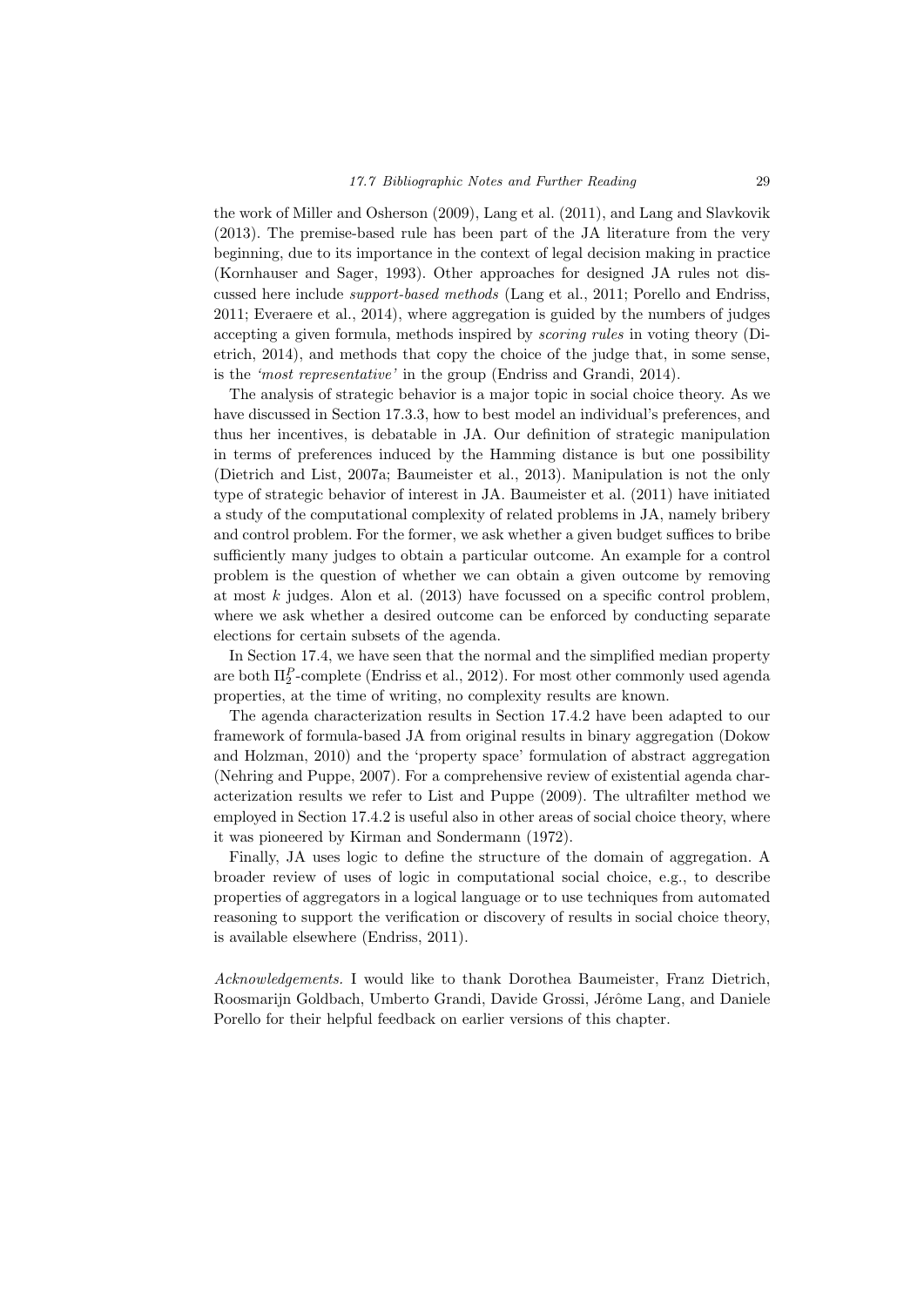- N. Alon, D. Falik, R. Meir, and M. Tennenholtz. Bundling attacks in judgment aggregation. In Proceedings of the 27th AAAI Conference on Artificial Intelligence (AAAI-2013), 2013.
- S. Arora and B. Barak. Computational Complexity: A Modern Approach. Cambridge University Press, 2009.
- K. J. Arrow. Social Choice and Individual Values. John Wiley and Sons, 2nd edition, 1963. First edition published in 1951.
- C. Baral, S. Kraus, J. Minker, and V. S. Subrahmanian. Combining knowledge bases consisting of first-order theories. Computational Intelligence, 8(1):45–71, 1992.
- D. Baumeister, G. Erdélyi, and J. Rothe. How hard is it to bribe the judges? A study of the complexity of bribery in judgment aggregation. In Proceedings of the 2nd International Conference on Algorithmic Decision Theory (ADT-2011). Springer-Verlag, 2011.
- D. Baumeister, G. Erdélyi, O. J. Erdélyi, and J. Rothe. Computational aspects of manipulation and control in judgment aggregation. In Proceedings of the 3rd International Conference on Algorithmic Decision Theory (ADT-2013). Springer-Verlag, 2013.
- D. Black. On the rationale of group decision-making. The Journal of Political Economy, 56(1):23–34, 1948.
- F. Brandt, M. Brill, and P. Harrenstein. Tournament solutions. In F. Brandt, V. Conitzer, U. Endriss, J. Lang, and A. D. Procaccia, editors, Handbook of Computational Social Choice, chapter 3. Cambridge University Press, 2016.
- M. Caminada and G. Pigozzi. On judgment aggregation in abstract argumentation. Autonomous Agents and Multiagent Systems, 22(1):64–102, 2011.
- V. Conitzer and T. Walsh. Barriers to manipulation. In F. Brandt, V. Conitzer, U. Endriss, J. Lang, and A. D. Procaccia, editors, Handbook of Computational Social Choice, chapter 6. Cambridge University Press, 2016.
- D. van Dalen. Logic and Structure. Springer-Verlag, 5th edition, 2013.
- B. A. Davey and H. A. Priestley. Introduction to Lattices and Order. Cambridge University Press, 2nd edition, 2002.
- F. Dietrich. A generalised model of judgment aggregation. Social Choice and Welfare, 28(4):529–565, 2007.
- F. Dietrich. Scoring rules for judgment aggregation. Social Choice and Welfare, 42 (4):873–911, 2014.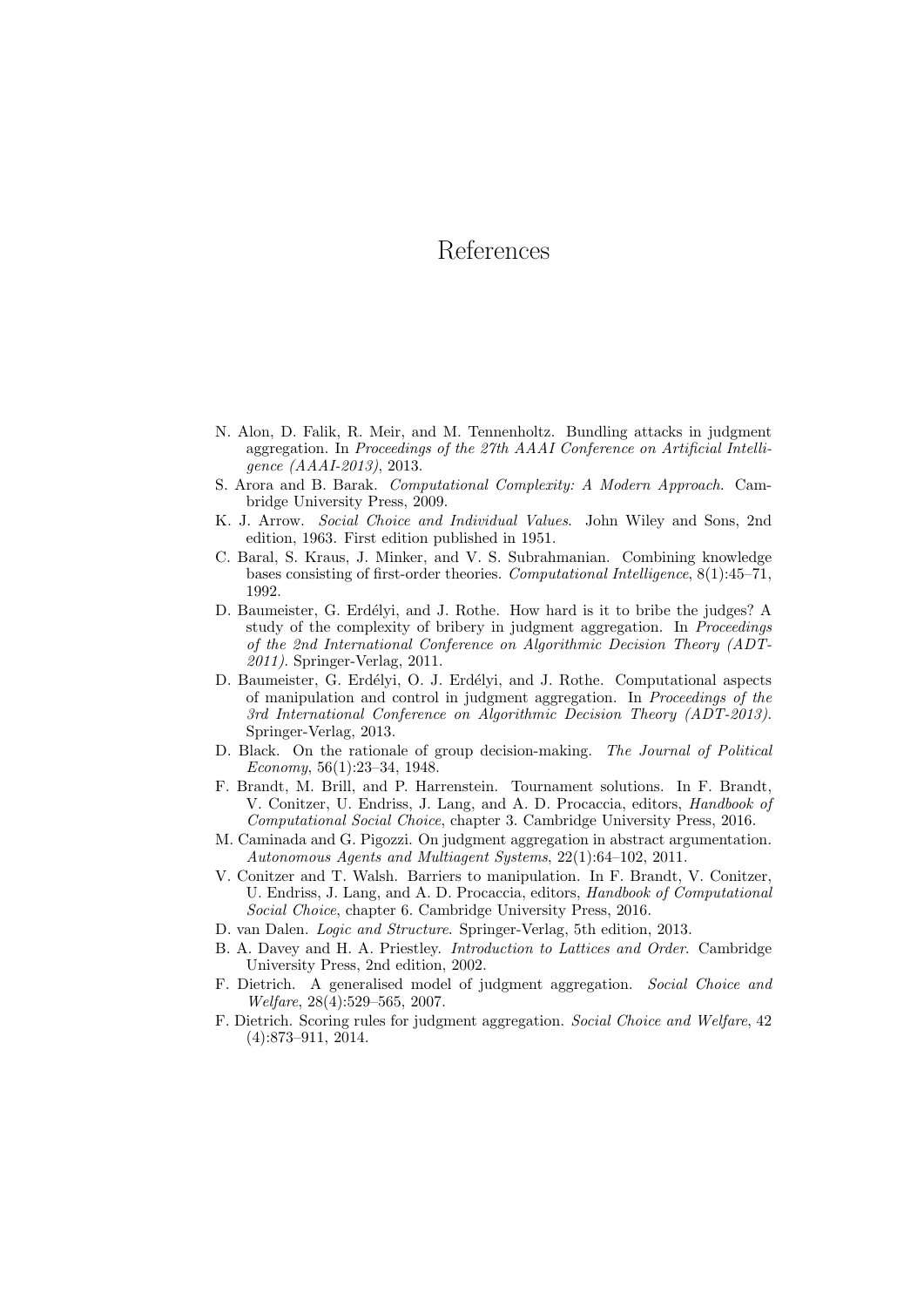- F. Dietrich and C. List. Strategy-proof judgment aggregation. Economics and Philosophy, 23(3):269–300, 2007a.
- F. Dietrich and C. List. Judgment aggregation by quota rules: Majority voting generalized. Journal of Theoretical Politics, 19(4):391–424, 2007b.
- F. Dietrich and C. List. Arrow's Theorem in judgment aggregation. Social Choice and Welfare, 29(1):19–33, 2007c.
- F. Dietrich and C. List. Majority voting on restricted domains. Journal of Economic Theory, 145(2):512–543, 2010.
- E. Dokow and R. Holzman. Aggregation of binary evaluations. Journal of Economic Theory, 145(2):495–511, 2010.
- D. Eckert and B. Monjardet. Guilbaud's 1952 theorem on the logical problem of aggregation. Mathematiques et Sciences Humaines, 48(189):19–35, 2010.
- U. Endriss. Logic and social choice theory. In A. Gupta and J. van Benthem, editors, Logic and Philosophy Today, volume 2, pages 333–377. College Publications, 2011.
- U. Endriss and R. Fernández. Collective annotation of linguistic resources: Basic principles and a formal model. In Proceedings of the 51st Annual Meeting of the Association for Computational Linguistics (ACL-2013), 2013.
- U. Endriss and U. Grandi. Binary aggregation by selection of the most representative voter. In Proceedings of the 28th AAAI Conference on Artificial Intelligence (AAAI-2014), 2014.
- U. Endriss, U. Grandi, and D. Porello. Complexity of judgment aggregation. Journal of Artificial Intelligence Research (JAIR), 45:481–514, 2012.
- P. Everaere, S. Konieczny, and P. Marquis. Counting votes for aggregating judgments. In Proceedings of the 13th International Conference on Autonomous Agents and Multiagent Systems (AAMAS-2014), 2014.
- F. Fischer, O. Hudry, and R. Niedermeier. Weighted tournament solutions. In F. Brandt, V. Conitzer, U. Endriss, J. Lang, and A. D. Procaccia, editors, Handbook of Computational Social Choice, chapter 4. Cambridge University Press, 2016.
- P. Gärdenfors. A representation theorem for voting with logical consequences. Economics and Philosophy, 22(2):181–190, 2006.
- U. Grandi and U. Endriss. Lifting integrity constraints in binary aggregation. Artificial Intelligence, 199–200:45–66, 2013.
- D. Grossi and G. Pigozzi. Judgment Aggregation: A Primer. Synthesis Lectures on Artificial Intelligence and Machine Learning. Morgan & Claypool Publishers, 2014.
- G.-T. Guilbaud. Les théories de l'intérêt général et le problème logique de l'agrégation. *Économie Appliquée*, 5(4):501–584, 1952. English translation appears in Journal Électronique d'Histoire des Probabilités et de la Statistique, 4(1):57, 2008.
- E. Hemaspaandra, H. Spakowski, and J. Vogel. The complexity of Kemeny elections. Theoretical Computer Science, 349(3):382–391, 2005.
- J. Kemeny. Mathematics without numbers. Daedalus, 88(4):577–591, 1959.
- A. P. Kirman and D. Sondermann. Arrow's Theorem, many agents, and invisible dictators. Journal of Economic Theory, 5(3):267–277, 1972.
- S. Konieczny and R. Pino Pérez. Merging information under constraints: A logical framework. Journal of Logic and Computation, 12(5):773–808, 2002.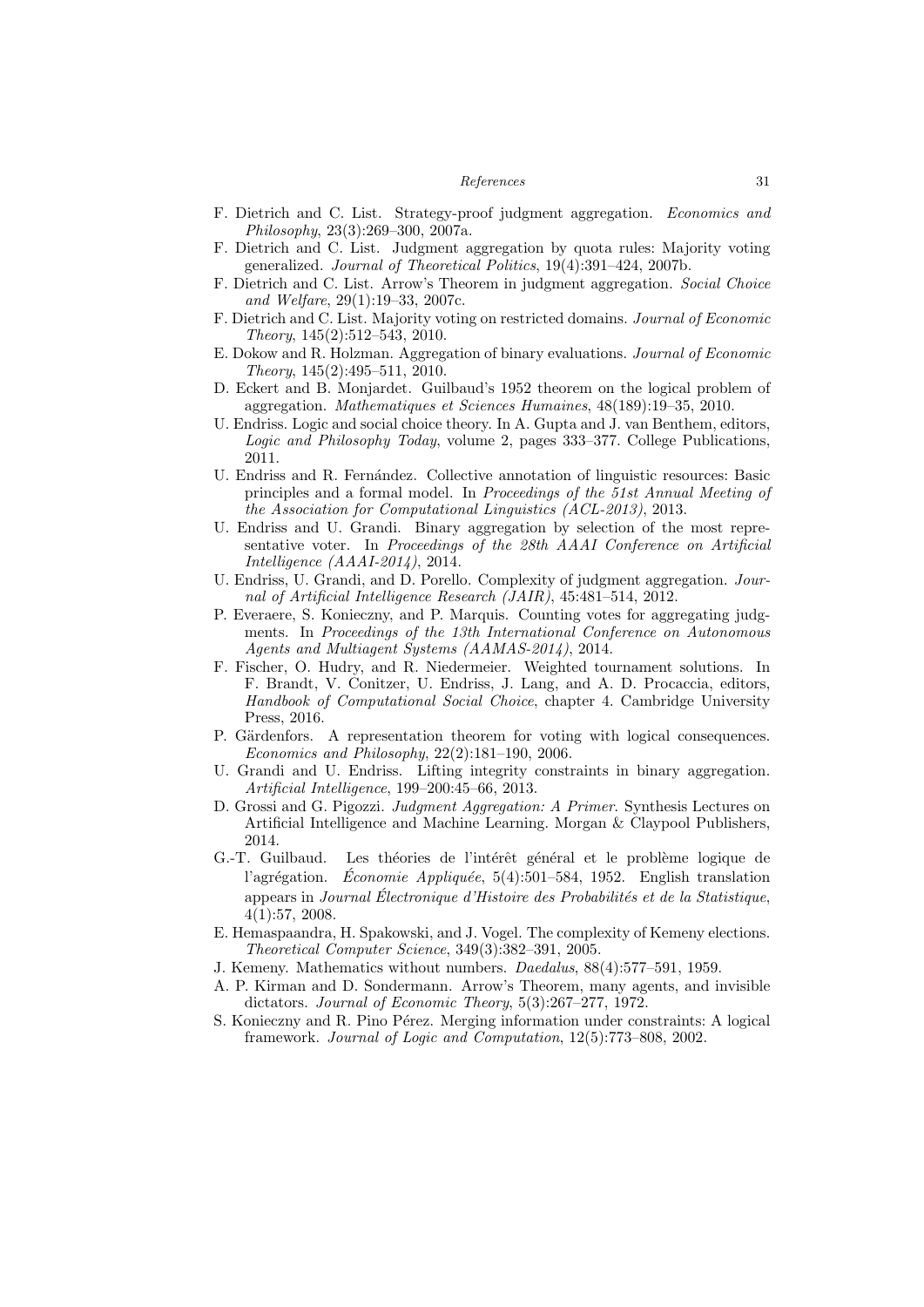- L. A. Kornhauser and L. G. Sager. The one and the many: Adjudication in collegial courts. California Law Review, 81(1):1–59, 1993.
- J. Lang and M. Slavkovik. Judgment aggregation rules and voting rules. In Proceedings of the 3rd International Conference on Algorithmic Decision Theory (ADT-2013). Springer-Verlag, 2013.
- J. Lang and L. Xia. Voting in combinatorial domains. In F. Brandt, V. Conitzer, U. Endriss, J. Lang, and A. D. Procaccia, editors, *Handbook of Computational* Social Choice, chapter 9. Cambridge University Press, 2016.
- J. Lang, G. Pigozzi, M. Slavkovik, and L. van der Torre. Judgment aggregation rules based on minimization. In Proceedings of the 13th Conference on Theoretical Aspects of Rationality and Knowledge (TARK-XIII), 2011.
- P. Liberatore and M. Schaerf. Arbitration (or how to merge knowledge bases). IEEE Transactions on Knowledge and Data Engineering,, 10(1):76–90, 1998.
- C. List. The theory of judgment aggregation: An introductory review. Synthese, 187(1):179–207, 2012.
- C. List and P. Pettit. Aggregating sets of judgments: An impossibility result. Economics and Philosophy, 18(1):89–110, 2002.
- C. List and C. Puppe. Judgment aggregation: A survey. In P. Anand, P. Pattanaik, and C. Puppe, editors, Handbook of Rational and Social Choice. Oxford University Press, 2009.
- K. O. May. A set of independent necessary and sufficient conditions for simple majority decisions. Econometrica, 20(4):680–684, 1952.
- I. McLean and A. B. Urken, editors. Classics of Social Choice. University of Michigan Press, 1995.
- M. K. Miller and D. Osherson. Methods for distance-based judgment aggregation. Social Choice and Welfare, 32(4):575–601, 2009.
- I. Nehama. Approximately classic judgement aggregation. Annals of Mathematics and Artificial Intelligence, 68(1-3):91–134, 2013.
- K. Nehring and C. Puppe. The structure of strategy-proof social choice. Part I: General characterization and possibility results on median spaces. Journal of Economic Theory, 135(1):269–305, 2007.
- M. Pauly and M. van Hees. Logical constraints on judgement aggregation. Journal of Philosophical logic, 35(6):569–585, 2006.
- P. Pettit. Deliberative democracy and the discursive dilemma. Philosophical Issues, 11(1):268–299, 2001.
- G. Pigozzi. Belief merging and the discursive dilemma: An argument-based account of paradoxes of judgment aggregation. Synthese, 152(2):285–298, 2006.
- D. Porello and U. Endriss. Ontology merging as social choice. In Proceedings of the 12th International Workshop on Computational Logic in Multiagent Systems (CLIMA-2011). Springer-Verlag, 2011.
- P. Z. Revesz. On the semantics of arbitration. International Journal of Algebra and Computation, 7(2):133–160, 1997.
- A. Rubinstein and P. C. Fishburn. Algebraic aggregation theory. Journal of Economic Theory, 38(1):63-77, 1986.
- Y. Shoham and K. Leyton-Brown. *Multiagent Systems: Algorithmic, Game-*Theoretic, and Logical Foundations. Cambridge University Press, 2009.
- P. Slater. Inconsistencies in a schedule of paired comparisons. Biometrika, 48(3–4): 303–312, 1961.